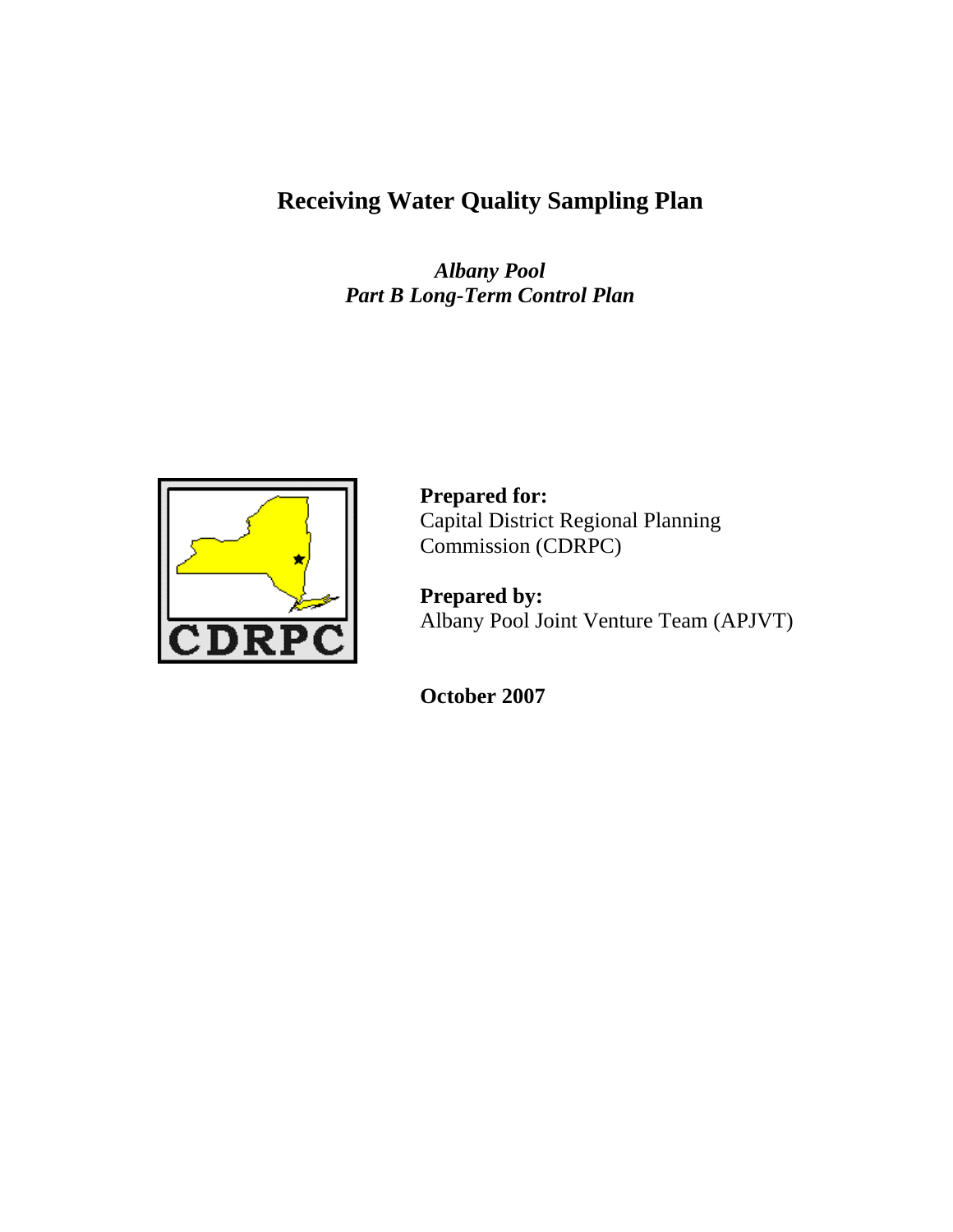### **Contents**

| 2.2. Program Organization and Communications During Sampling Events 2-1<br>2.3.<br>2.4.<br>2.5.<br>2.5.1.<br>Dry-Weather Laboratory Analysis Sample Collection  2-8<br>$2.5.1.1$ .<br>2.5.1.2.<br>2.5.2.<br>Wet-Weather Laboratory Analysis Sample Collection  2-10<br>2.5.2.1<br>2.5.2.2.<br>2.7.<br>2.8.<br>2.9.<br><u>3. Determination of When to Sample 3. Determination of When to Sample</u><br>3.3.<br>3.3.1.<br>3.3.2.<br>3.3.3.<br>3.3.4.<br>4. Laboratory Analysis<br>4.1.<br>4.2.<br>4.3.<br><b>CDRPC</b><br>APJVT<br>Receiving Water Quality Sampling Plan | 1. Introduction | $1 - 1$ |
|------------------------------------------------------------------------------------------------------------------------------------------------------------------------------------------------------------------------------------------------------------------------------------------------------------------------------------------------------------------------------------------------------------------------------------------------------------------------------------------------------------------------------------------------------------------------|-----------------|---------|
|                                                                                                                                                                                                                                                                                                                                                                                                                                                                                                                                                                        |                 |         |
|                                                                                                                                                                                                                                                                                                                                                                                                                                                                                                                                                                        |                 |         |
|                                                                                                                                                                                                                                                                                                                                                                                                                                                                                                                                                                        |                 |         |
|                                                                                                                                                                                                                                                                                                                                                                                                                                                                                                                                                                        |                 |         |
|                                                                                                                                                                                                                                                                                                                                                                                                                                                                                                                                                                        |                 |         |
|                                                                                                                                                                                                                                                                                                                                                                                                                                                                                                                                                                        |                 |         |
|                                                                                                                                                                                                                                                                                                                                                                                                                                                                                                                                                                        |                 |         |
|                                                                                                                                                                                                                                                                                                                                                                                                                                                                                                                                                                        |                 |         |
|                                                                                                                                                                                                                                                                                                                                                                                                                                                                                                                                                                        |                 |         |
|                                                                                                                                                                                                                                                                                                                                                                                                                                                                                                                                                                        |                 |         |
|                                                                                                                                                                                                                                                                                                                                                                                                                                                                                                                                                                        |                 |         |
|                                                                                                                                                                                                                                                                                                                                                                                                                                                                                                                                                                        |                 |         |
|                                                                                                                                                                                                                                                                                                                                                                                                                                                                                                                                                                        |                 |         |
|                                                                                                                                                                                                                                                                                                                                                                                                                                                                                                                                                                        |                 |         |
|                                                                                                                                                                                                                                                                                                                                                                                                                                                                                                                                                                        |                 |         |
|                                                                                                                                                                                                                                                                                                                                                                                                                                                                                                                                                                        |                 |         |
|                                                                                                                                                                                                                                                                                                                                                                                                                                                                                                                                                                        |                 |         |
|                                                                                                                                                                                                                                                                                                                                                                                                                                                                                                                                                                        |                 |         |
|                                                                                                                                                                                                                                                                                                                                                                                                                                                                                                                                                                        |                 |         |
|                                                                                                                                                                                                                                                                                                                                                                                                                                                                                                                                                                        |                 |         |
|                                                                                                                                                                                                                                                                                                                                                                                                                                                                                                                                                                        |                 |         |
|                                                                                                                                                                                                                                                                                                                                                                                                                                                                                                                                                                        |                 |         |
|                                                                                                                                                                                                                                                                                                                                                                                                                                                                                                                                                                        |                 |         |
|                                                                                                                                                                                                                                                                                                                                                                                                                                                                                                                                                                        |                 |         |
|                                                                                                                                                                                                                                                                                                                                                                                                                                                                                                                                                                        |                 |         |
|                                                                                                                                                                                                                                                                                                                                                                                                                                                                                                                                                                        |                 |         |
|                                                                                                                                                                                                                                                                                                                                                                                                                                                                                                                                                                        |                 |         |
|                                                                                                                                                                                                                                                                                                                                                                                                                                                                                                                                                                        |                 |         |
|                                                                                                                                                                                                                                                                                                                                                                                                                                                                                                                                                                        |                 |         |
|                                                                                                                                                                                                                                                                                                                                                                                                                                                                                                                                                                        |                 |         |
|                                                                                                                                                                                                                                                                                                                                                                                                                                                                                                                                                                        |                 | 4-1     |
|                                                                                                                                                                                                                                                                                                                                                                                                                                                                                                                                                                        |                 |         |
|                                                                                                                                                                                                                                                                                                                                                                                                                                                                                                                                                                        |                 |         |
|                                                                                                                                                                                                                                                                                                                                                                                                                                                                                                                                                                        |                 |         |
|                                                                                                                                                                                                                                                                                                                                                                                                                                                                                                                                                                        |                 |         |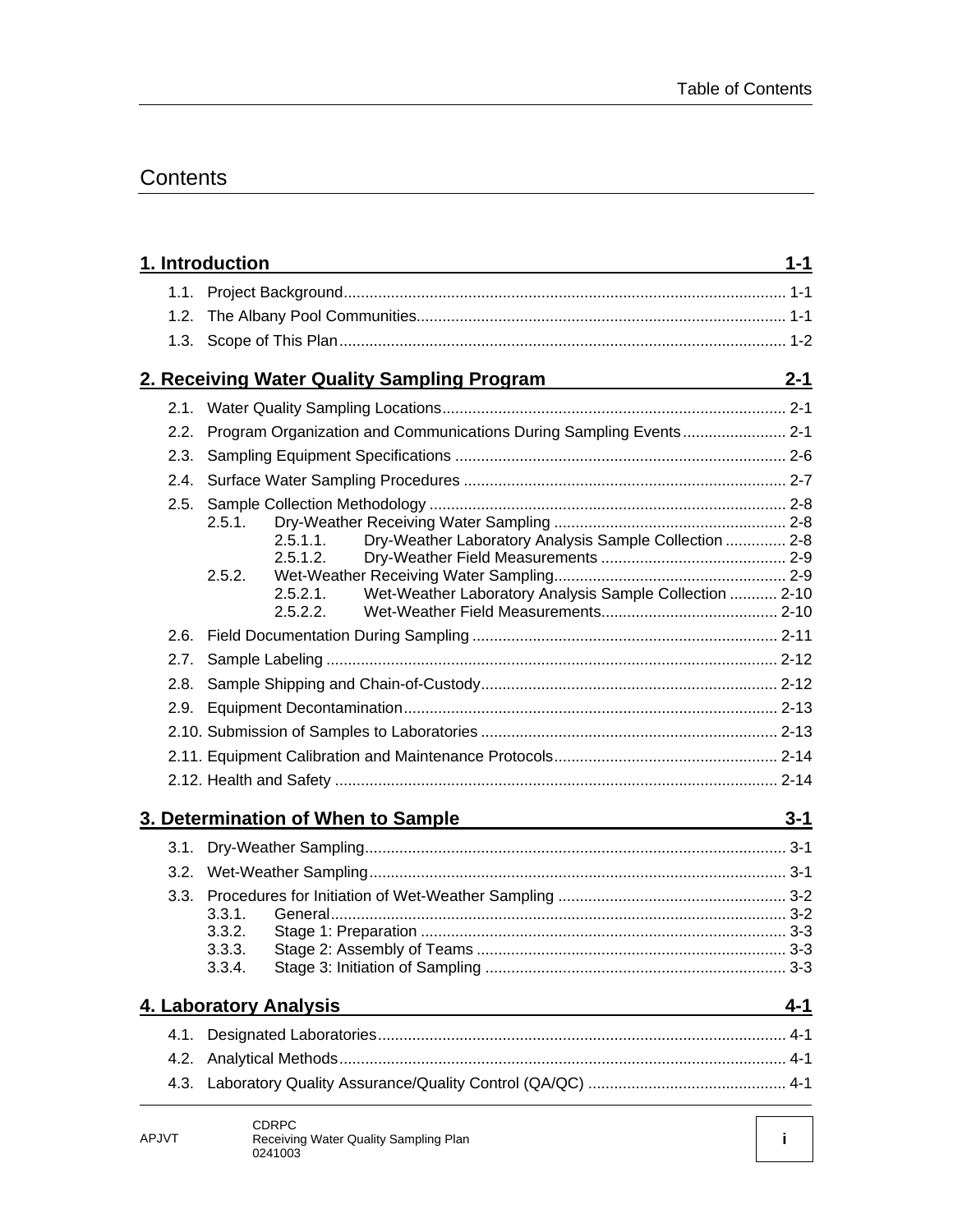|  | 5. Team Quality Assurance Procedures | $5 - 1$ |
|--|--------------------------------------|---------|
|  |                                      |         |
|  |                                      |         |
|  |                                      |         |
|  | 6. Data Submission and Reporting     | $6 - 1$ |
|  |                                      |         |
|  |                                      |         |
|  | 7. Program Management                | $7 - 1$ |
|  |                                      |         |
|  |                                      | 7-2     |

#### List of Tables

### List of Figures

|--|--|

### **Attachments**

- 1. Sampling Event Summary Sheet
- 2. SOP: Collection of Ambient Water Quality Samples
- 3. Sample Labeling
- 4. Sampling Equipment Decontamination
- 5. Chain-of-Custody Form
- 6. APJVT Contact Details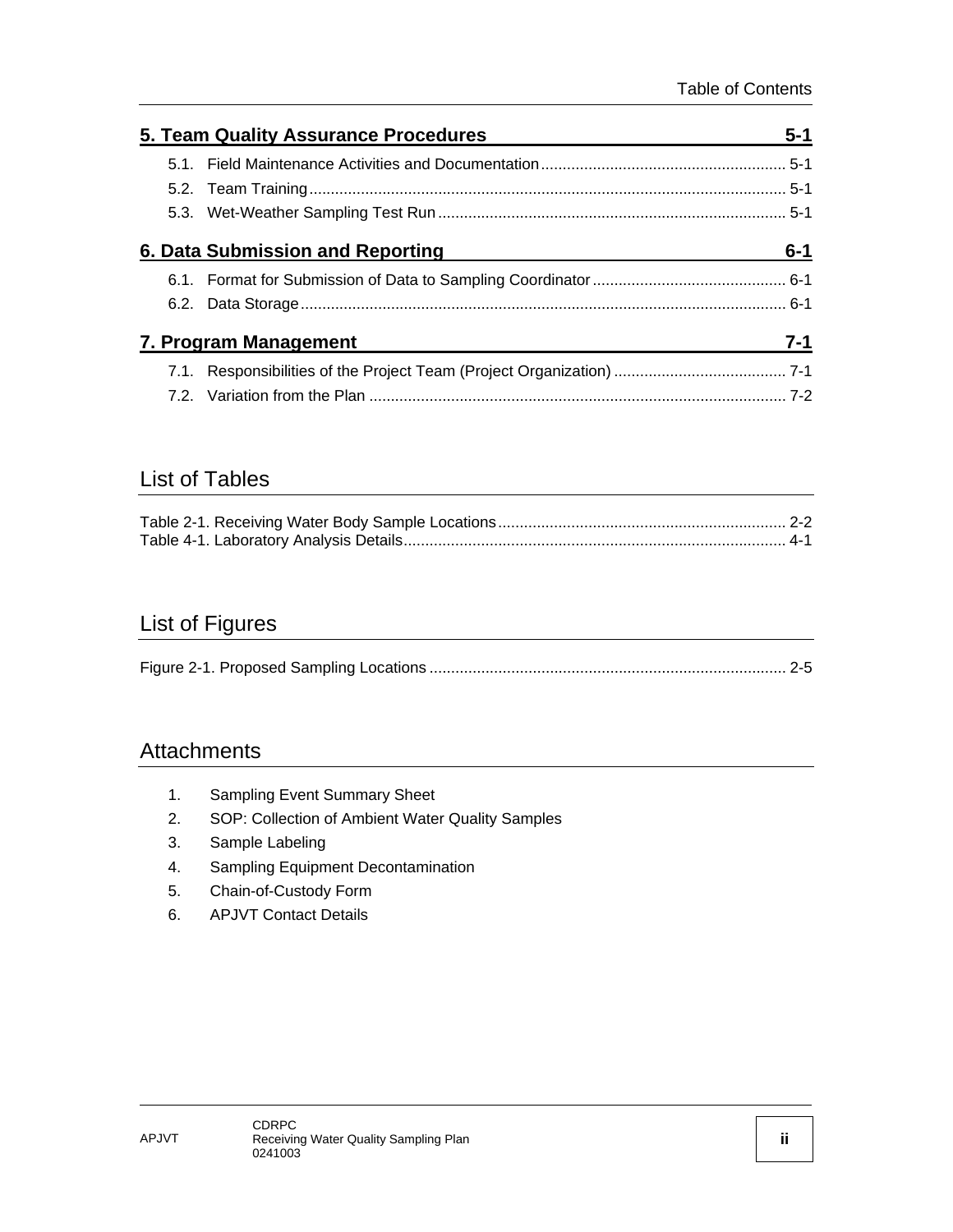### **1.1. Project Background**

This Receiving Water Quality Sampling Plan (Plan) describes the approach that will be taken to characterize the receiving water quality of the Hudson and Mohawk Rivers where the Albany Pool Communities combined sewer overflows (CSOs) discharge. The sampling plan was prepared in accordance with the conditionally approved Scope of Work and Combined Sewer System Monitoring and Modeling Plan dated February 2007. This Plan defines the sampling activities to be performed under Task B.2, Receiving Water Conditions Assessment.

The Albany Pool Communities have 92 CSOs that discharge to the Hudson and Mohawk Rivers. To develop a plan for evaluating the impact of these discharges, the City of Troy, City of Albany, City of Cohoes, City of Rensselaer, City of Watervliet and the Village of Green Island (the "*Pool*" communities) have joined in a comprehensive inter-municipal venture, led by the Capital District Regional Planning Commission (CDRPC), to develop a Phase I Long-Term Control Plan (LTCP).

CSOs are point sources subject to National Pollutant Discharge Elimination System (NPDES) permit requirements including both technology-based and water quality based requirements of the Clean Water Act.

The Albany Pool Communities flows are tributary to three wastewater treatment plants (WWTP) including the Rensselaer County Sewer District plant, and two Albany County Sewer District plants (both North and South plants). There are 95 discharge locations (including the three WWTPs) within the combined sewer system (CSS) that are permitted under each community's State Pollution Discharge Elimination System (SPDES) permits. These discharge to the Hudson and Mohawk Rivers and their tributaries.

One of the first steps in planning and developing a LTCP for CSOs is to characterize the receiving water system. As part of the LTCP for the Albany Pool Communities, a monitoring and sampling program will be performed to verify and supplement the available receiving water quality data. The plan consists of dry- and wet-weather discrete sampling and laboratory analyses of receiving water samples.

#### **1.2. The Albany Pool Communities**

According to the New York State Department of Environmental Conservation (NYSDEC), CSOs from each of the Albany Pool Communities include: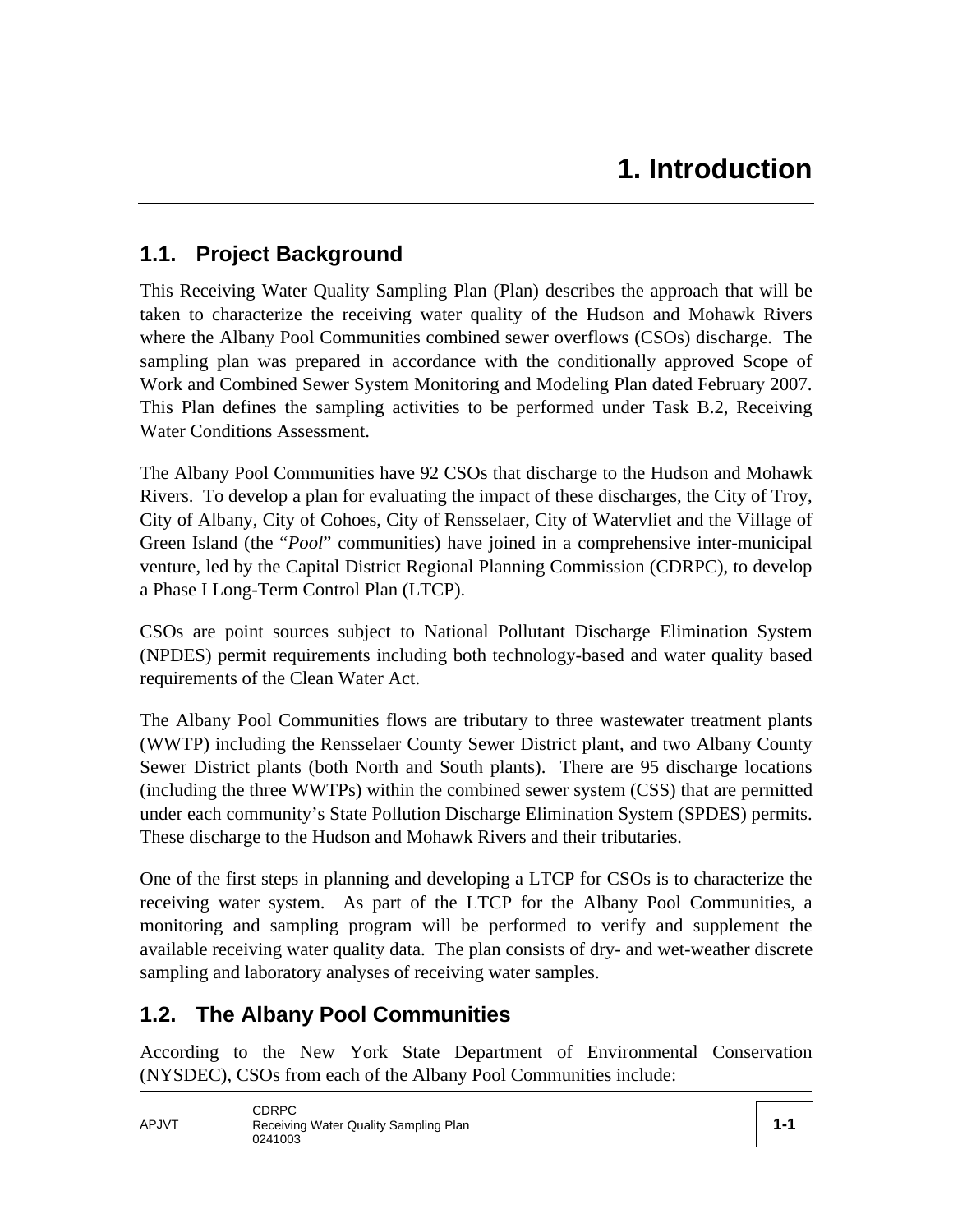- City of Albany with eleven (11) CSOs under SPDES Permit No. NY-002 5747;
- City of Rensselaer with eight (8) CSOs under SPDES Permit No. NY-002 6026;
- City of Watervliet with five (5) CSOs under SPDES Permit No. NY-002 0899;
- Village of Green Island with three (3) CSOs under SPDES Permit No. NY-003 3031;
- City of Cohoes with seventeen (17) CSOs under SPDES Permit No. NY-003 1046; and
- City of Troy with forty-eight (48) CSOs under SPDES Permit No. NY-009 9309.

### **1.3. Scope of This Plan**

This Plan describes the locations, equipment, methodologies, and data management protocols that will be used by the Albany Pool Joint Venture Team (APJVT) to gather water quality data for the receiving water bodies and outlines responsibilities of each party, the procedures to be followed, and the timeframe for events.

Water quality data is required for the receiving water bodies during dry weather and during storm events in order to examine the impacts of CSOs on the water bodies. Together with the flow monitoring data, project modeling tools, and historical data, the water quality sampling results will enable the Albany Pool Communities to assess the impacts of CSOs, and help prioritize areas of principal concern with regard to water quality impacts. In addition, the sampling results can also help establish what types of abatement technologies may be applicable to sustain/enhance/upgrade water quality standards and use objectives.

The discussion in this Plan includes:

- $\blacksquare$  The water quality sampling equipment that will be used.
- $\blacksquare$  The frequency and duration of water quality sampling.
- $\blacksquare$  The determination for which storm events should be sampled.
- $\blacksquare$  The water quality parameters to be analyzed.
- Data storage protocols to be followed.

The specifications in this Plan must be followed by all APJVT members and the Pool communities' employees conducting the water quality sampling program. The APJVT is responsible for defining the protocols for implementation of the system-wide water quality sampling program as presented in this Plan. The APJVT members are also responsible for providing system-wide coordination during implementation of the program and are responsible for defining the detailed logistics required to implement the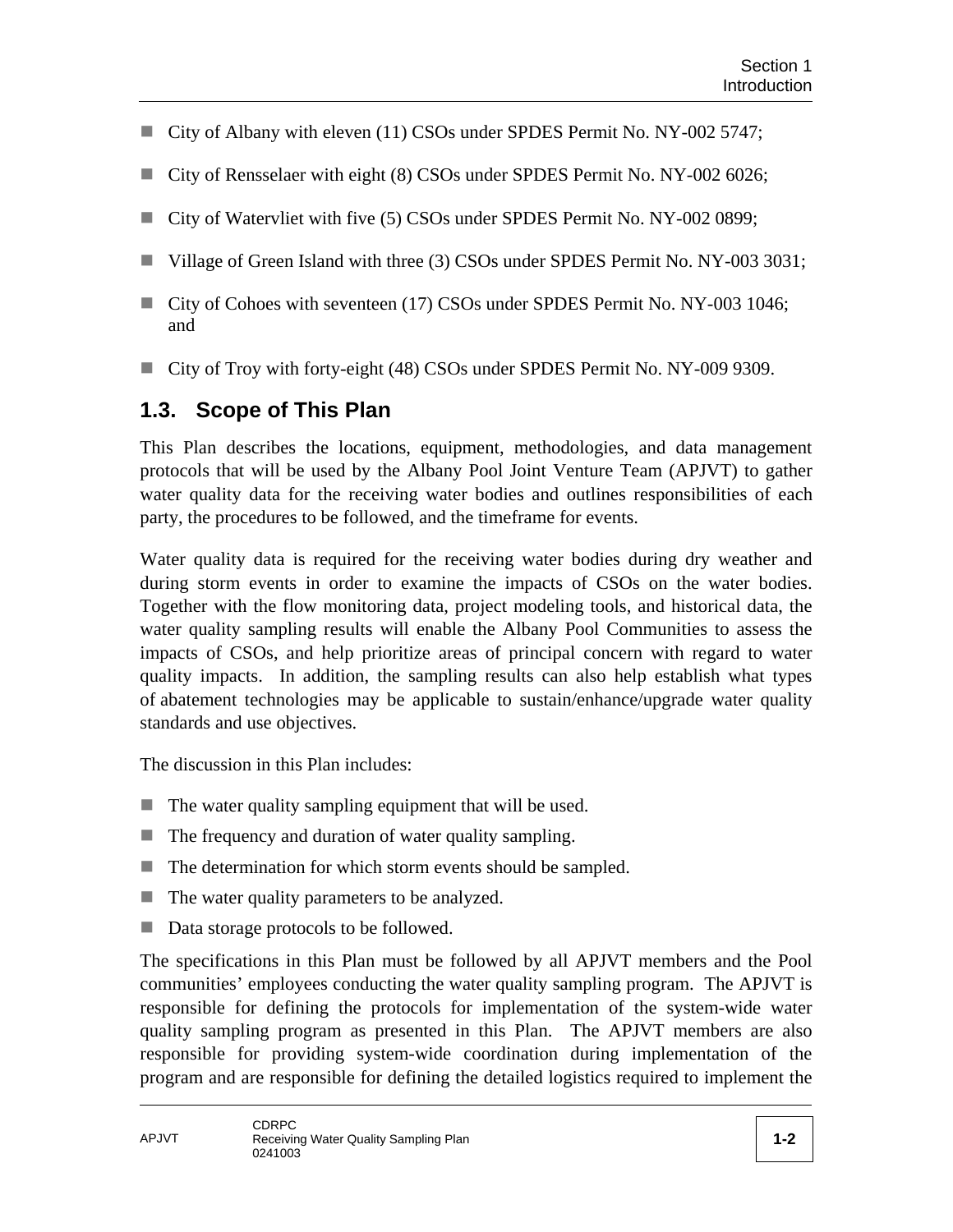program in the communities and for conforming to the protocols outlined in this Plan. Significant resources will be required by the communities including the commitment of vessels, vehicles, staff, and equipment for sampling activities.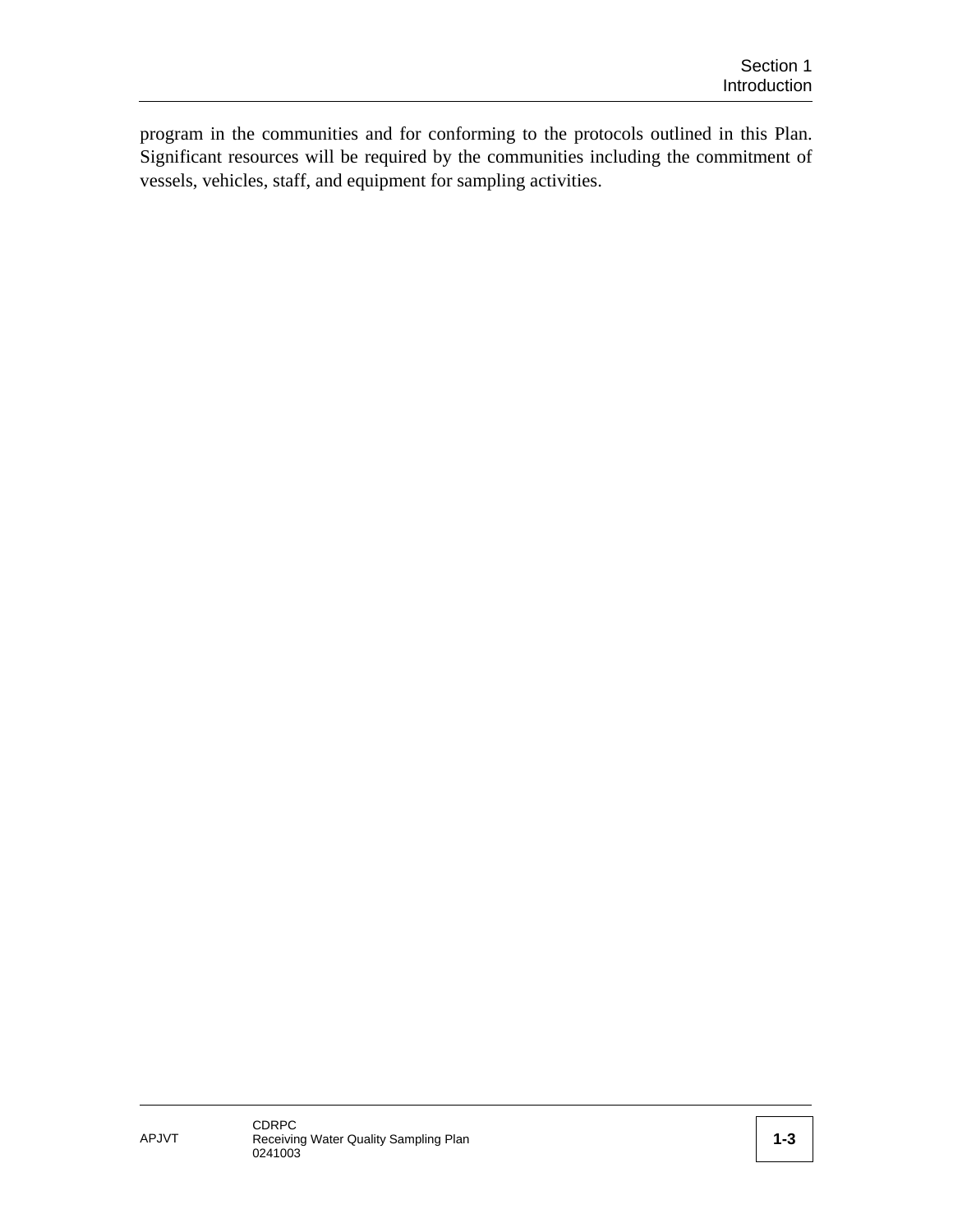### **2.1. Water Quality Sampling Locations**

Discrete samples of receiving water will be collected for laboratory analyses at 10 transects along the Mohawk and Hudson Rivers, six wastewater treatment plant discharges, six tributaries of these rivers, and two potential new beach sites. The wastewater treatment plants that will be included in the sampling plan are the Rensselaer County Sewer District, Albany County Sewer District (both North and South), the East Greenbush WWTP, the Waterford WWTP, and the Watervliet Arsenal. The dry- and wet-weather water quality sampling locations are listed in Table 2-1 and shown on Figure 2-1. The figure is intended to present the general locations for this document. The sampling locations listed in Table 2-1 will be field investigated by the APJVT and may change based on field conditions. Final sampling locations will be identified and photographs and detailed site sketches, along with the GPS-obtained coordinates, will be available to the team and NYSDEC prior to implementation of the sampling program.

### **2.2. Program Organization and Communications During Sampling Events**

The sampling period will begin in May 2008 and last through September 2008. Fifteen dry-weather events will be sampled at all receiving water body locations during the sampling effort. Four wet-weather events will be sampled at all designated receiving water body locations. Sampling will not be conducted during Memorial Day weekend between Friday, May 23 at 5:00 P.M. and Tuesday, May 27 at 6:00 A.M., or during  $4<sup>th</sup>$  of July weekend between Thursday, July 3 at 5:00 P.M. and Monday, July 7 at 6:00 A.M.

The APJVT will designate a person as the Sampling Coordinator for the sampling program. The Sampling Coordinator will be present in the field during all sampling events. The APJVT will also organize sampling teams to be deployed during dry- and wet-weather events, and designate an APJVT member as a Team Leader for each of the sampling teams. As part of their in-kind services, each of the communities will assist with providing staff and equipment for the sampling crews during dry- and wet-weather conditions. Sampling will be performed at the locations using dedicated teams made up of two to three field personnel. Each sampling team will be responsible for specific sampling locations grouped within close proximity to each other. At some locations where samples are collected on the river in a boat, a third team member may be required.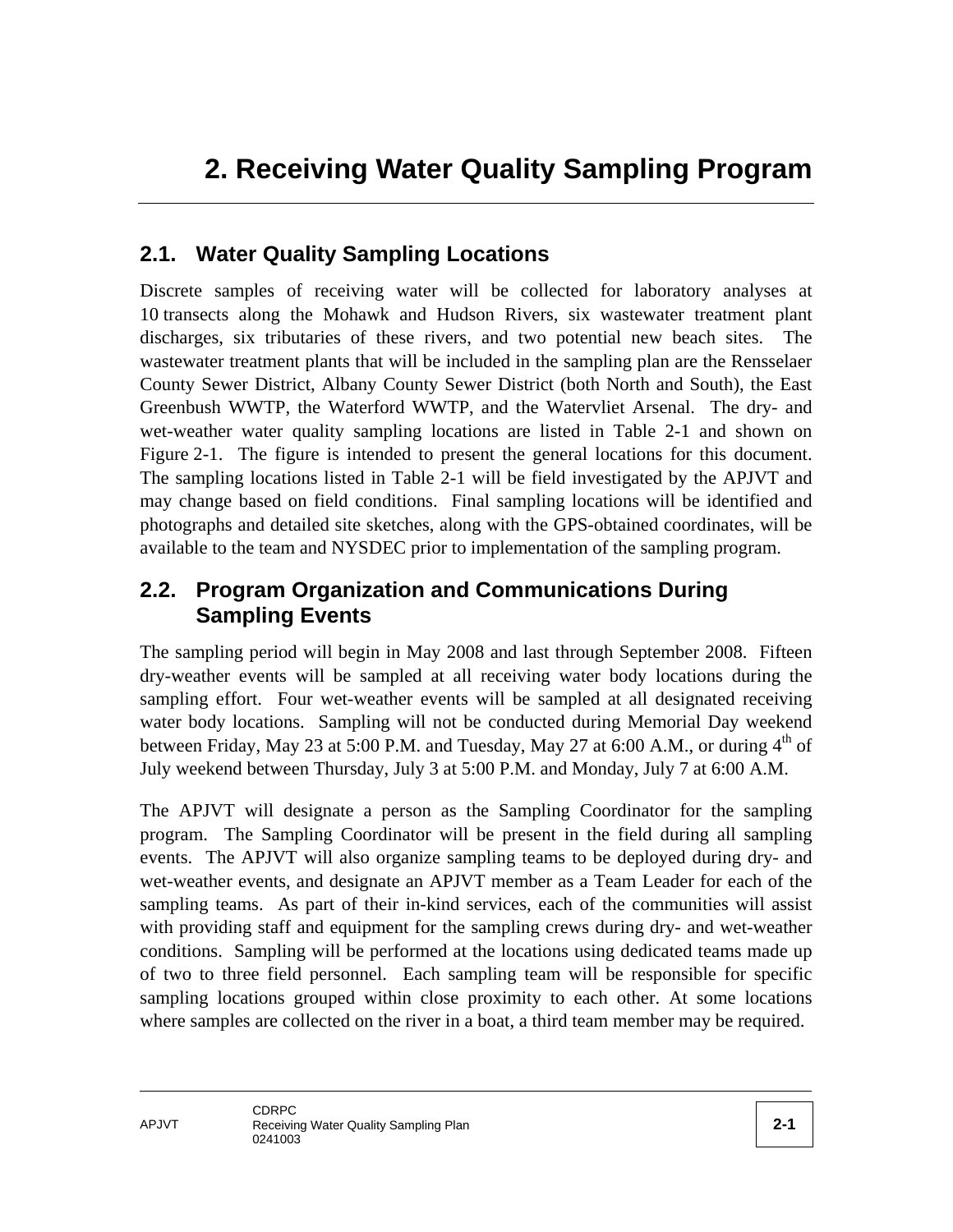| <b>Sampling</b><br><b>Location</b><br><b>Identification</b><br><b>Number</b> | <b>Sample Collection</b><br><b>Location</b>                                                                              | <b>Sample</b><br><b>Collection</b><br><b>Location</b> | <b>Nearest Access Road or</b><br><b>Address</b>                                                                                                     |
|------------------------------------------------------------------------------|--------------------------------------------------------------------------------------------------------------------------|-------------------------------------------------------|-----------------------------------------------------------------------------------------------------------------------------------------------------|
| <b>River Transect</b><br><b>Locations</b>                                    |                                                                                                                          |                                                       |                                                                                                                                                     |
| A-RT1-WB<br>A-RT1-RC<br>A-RT1-EB                                             | Route 9 crossing of Mohawk<br>River upstream of Cohoes<br>and Crescent Dam                                               | bridge                                                | New Loudon Road (Route 9<br>bridge crossing the Mohawk<br>River)                                                                                    |
| A-RT2-WB<br>A-RT2-RC<br>A-RT2-EB                                             | Mohawk River just west of<br>Cohoes                                                                                      | bridge                                                | <b>Bridge Avenue in Cohoes</b>                                                                                                                      |
| A-RT3-WB<br>A-RT3-RC<br>A-RT3-EB                                             | Hudson River just<br>downstream of Lock #1 and<br>North Campbell Island                                                  | boat                                                  | River Road on the east side of<br>the Hudson River (south of the<br>intersection with Route 122), or<br>Route 32/4 on the west side of<br>the river |
| A-RT4-WB<br>A-RT4-RC<br>A-RT4-EB                                             | Confluence of Mohawk and<br>Hudson Rivers near<br>upstream end of Green<br>Island, north of Troy Lock<br>and Federal Dam | boat                                                  | Route 4 on the east side of the<br>Hudson River in Troy. No bridge<br>at this transect location.                                                    |
| B-RT5-WB<br>B-RT5-RC<br>B-RT5-EB                                             | Hudson River just upstream<br>of the Route 2 bridge                                                                      | boat                                                  | Route 2 bridge in Troy. Bridge is<br>too high to collect samples from.                                                                              |
| B-RT6-WB<br>B-RT6-RC<br>B-RT6-EB                                             | Hudson River, downstream<br>of Route 378 bridge near<br>City of Troy boundary with<br>North Greenbush                    | boat                                                  | Route 378 bridge in South Troy.<br>Bride is too high to collect<br>samples from.                                                                    |
| B-RT7-WB<br>B-RT7-RC<br>B-RT7-EB                                             | Hudson River, upstream of<br>I--90 Bridge near City of<br>Rensselaer boundary with<br>North Greenbush                    | boat                                                  | I-90 bridge crossing 787 in<br>Albany. Bridge is too high to<br>collect samples from.                                                               |
| B-RT8-WB<br>B-RT8-RC<br>B-RT8-EB                                             | Hudson River, upstream of<br>Route 9/20 bridge                                                                           | boat                                                  | Route 20/9 bridge crossing 787<br>in Albany. Bridge is too high to<br>collect samples from.                                                         |
| B-RT9-WB<br>B-RT9-RC<br>B-RT9-EB                                             | Hudson River, upstream of<br>city of Rensselaer boundary<br>with East Greenbush                                          | boat                                                  | Smith Boulevard and Boat Street<br>off of Route 144 (River Road)<br>south of Albany. No bridge<br>crossing the river at this transect<br>location.  |

#### **Table 2-1. Receiving Water Body Sample Locations**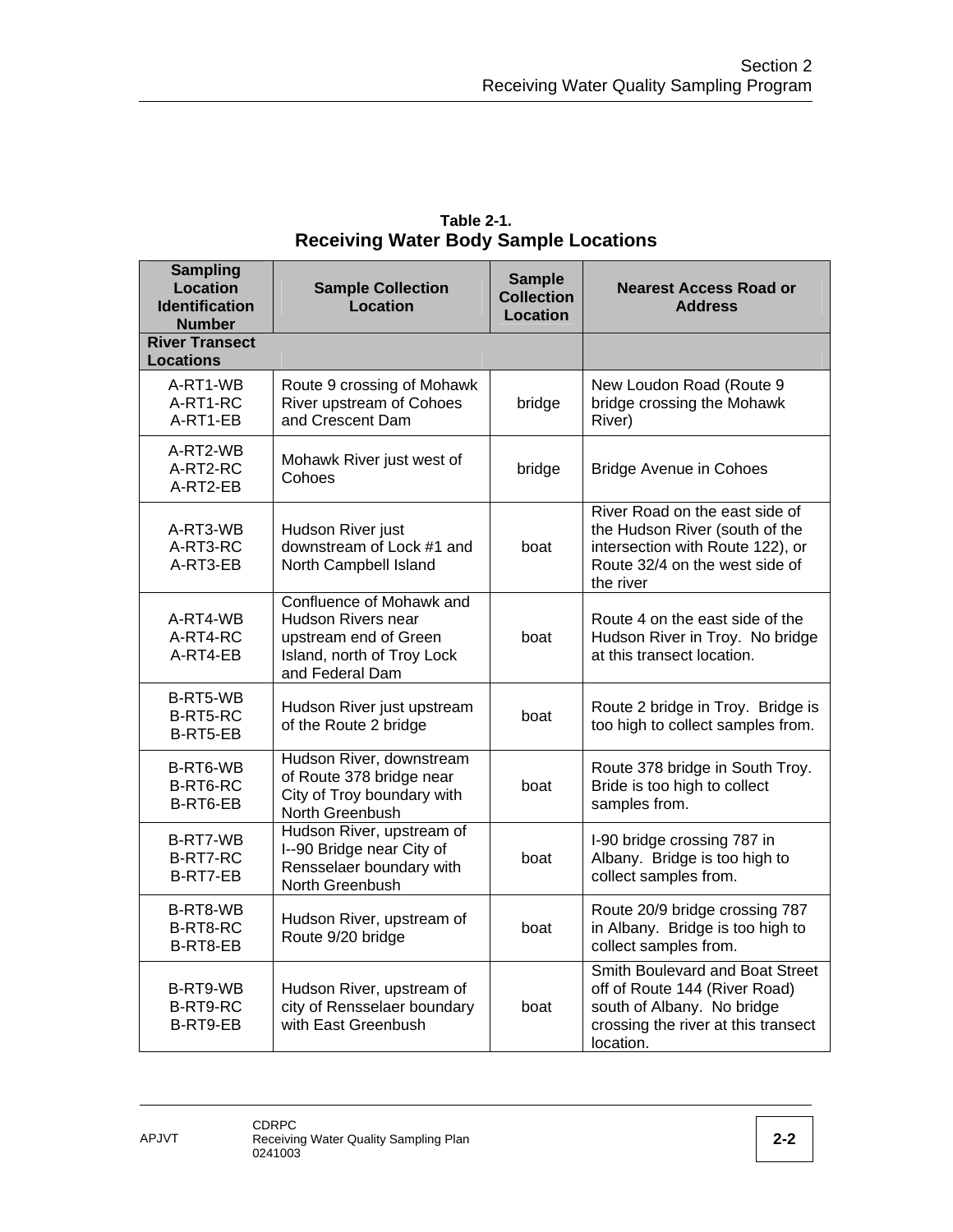| <b>Sampling</b><br><b>Location</b><br><b>Identification</b><br><b>Number</b> | <b>Sample Collection</b><br>Location                                             | <b>Sample</b><br><b>Collection</b><br><b>Location</b> | <b>Nearest Access Road or</b><br><b>Address</b>                                                                                             |
|------------------------------------------------------------------------------|----------------------------------------------------------------------------------|-------------------------------------------------------|---------------------------------------------------------------------------------------------------------------------------------------------|
| B-RT10-WB<br><b>B-RT10-RC</b><br>B-RT10-EB                                   | <b>Hudson River at East</b><br>Greenbush boundary with<br>Schodack               | boat                                                  | Van Wies Point Road off of 144<br>south of Albany. No bridge<br>crossing the river at this transect<br>location.                            |
| <b>Tributary</b><br><b>Locations</b>                                         |                                                                                  |                                                       |                                                                                                                                             |
| $C-T11-SH$                                                                   | Norman's Kill near<br>confluence with Hudson<br>River                            | shore                                                 | <b>River Road and Normanskill</b><br>Street south of River Transect 9<br>(RT9) on the west side of the<br>Hudson River.                     |
| $C-T12-SH$                                                                   | Mill Creek near confluence<br>with Hudson River                                  | shore                                                 | Route 9 ramp off of Route 20/9<br>bridge just south of River<br>Transect 8 (RT8) on the east<br>side of the Hudson River.                   |
| <b>D-T13-SH</b>                                                              | Wynants Kill near<br>confluence with Hudson<br>River                             | shore                                                 | Burden Avenue at the crossing of<br>the Wynants Kill just north of<br>River Transect 6 (RT6) on the<br>east side of the Hudson River.       |
| <b>D-T14-SH</b>                                                              | Poesten Kill near confluence<br>with Hudson River                                | shore                                                 | Canal Avenue south of River<br>Transect 5 (RT5) on the east<br>side of the Hudson River.                                                    |
| <b>D-T15-SH</b>                                                              | Stream that runs through<br>Pleasantdale near<br>confluence with Hudson<br>River | shore                                                 | River Road just south of River<br>Transect 3 (RT3) just south of<br>Campbell Island and Lock #1 on<br>the east side of the Hudson<br>River. |
| $C-T16-SH$                                                                   | Patroons Creek near<br>confluence with Hudson<br>River                           | shore                                                 | East of 787, south of River<br>Transect 7 (RT7) on the west<br>side of the Hudson River.                                                    |
| <b>Potential Beach</b><br><b>Locations</b>                                   |                                                                                  |                                                       |                                                                                                                                             |
| <b>E-B17-SH</b>                                                              | Schodack Island                                                                  | shore                                                 | 1 Schodack Way<br>Schodack Landing, NY 12156                                                                                                |
| E-B18-SH                                                                     | Henry Hudson Park                                                                | shore                                                 | <b>Barent Winnie Road</b><br>Selkirk, NY 12158<br>Barent Winnie and Lyons Road                                                              |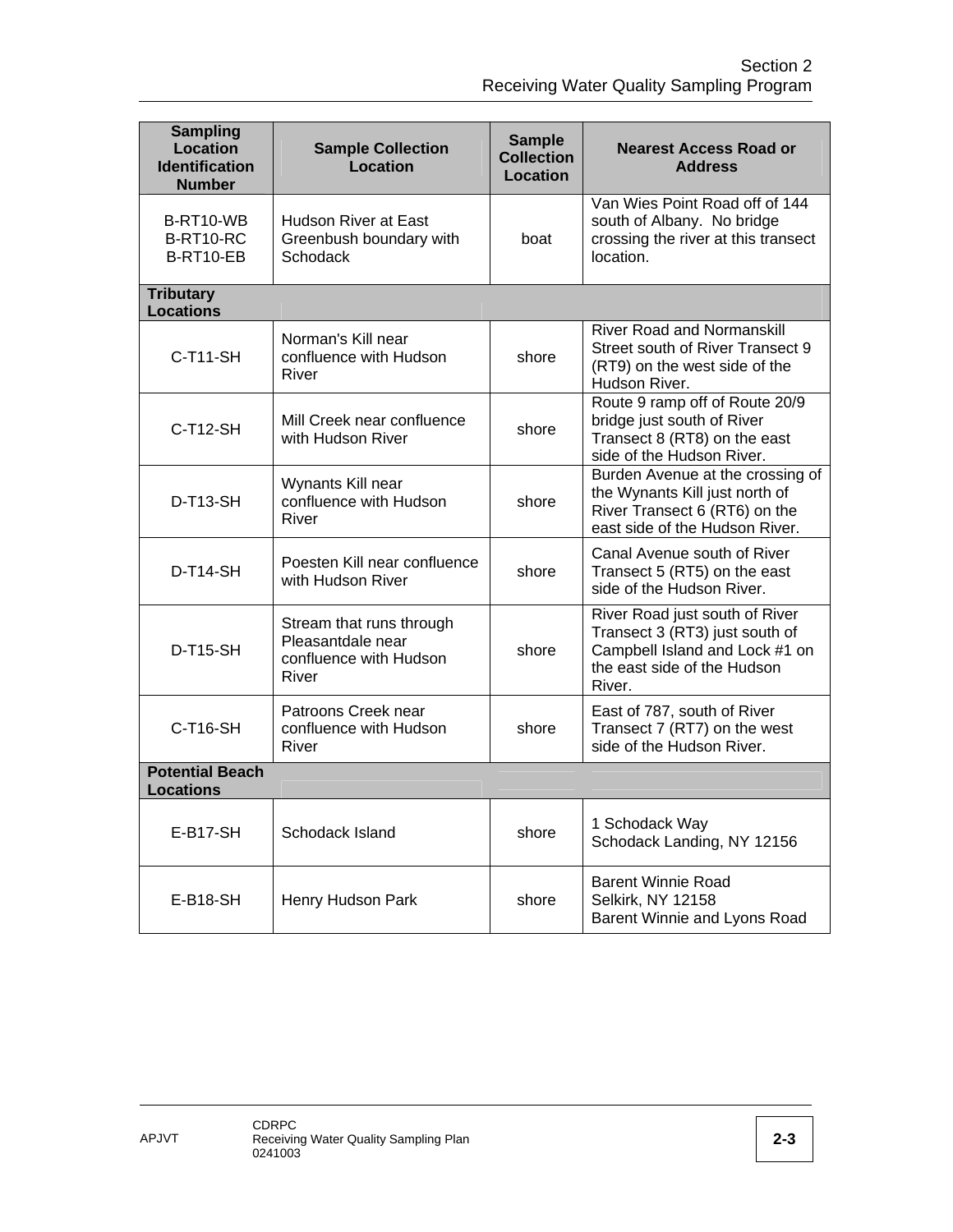| <b>Sampling</b><br>Location<br><b>Identification</b><br><b>Number</b> | <b>Sample Collection</b><br>Location                      | <b>Sample</b><br><b>Collection</b><br>Location | <b>Nearest Access Road or</b><br><b>Address</b>      |
|-----------------------------------------------------------------------|-----------------------------------------------------------|------------------------------------------------|------------------------------------------------------|
| <b>WWTPs</b>                                                          |                                                           |                                                |                                                      |
| <b>ACSDN</b>                                                          | <b>Albany County Sewer</b><br><b>District North Plant</b> |                                                | 1 Canal Road South<br>Menands, NY 12204              |
| <b>ACSDS</b>                                                          | <b>Albany County Sewer</b><br><b>District South Plant</b> | Samples                                        | Church Street<br>Port of Albany<br>Albany, NY 12202  |
| <b>RCSD</b>                                                           | <b>Rensselaer County Sewer</b><br><b>District Plant</b>   | will he<br>collected<br>by WWTP<br>personnel   | 85 Bloomingrove Drive<br>Troy, NY 12180              |
| <b>EGRN</b>                                                           | East Greenbush WWTP                                       | and picked<br>up by<br>designated<br>sampling  | 80 Columbia Turnpike<br>Rensselaer, NY 12144         |
| <b>WTFD</b>                                                           | <b>Waterford WWTP</b>                                     | teams.                                         | 41 Mohawk Avenue<br>Waterford, NY 12188              |
| <b>WVTA</b>                                                           | Watervliet Arsenal Plant                                  |                                                | Broadway & Westervelt Avenue<br>Watervliet, NY 12189 |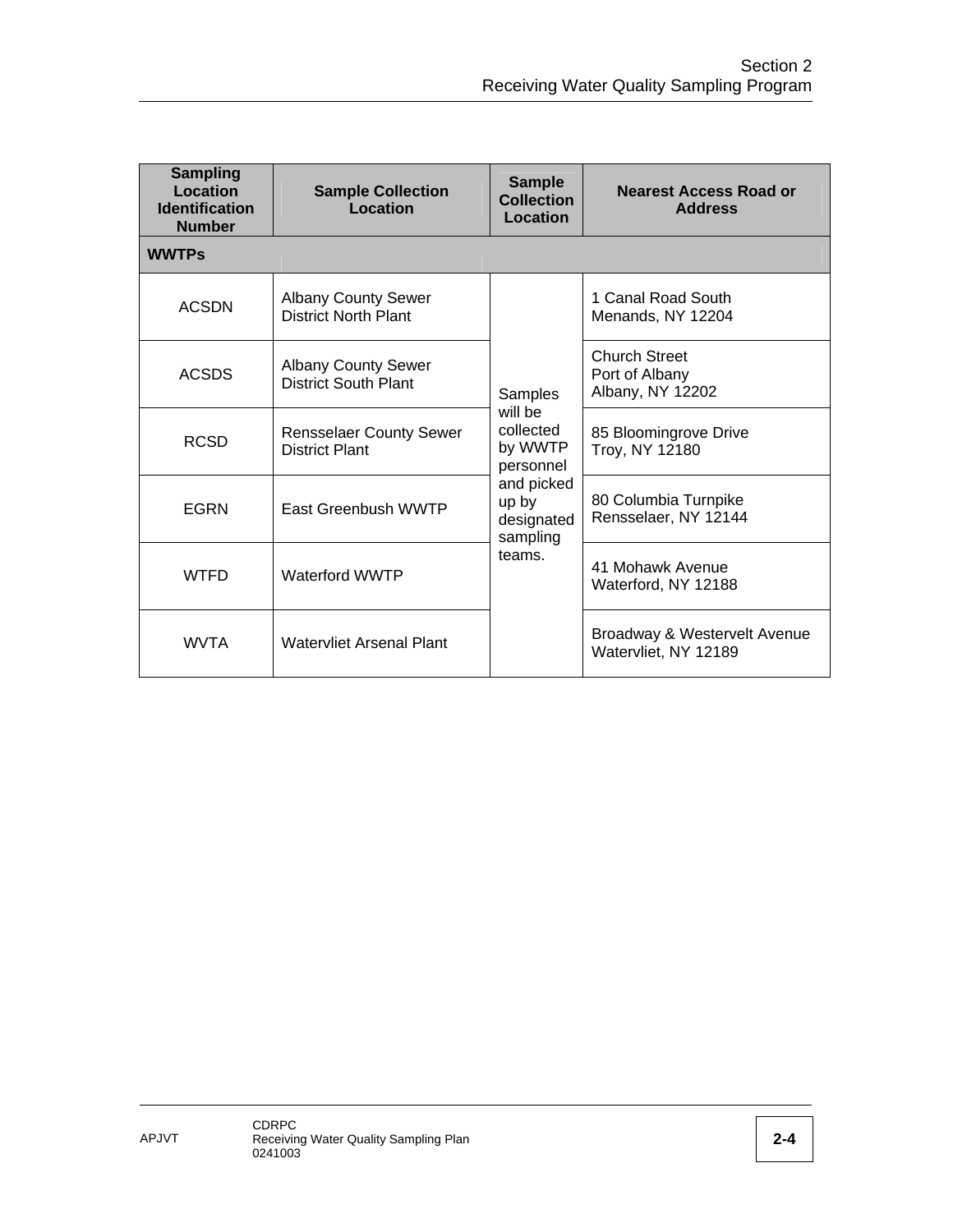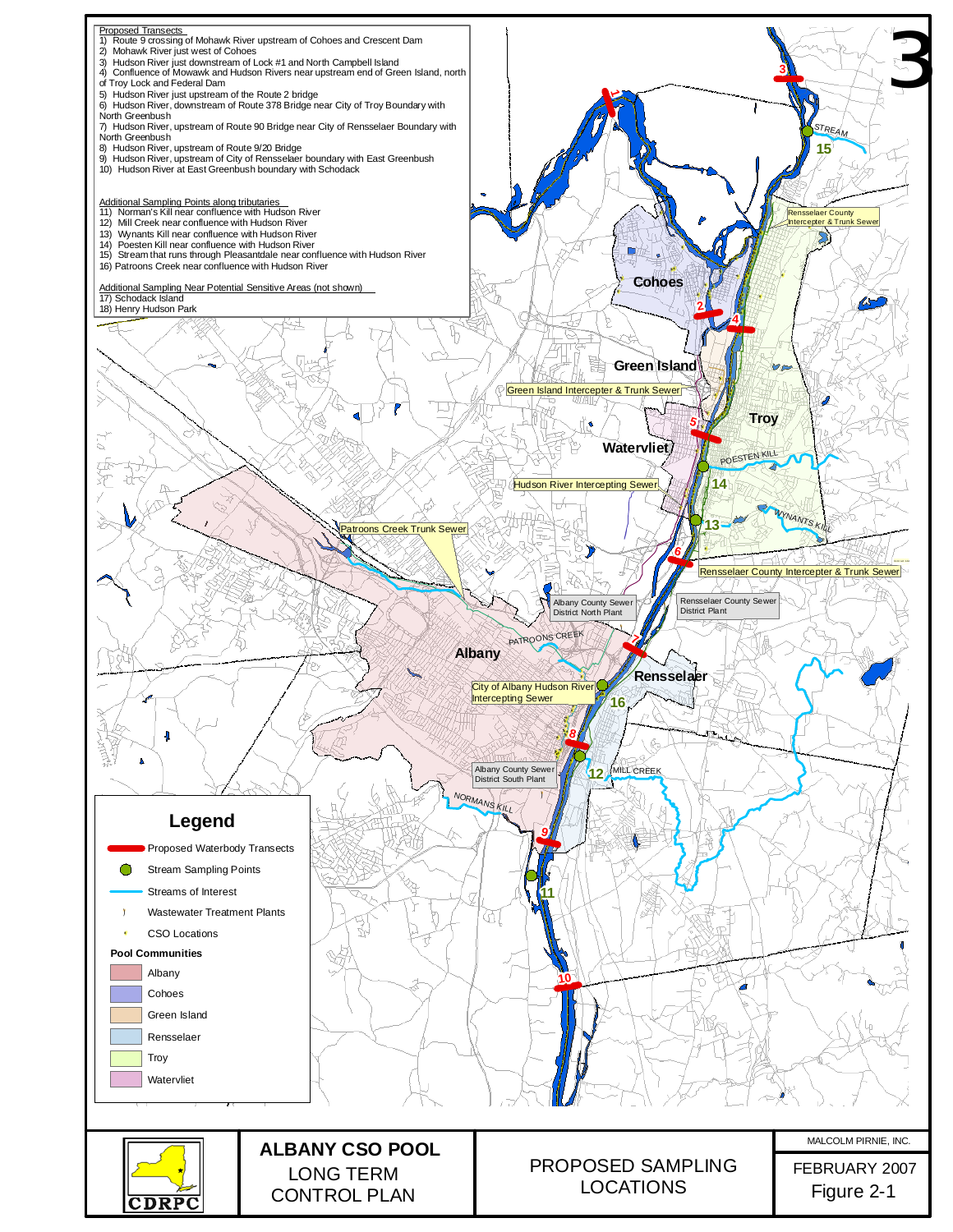Based on the proximity of the sampling locations, it is estimated that there will be five sampling teams required. Each sampling team will be lead by a Team Leader from the APJVT and assisted by personnel from the communities. It is estimated that the sampling teams will require nine employees from the communities, whose roles include two drivers of boats and seven sampling team members. Personnel will be required for a single shift for dry-weather sampling and over multiple shifts to support the wet-weather sampling.

A facility preliminarily identified at the Port of Albany located on Smith Boulevard may be used as the field station and staging area for the dry- and wet-weather sampling events. This location has been preliminarily identified because the APJVT has received a verbal commitment from the Albany Port District Commission (APDC) to utilize a vessel docked at this facility for sampling. Other locations may be designated for staging areas on the west side of the Hudson River as well. Directions to the field station and staging areas and a map showing their locations will be provided prior to the implementation of the sampling program. The APJVT Sampling Coordinator will coordinate the sampling effort from one of these locations. The staging area will also be used for organization, preservation and packaging of samples prior to delivery to the laboratories.

The APJVT Sampling Coordinator is responsible for communication with all field teams throughout the sampling events. Team Leaders are responsible for establishing appropriate lines of communication between their field teams and the Sampling Coordinator, which may include use of cell-phones, two-way radios, or other equipment. The Team Leaders are responsible for relaying important information, problems, and questions from their field teams immediately to the APJVT Sampling Coordinator who will be stationed at the field station and staging area and who will be equipped with a telephone. The APJVT will provide a list of critical phone numbers and contacts to the Sampling Coordinator, prior to the initiation of the sampling program.

### **2.3. Sampling Equipment Specifications**

The water quality sampling program will use the following equipment:

- All receiving water body samples will be collected from shore, a bridge access point or from a boat.
- Boat samples will be collected by a team of 2 to 3 field personnel. Boat samples will be collected with sampling bottles provided by the laboratories.
- For water body sampling from bridge access points, stainless steel buckets or swingtype grab samplers will be used for sample collection as appropriate. Where required, ropes or poles will be used to lower buckets into the flow.
- A Horiba U-10 Water Quality Meter or similar multi-parameter field probe will be used to collect field parameters during sample collection at all sampling locations.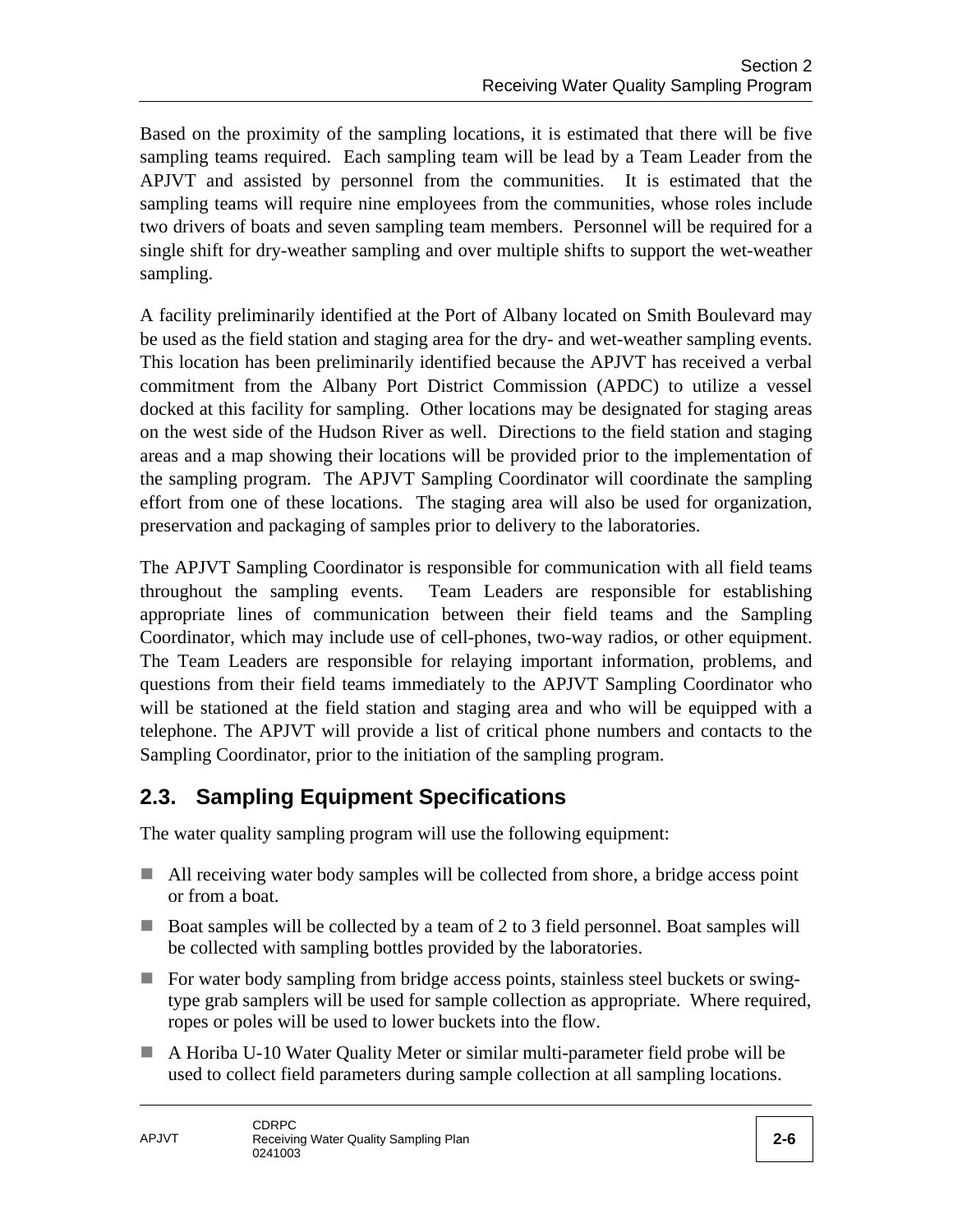- A GPS locator will be used by each team to ensure consistent sampling locations for dry- and wet-weather events.
- Sampling Event Summary Sheets (see Attachment 1) and pens will be required for each sampling team to record details of sample collection activities.
- $\blacksquare$  Nitrile surgical gloves (disposable) will be worm by sampling personnel at all times during sampling.
- Decontamination supplies will be required for equipment decontamination between sampling events.

# **2.4. Surface Water Sampling Procedures**

Surface water samples will be collected using the direct grab sampling technique outlined in Section 9.10.4 and 9.11.4 of the *New York State Department of Environmental Conservation (NYSDEC) Standard Operating Procedure: Collection of Ambient Water Quality Samples* (SOP) (NYSDEC, 2002) included as Attachment 2 to this document. New, sterile, nitrile powder-free surgical gloves will be worn by sampling personnel at all times during sampling. Sampling gloves will be changed between sampling locations. Samples will be collected in the following order using the procedures outlined below:

- 1. Fecal coliform
- 2. E. coli
- 3. In-situ field measurements (temperature, pH, conductivity, dissolved oxygen)

#### Procedure:

- Face upstream and into the flow of the River.
- Orient the capped sample container with the opening toward the flow and in front of the sampler.
- Lower the capped sample container to a depth of approximately 6 to 10 inches below the water surface.
- Uncap the container underwater. Avoid touching the inside of the sample bottle and cap.
- Allow the container to fill with water and re-cap the container underwater when it is full.
- Remove the capped sample container from the water, label in accordance with Section 2.7, and place in a cooler with ice. Note sample time in the Sampling Event Summary Sheet (Attachment 1). Repeat the sampling process with the remaining containers.
- When laboratory sample collection is complete, lower the Horiba U-10 water quality meter or similar multi-parameter field probe to the sampling depth. These activities can be done simultaneously should sufficient personnel be available.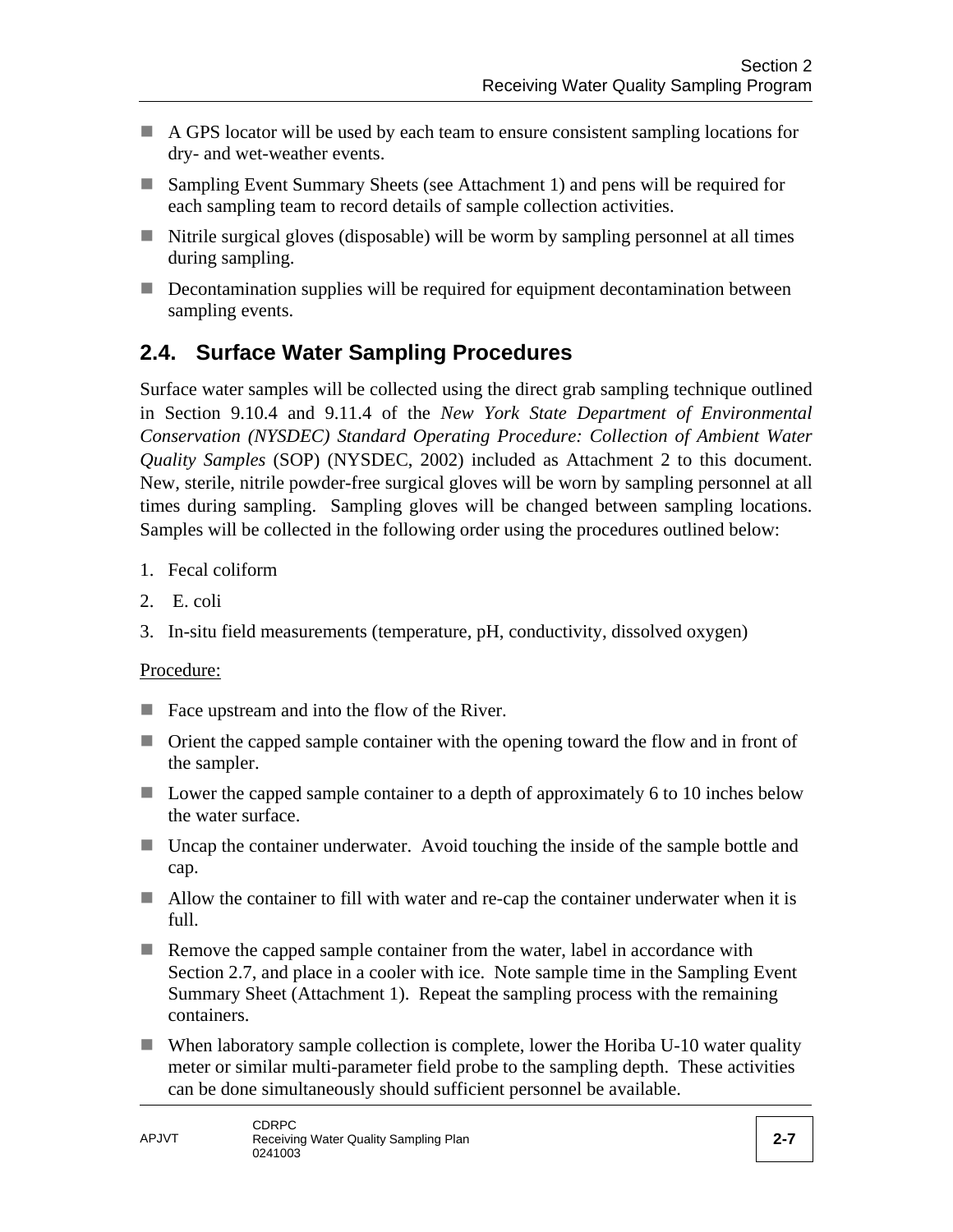Allow meter readings to stabilize, then record field parameter measurements on the Sampling Event Summary Sheet.

If the exterior of a sample bottle becomes grossly contaminated during sample collection due to highly turbid surface water, the exterior of the bottles will be rinsed with deionized water before placing the sample container in the cooler.

Fecal coliform and E. coli samples must be delivered to the laboratory within approximately five hours of sample collection to meet the six hour holding time for these analyses.

### **2.5. Sample Collection Methodology**

The sampling methodology is similar for all the sampling locations including the list of parameters for which samples will be analyzed. Access to each site may differ. The sections below detail sampling frequencies, durations, and methodologies for both dryand wet-weather sampling. Necessary containers for each sampling event, with labels and with preservatives, will be coordinated by APJVT through the selected analytical laboratories. The designated field station and staging area will be used for required preservation and packaging of samples after the sampling events.

### **2.5.1. Dry-Weather Receiving Water Sampling**

The goal of the dry-weather sampling is to collect samples five times per month over a three-month period for a total of 15 dry-weather events. The sampling period will begin in May 2008 and last through September 2008 to cover the river recreational season. For each dry-weather event, one analytical sample will be collected at each sampling position for a total of 44 samples per circuit (3 samples at 10 river transects, six tributaries, six treatment plants, and two beach sites). Grab samples will be taken at three laterallyspaced locations along each transect (3 samples per transect) in the Mohawk and Hudson Rivers and single samples will be taken for the tributary streams and potential beach sites during each sampling event.

#### **2.5.1.1. Dry-Weather Laboratory Analysis Sample Collection**

Dry-weather sampling will be conducted during business hours (8:00 A.M. – 5:00 P.M.). All dry-weather samples will be collected as discrete samples by grab sampling. The grab sample will be poured or directly collected into the appropriate laboratory bottles in the field, ensuring each bottle is filled to provide enough sample volume for analysis of the required parameters. Laboratory analyses for the samples will be performed for fecal coliform and e-coli. Immediately upon collection, all the samples will be sealed, labeled and packed in coolers with ice, ready for transport to the laboratory. These samples will be taken to the field station and staging area at the completion of the sampling event for transport with the other samples collected. The APJVT will coordinate transportation of samples with the laboratories.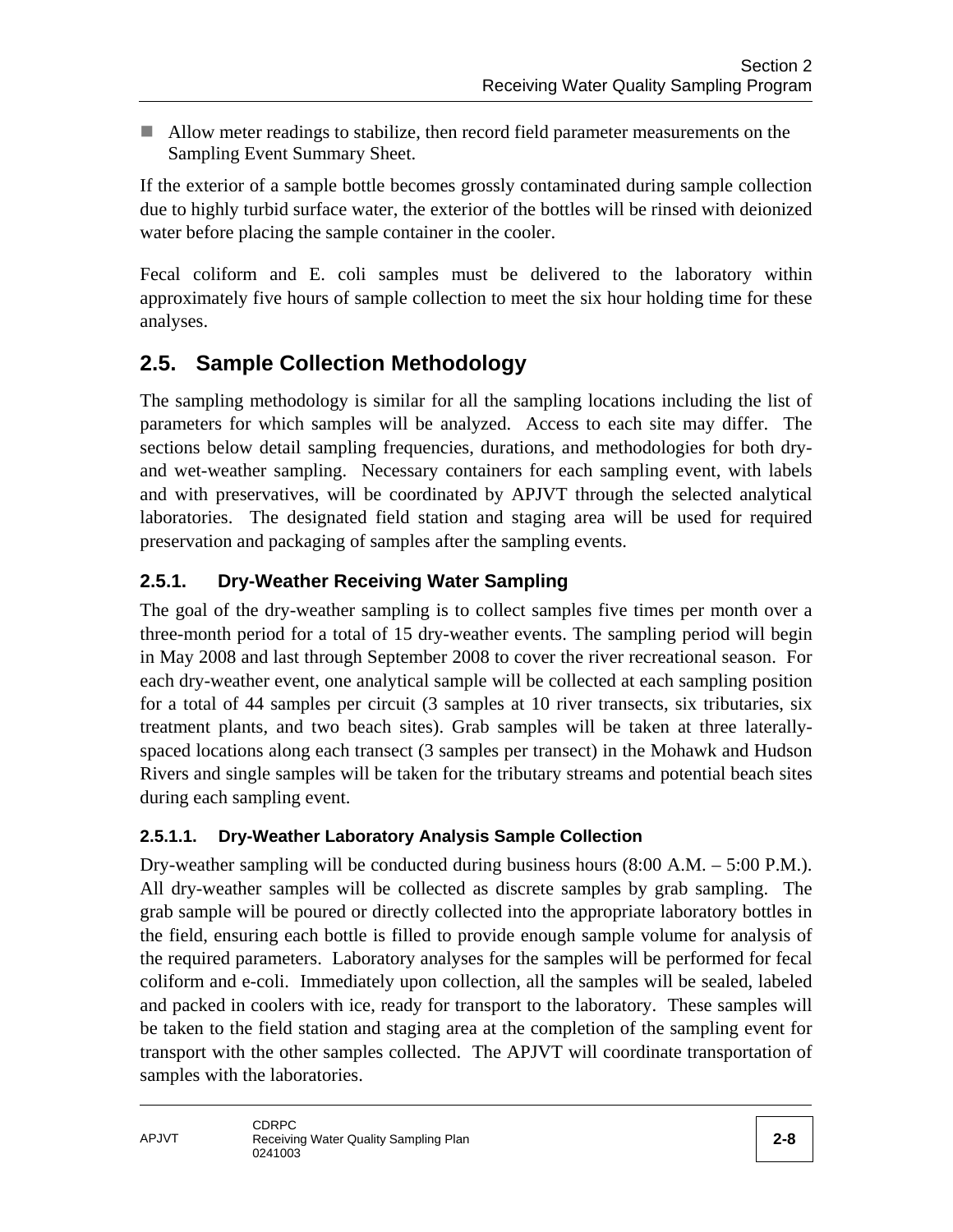#### **2.5.1.2. Dry-Weather Field Measurements**

All sampling location will be verified using a hand-held GPS unit. The field measurements that will be performed at each sampling position are: dissolved oxygen, temperature, conductivity and pH. These measurements will be conducted using the Horiba U-10 Water Quality Meter or similar multi-parameter field probe as described in Section 2.4.

In addition, Secchi depth, which is a measure of water clarity and a NYSDOH criterion for bathing waters, will be measured at the potential beach sites. Water transparency will be measured at the two potential beach locations using a Secchi disk and line graduated to  $\pm 0.1$  meter. This measurement must be determined in a shady area from the shore during daylight hours, and the sampling personnel should not wear sunglasses while performing the measurement. The disk will be slowly lowered into the water column until it is no longer visible, and the corresponding depth will be recorded. The disk will then be raised until it just becomes visible; this depth will also be noted. These steps should be repeated twice, noting both readings during each step, so that an average Secchi depth can be calculated using six total measurements. If the range of Secchi disk measurements is greater than 0.5 meters, the entire process should be performed again to determine more precise reading.

Field parameters will be logged on field data sheets so that the project team is aware of the ambient conditions under which the water quality samples were collected. In addition to laboratory analyses and field parameters, river flow data, rainfall data, and tide information will also be compiled following each sampling event and maintained in the project database.

#### **2.5.2. Wet-Weather Receiving Water Sampling**

The wet-weather sampling will be performed for up to four storm events during the same period as the dry-weather sampling. Ten circuits of sampling will be performed at each of the same locations as the dry-weather sampling events. The goal is to collect samples over a 12- to 48-hour period starting just prior to the commencement of a storm event and finishing after the rain has ended and stormwater runoff has subsided. The individual grab samples analyzed at the receiving water sampling locations provide a detailed record of the time-variation of parameters within a wet-weather event. Up to a total of 1760 discrete grab samples (44 samples per circuit x 10 circuits x 4 sampling events) will be taken during the receiving water wet-weather monitoring period. Grab samples taken at three laterally-spaced locations along each transect (3 samples per transect) in the Mohawk and Hudson Rivers and single samples will be taken for the tributary streams and potential beach sites during each sampling event and each sampling time step.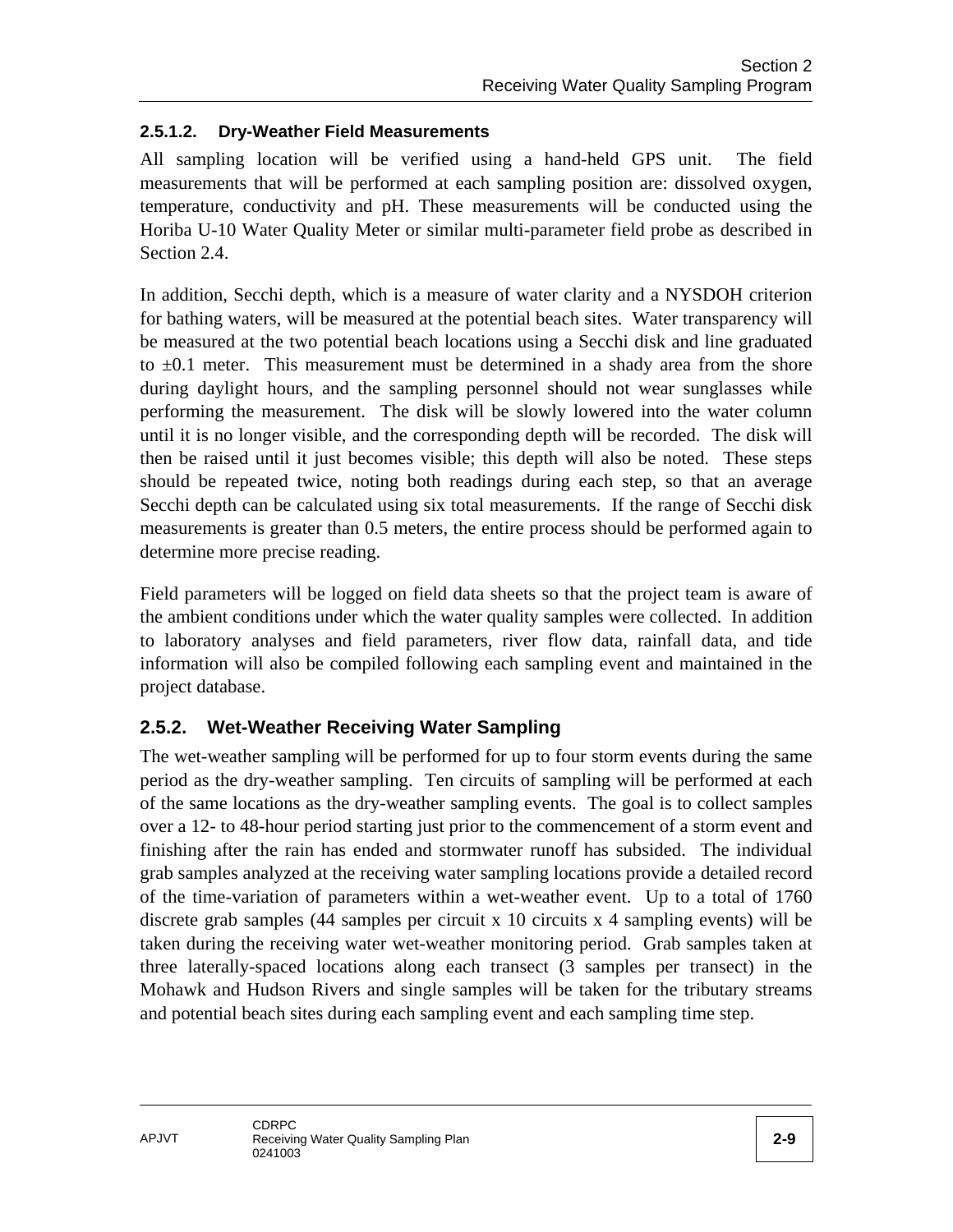#### **2.5.2.1. Wet-Weather Laboratory Analysis Sample Collection**

Wet-weather sampling will be conducted according to the protocol developed for wetweather sampling detailed in Section 3.2. All wet-weather samples will be collected as discrete samples by grab sampling. The grab sample will be poured or collected directly into the appropriate laboratory bottles in the field, ensuring each bottle is filled to provide enough sample for analysis of the required parameters. Laboratory analyses for the samples will be performed for fecal coliform and e-coli. Immediately upon sample collection at each location, the samples will be sealed, labeled and packed in coolers with ice. Samples will periodically be taken to the field station and staging area for transport with the other samples collected by the other sampling teams. The APJVT will coordinate transportation of samples with the laboratories.

Laboratory personnel will initiate bacteriological testing of the samples collected within six hours of the samples being collected, due to the six-hour test holding time for fecal coliform. Samples will be collected for 10 circuits for the all the storm stages including pre-storm, first flush, peak flow, recovery (after peak flow), and post-storm. The approximate sample collection schedule is as follows:

- Circuit  $1$  pre-storm sample (T-4)
- Circuit  $2 -$  storm event start (T0)
- Circuits  $3-6$  four-hour intervals since the storm start (T4 thru T16)
- Circuits  $7-10$  eight-hour intervals (T24 and T48)

The exact schedule will be determined during the sampling event based on the discussions between the Sampling Coordinator and Team Leaders. All 48 hours of sampling may not be required based on the duration of the rainfall event.

#### **2.5.2.2. Wet-Weather Field Measurements**

All sampling location will be verified using a hand-held GPS unit. The field measurements that will be performed at each sampling position are: dissolved oxygen, temperature, conductivity and pH. These measurements will be conducted using Horiba U-10 Water Quality Meters or similar multi-parameter field probe as described in Section 2.4.

In addition, Secchi depth, which is a measure of water clarity and a NYSDOH criterion for bathing waters, will be measured at the potential beach sites. Water transparency will be measured at the two potential beach locations using a Secchi disk and line graduated to  $\pm 0.1$  meter. This measurement must be determined in a shady area from the shore during daylight hours, and the sampling personnel should not wear sunglasses while performing the measurement. The disk will be slowly lowered into the water column until it is no longer visible, and the corresponding depth will be recorded. The disk will then be raised until it just becomes visible; this depth will also be noted. These steps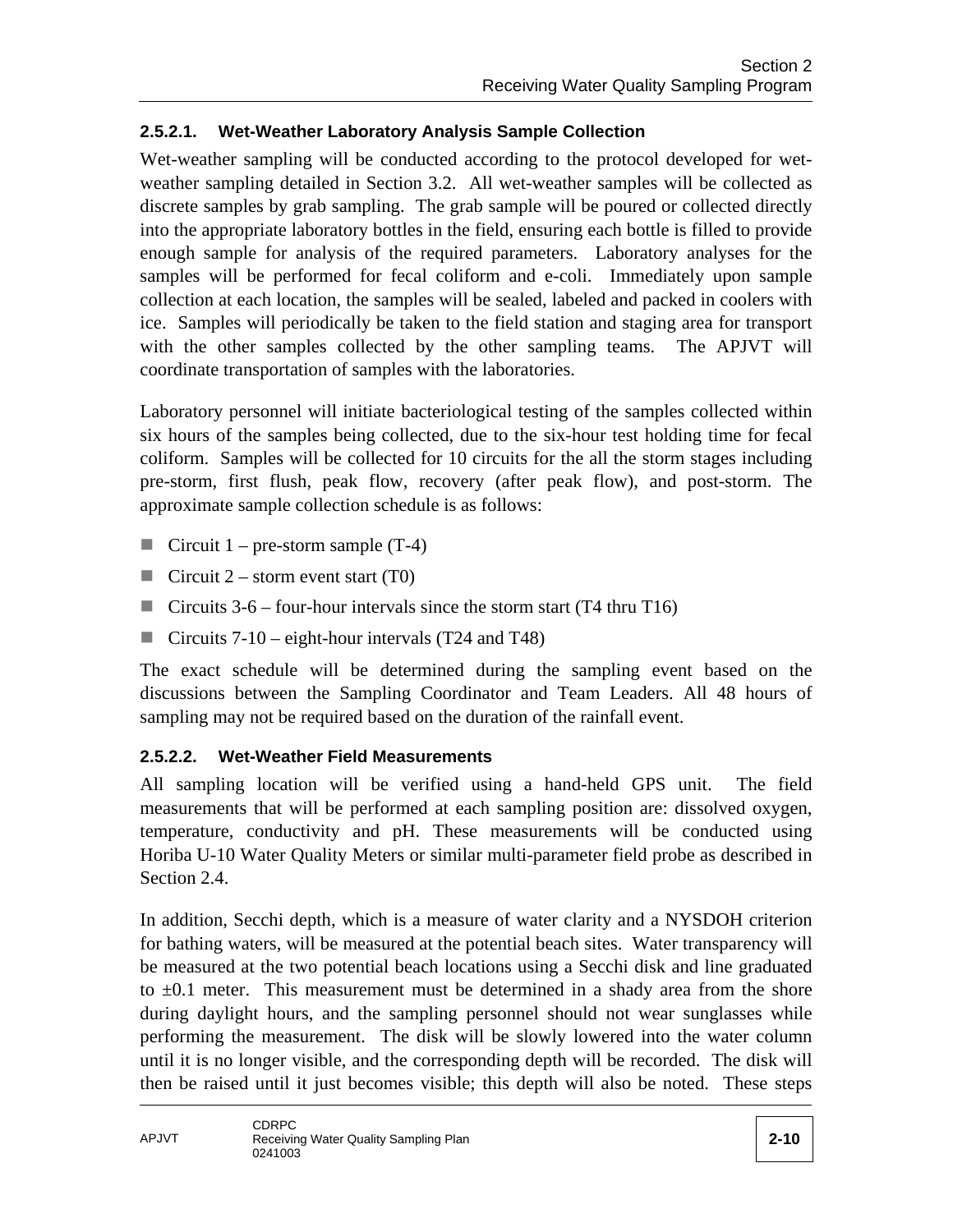should be repeated twice, noting both readings during each step, so that an average Secchi depth can be calculated using six total measurements. If the range of Secchi disk measurements is greater than 0.5 meters, the entire process should be performed again to determine more precise reading. No Secchi depth measurements will be obtained during evening sampling.

Field parameters will be logged on field data sheets so that the project team is aware of the ambient conditions under which the water quality samples were collected. In addition to laboratory analyses and field parameters, river flow data, rainfall data, and tide information will also be compiled following each sampling event and maintained in the project database.

# **2.6. Field Documentation During Sampling**

Sampling Event Summary Sheets (see Attachment 1) will be completed during each sampling event by each sampling team. These will include entry spaces for:

- $\blacksquare$  Time
- **Date**
- **Initials of Recorder**
- Weather Conditions
- **Ambient Temperature**
- Water Quality Readings:
	- DO
	- pH
	- conductivity
	- temperature
- **Physical Observations:** 
	- presence of grease
	- presence and type of floatables
	- presence of atypical smells
- A comment area will be used for any additional observations deemed relevant by the sampling team.

These sheets will be completed by each field team and submitted to the APJVT Sampling Coordinator immediately upon completion of the sampling event.

Each sampling team will also be equipped with a field book to record any additional comments and observations at the time that the samples are taken.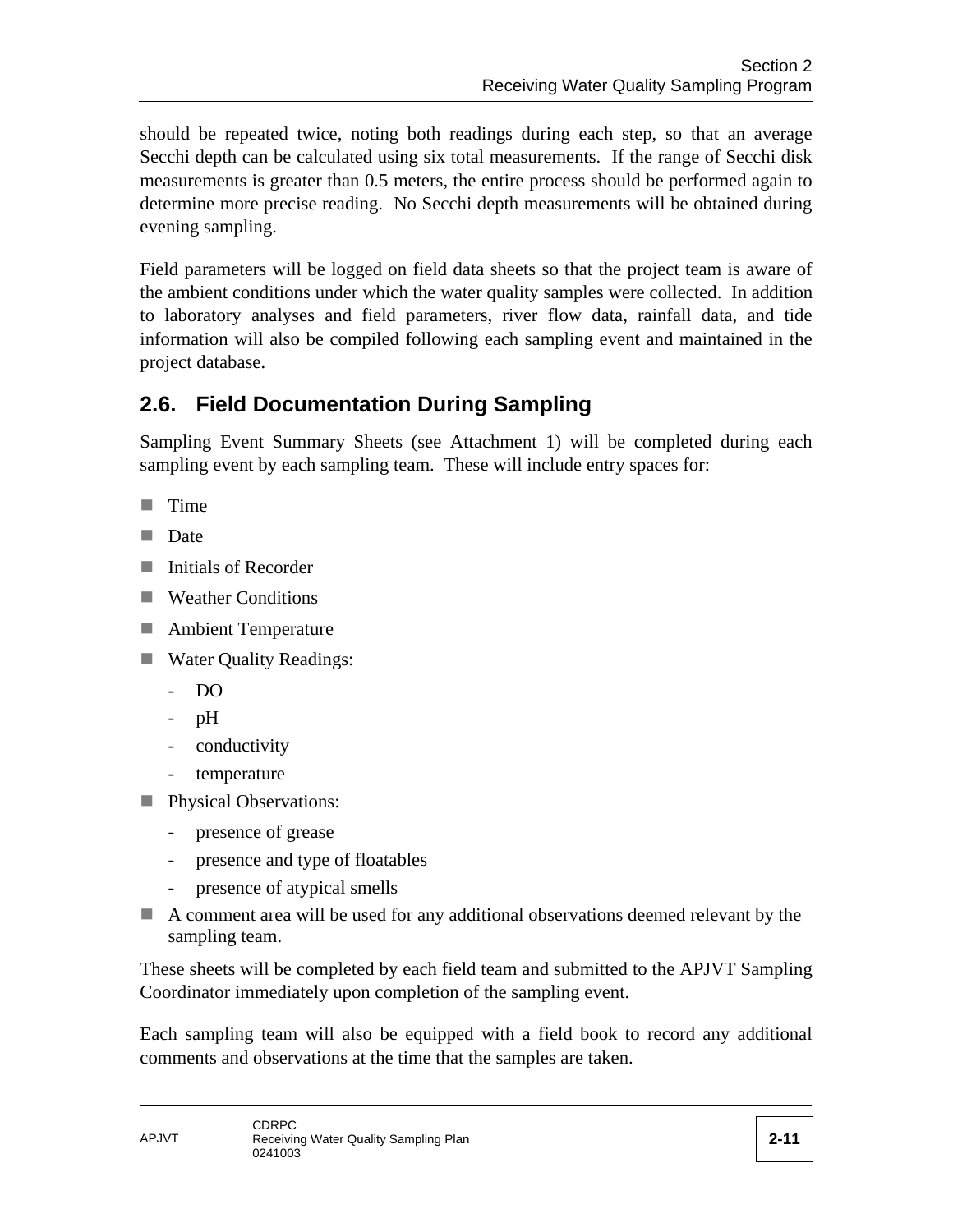A database will be maintained with the field measurements and laboratory testing results for each dry- and wet-weather sampling event.

# **2.7. Sample Labeling**

All sample containers must be labeled in indelible ink on waterproof labels with:

- Date
- $\blacksquare$  Time of sampling
- Sample number
- Sample location / location identification number
- Team Leaders name and organization

All containers for submission of samples to the laboratory must be labeled with the above plus parameter type and preservative. Attachment 3 contains the Standard Procedure for Sample Labeling that will be followed by all the sampling teams. Sample bottle labels must be filled out by the APJVT members to the extent possible prior to the sampling event. Labels should be wrapped with clear tape after being completely filled out.

# **2.8. Sample Shipping and Chain-of-Custody**

This guideline presents a method for chain-of-custody procedures to track sample shipments, to minimize loss or misidentification of samples, and to ensure that unauthorized persons do not tamper with collected samples.

- 1. Fill out the Chain-of-Custody form completely (see Attachment 5) with all relevant information (the white original goes with the samples and should be placed in a "Ziploc" plastic bag and taped inside the sample cooler lid; the yellow copy should be retained by the sampler).
- 2. Mark liquid volume levels on sample bottles with grease pencil.
- 3. Place about 3 inches of inert cushioning material such as Styrofoam peanuts or bubble pack in bottom of cooler. Place bottles in cooler with VOA vials (in a "Ziploc" bag) in the center of the cooler.
- 4. Cover pack bottles, especially VOA vials, with ice in plastic bags. Pack cooler with blue ice in "Ziploc" plastic bags and additional cushioning material.
- 5. Tape drain shut and wrap cooler completely with strapping tape to secure lid.
- 6. Place lab address on top of cooler. To protect the shipping coolers against tampering during shipment, the cooler lid will be taped to the cooler body. A chain-of-custody seal will be placed over the tape. A broken seal will indicate that the contents may have been tampered with.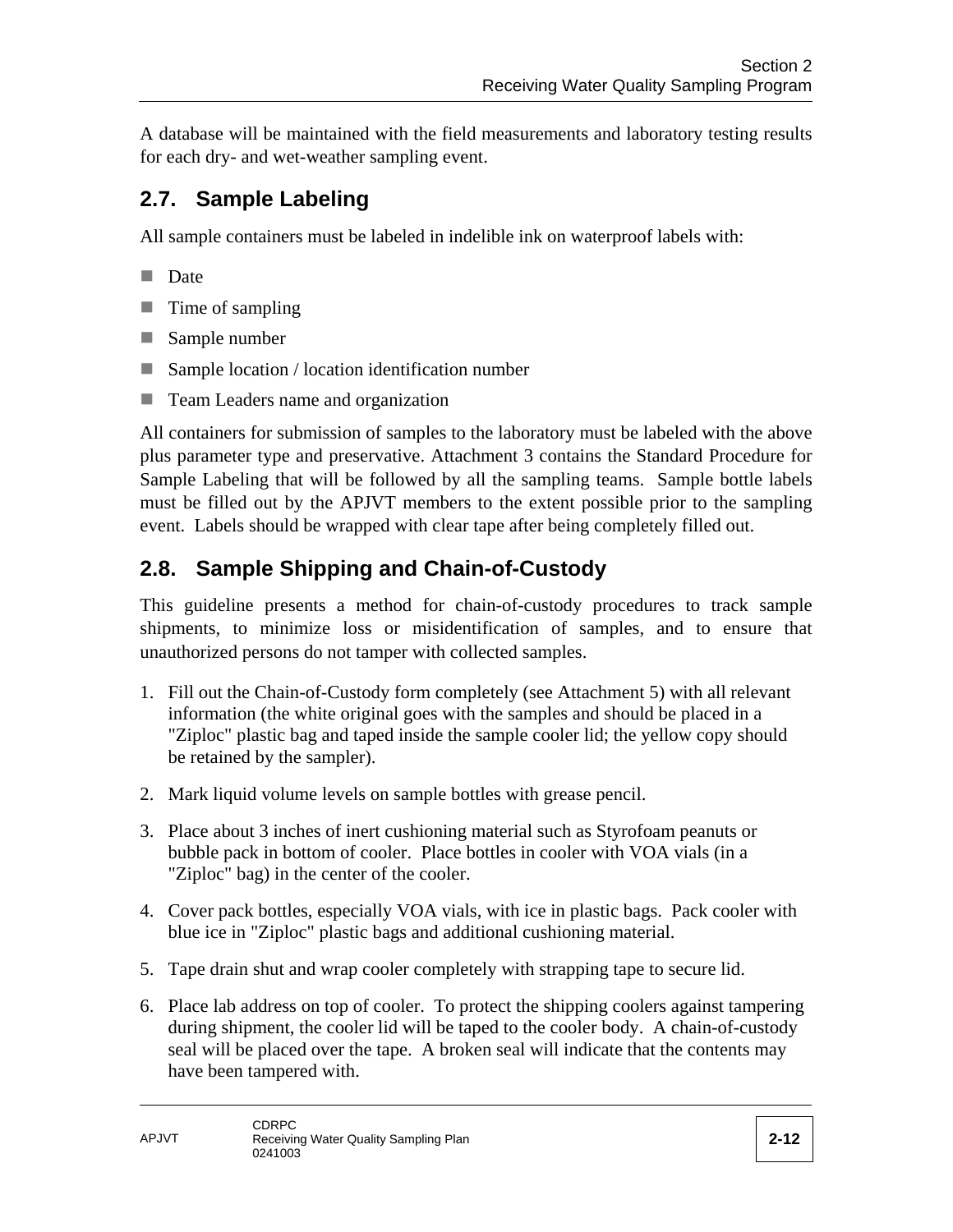7. For out-of-town laboratory shipments, specify that the contents are "Fragile" and place "This Side Up" labels on all four sides of the cooler. "This Side Up" labels are yellow labels with a black arrow with the arrow head pointing toward the cooler lid. "This Side Up" labels should not be affixed to the cooler lid or the cooler bottom.

### **2.9. Equipment Decontamination**

Between sampling events (between the four wet-weather events and fifteen dry-weather events), equipment will be decontaminated by the APJVT and/or Communities by autoclaving at the field station and staging area or following the sampling equipment decontamination protocol in Attachment 4. All liquid waste generated from decontamination must be collected and disposed of appropriately by the APJVT.

No decontamination of grab sample bottles is required since all grab sample bottles used in the field during each event must be provided by the laboratory that will analyze the samples.

During dry- and wet-weather sampling events, each sampling location requiring any additional sampling equipment will have a clean sterile field sampling device dedicated to that location.

### **2.10. Submission of Samples to Laboratories**

The laboratories to be used for water quality analysis will be specified by the APJVT. All laboratories specified will be NYS ELAP certified laboratories. The following key points regarding sample submission will be addressed by all parties:

- All samples will be submitted to the laboratories in laboratory provided bottles. For discrete samples collected at all sampling locations, the Chain-of-Custodies will be completed immediately upon collection of the samples by the APJVT members.
- All coliform samples must arrive at the laboratory for analysis within 5 hours of the sample collection time, with regard to the 6 hour holding time. All other samples must be submitted for analysis within 12 hours of collection.
- All samples must be packed in coolers with ice after collection.
- The APJVT is responsible for coordinating pick-up or delivery of all samples with the laboratories. The APJVT will ensure the laboratories have made appropriate arrangements to receive or take custody of the samples out-of-hours as required by the date and time of occurrence of the storm events. The field teams are responsible for transporting all samples to the field station and staging area, and submitting all samples in appropriate containers with appropriate labeling and Chains-of-Custody to the APJVT Sampling Coordinator immediately after the event.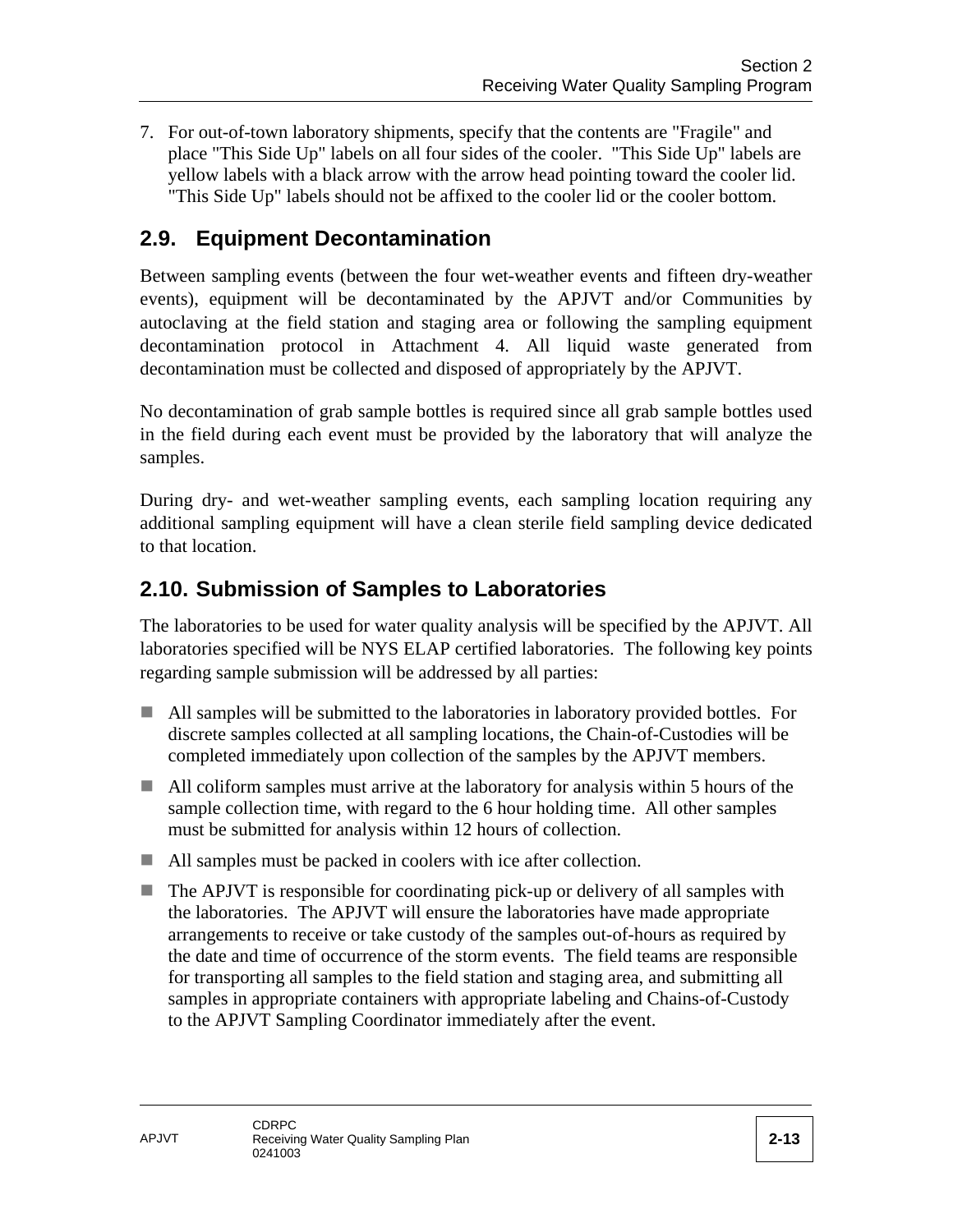- The APJVT is responsible for system-wide record keeping and for directing the laboratories in sample analysis.
- Sample results will be forwarded by the laboratories to the APJVT in a format specified by the APJVT.

Section 2.8 contains the Standard Procedure for Sample Shipping that will be followed by the APJVT, and Attachment 5 presents an example Chain-of-Custody form.

### **2.11. Equipment Calibration and Maintenance Protocols**

All equipment will be programmed to the clocks of cellular telephones of the field personnel. As part of the pre-sampling staging before a dry- or wet-weather sampling event, all Horiba U-10 water quality meters or similar multi-parameter field probes carried into the field by sampling crews will be checked for calibration following manufacturer's recommendations.

### **2.12. Health and Safety**

Each Albany Pool Community and APJVT member is solely and completely responsible for conditions of the work sites, including safety of all persons (including employees) and property during performance of the services described in this Plan. Each Albany Pool Community and the APJVT is responsible for developing appropriate Health and Safety Plans for all work involved in project services. Safety and Health provisions shall conform to the U.S. Department of Labor Occupational Safety and Health Act, any equivalent state law, and all other applicable federal, state, county and local laws, ordinances, codes, and regulations.

Each Albany Pool Community and the APJVT shall be solely and completely responsible for ensuring its employees and subcontractors engaged in project activities receive appropriate training prior to the individual's commencement of work on the project.

Health and Safety plans for this project shall be available at all times at all Project Site(s) performed by the Albany Pool Community and APJVT members. Each APJVT member shall ensure that its subcontractor(s) completely comply with the requirements of this Section.

Each Albany Pool Community and APJVT member shall be responsible for conformance with all Federal and New York State Departments of Transportation requirements for work in streets and in traffic controls. Each APJVT member shall coordinate its activities with the local law and traffic enforcement agencies and with local agencies responsible for the operations and maintenance of the affected roads.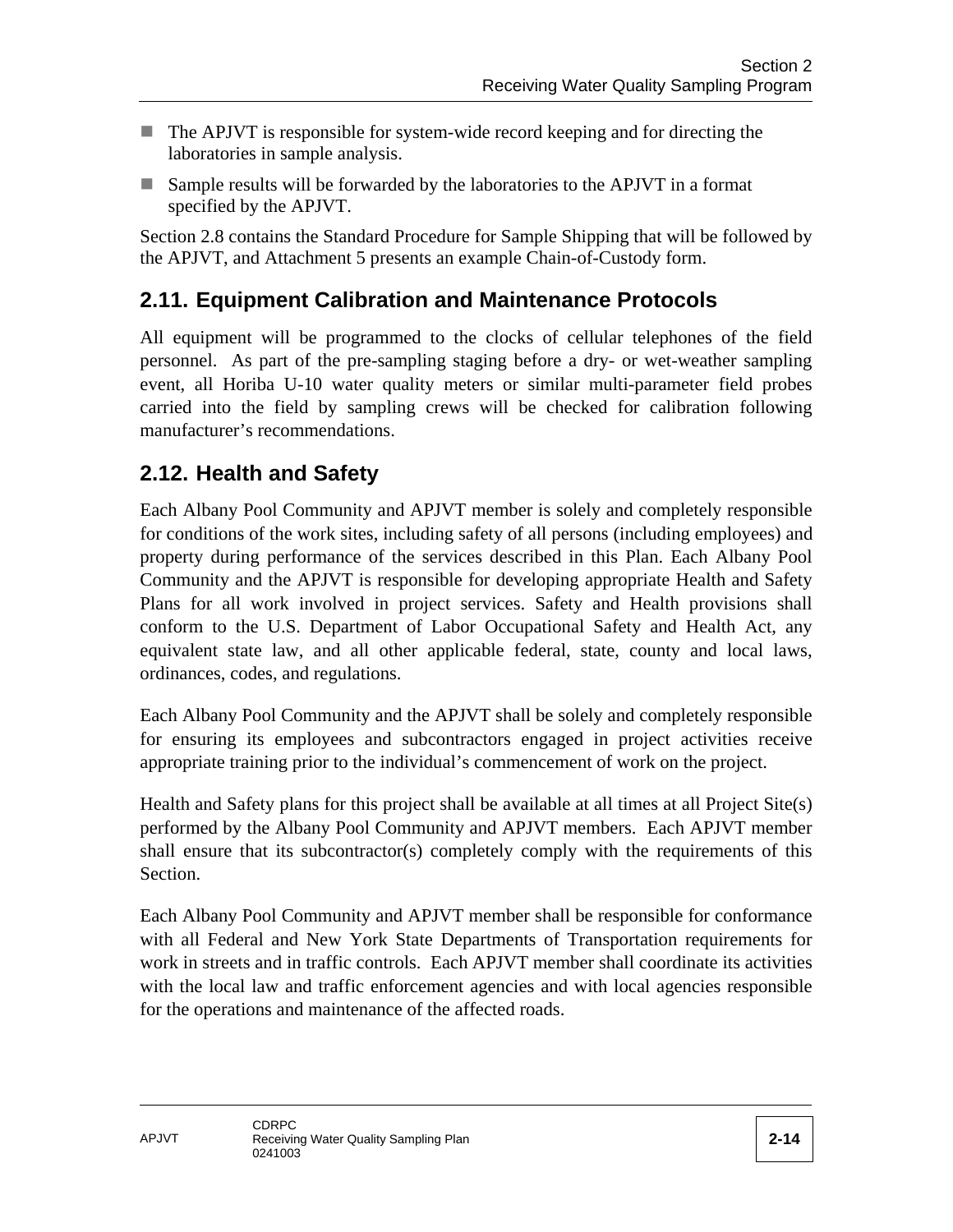### **3.1. Dry-Weather Sampling**

Dry-weather sampling will occur on the third consecutive dry day, five times per month, for three consecutive months during the period from May 2008 to September 2008. If a dry-weather sampling event is completed, and a rainfall event does not occur on the following day, another dry-weather sampling event can be completed as early as the next day if required. Dry-weather sampling events will generally occur during business hours, Monday through Friday. Weekend work may be required if the appropriate number of events were not able to be obtained during business hours. The initiation and termination of dry-weather sampling will be determined by the APJVT who will notify the Albany Pool Communities to mobilize 24 hours in advance of sampling. The APJVT will specify the time at which dry-weather sampling is to commence. The Albany Pool Communities and APJVT members will initiate sampling at the time specified, provided that a rain event does not occur between notification to mobilize and the sampling event commencement.

Based on the proximity of the sampling locations, it is estimated that there will be five sampling teams required. Each sampling team will be lead by a Team Leader from the APJVT and assisted by personnel from the communities. It is estimated that the sampling teams will require nine employees from the communities, whose roles include two drivers of boats and seven sampling team members. Personnel will be required for a single shift for dry-weather sampling and over multiple shifts to support the wet-weather sampling.

#### **3.2. Wet-Weather Sampling**

Four wet-weather events will be sampled at all receiving water body locations identified in Table 2-1. The goal for the sampled storms will be to meet the following targets though minor deviations may be required to meet the sampling schedule:

- Be a community-wide storm event. The decision on whether or not an event is "community-wide" will be an ongoing judgment by the APJVT Sampling Coordinator during the sampling event.
- Have a rainfall volume of at least 0.5 inches  $+/-50\%$  (0.25 to 0.75 inches).
- Have a minimum predicted duration of 6 hours  $+/-50\%$  (3 to 9 hours).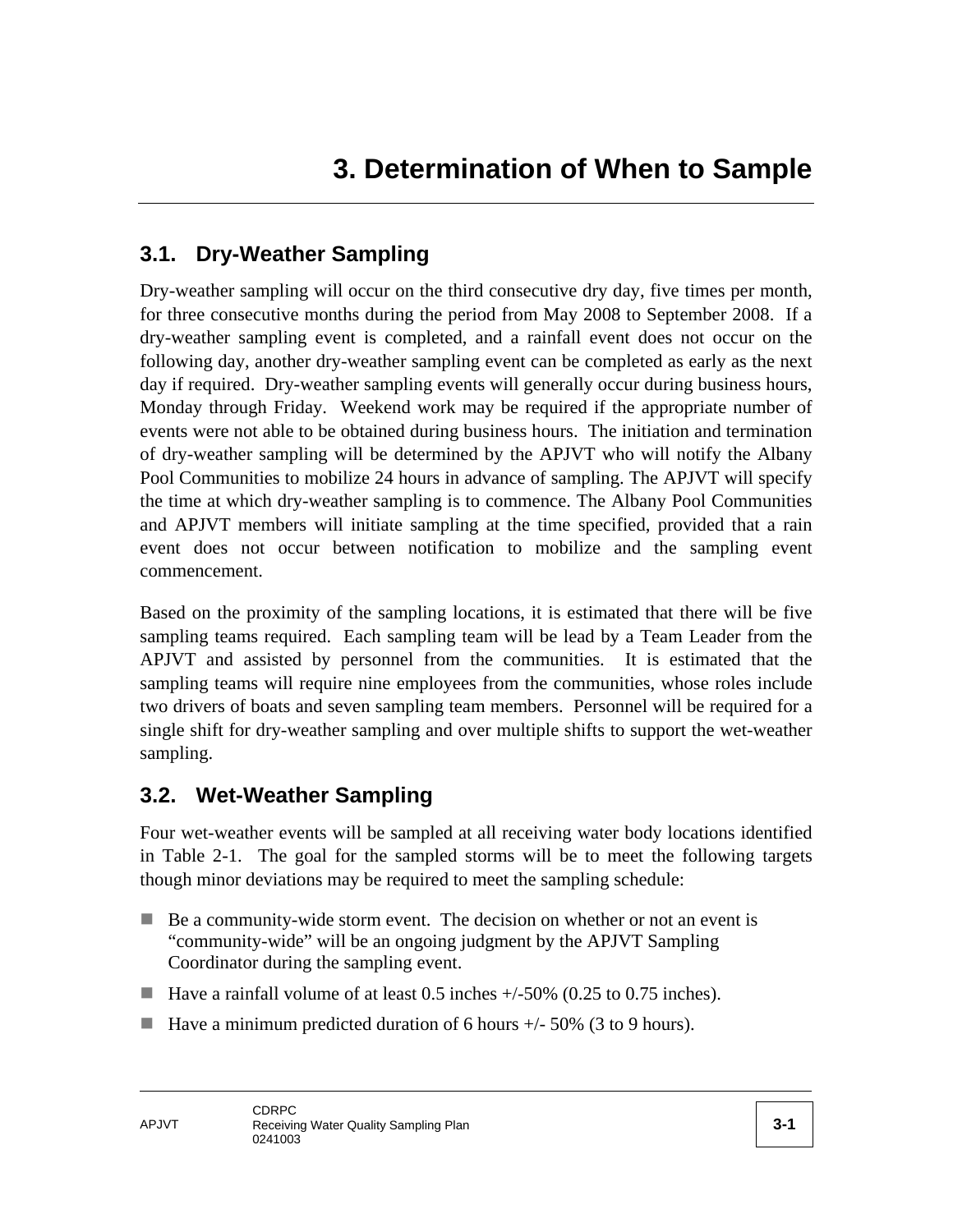There must be a minimum of 72 hours of antecedent dry weather prior to a storm event for the event to be sampled. Interpretation of situations during an initiated event, such as intermittent overflows due to intermittent rainfall, etc., and any subsequent decisions on continuing the sampling event, are the responsibility of the APJVT Sampling Coordinator. The weather conditions will be tracked throughout the monitoring period to identify the appropriate times to mobilize crews for the wet-weather events. Due to the variability of weather patterns, there is the potential for sampling crews to be mobilized and then have to head back due to lack of rain. Alternatively, this sampling effort may replace a planned dry-weather sampling event if appropriate.

The same five sampling teams will be assembled for both dry- and wet-weather sampling events as described above. Based on the proximity of the sampling locations, it is estimated that there will be five sampling teams required. Each sampling team will be lead by a Team Leader from the APJVT and assisted by personnel from the communities. It is estimated that the sampling teams will require nine employees from the communities, whose roles include two drivers of boats and seven sampling team members. Personnel will be required for a single shift for dry-weather sampling and over multiple shifts to support the wet-weather sampling.

In order to initiate a wet-weather sampling, the procedure described below in Section 3.3 will be followed.

### **3.3. Procedures for Initiation of Wet-Weather Sampling**

#### **3.3.1. General**

The APJVT Sampling Coordinator will designate a qualified person to review real-time weather information and forecasts through two websites: CBS 6 network (www.cbs6albany.com/albany-weather-forecast), and the National Weather Service Forecast Office for Albany (http://www.erh.noaa.gov/aly/) to determine if a significant storm is forecast for the City of Albany within the next 48 hours and to monitor actual weather patterns. The Channel 6 web site provides real-time data for Doppler radar, temperature, wind speed and direction. The National Weather Center web site contains forecasts for the next three to five days and predicted hydrologic information, e.g., likely rainfall intensities. The National Weather Center web site is updated four times daily at approximately 5:00 A.M., 10:00 A.M., 4:00 P.M. and 10:00 P.M. The forecasting sites will be checked seven days a week at 8:00 A.M., 11:00 A.M. and 5:00 P.M.

The sampling period will begin in May 2008 and last through September 2008 or until four events are completed, whichever comes first. Sampling will not be conducted during Memorial Day weekend between Friday, May 23 at 5:00 P.M. and Tuesday, May 27 at 6:00 A.M., or during  $4<sup>th</sup>$  of July weekend between Thursday, July 3 at 5:00 P.M. and Monday, July 7 at 6:00 A.M. In addition, during the first three weeks of the sampling period, wet-weather events will only be sampled if storms are initiated on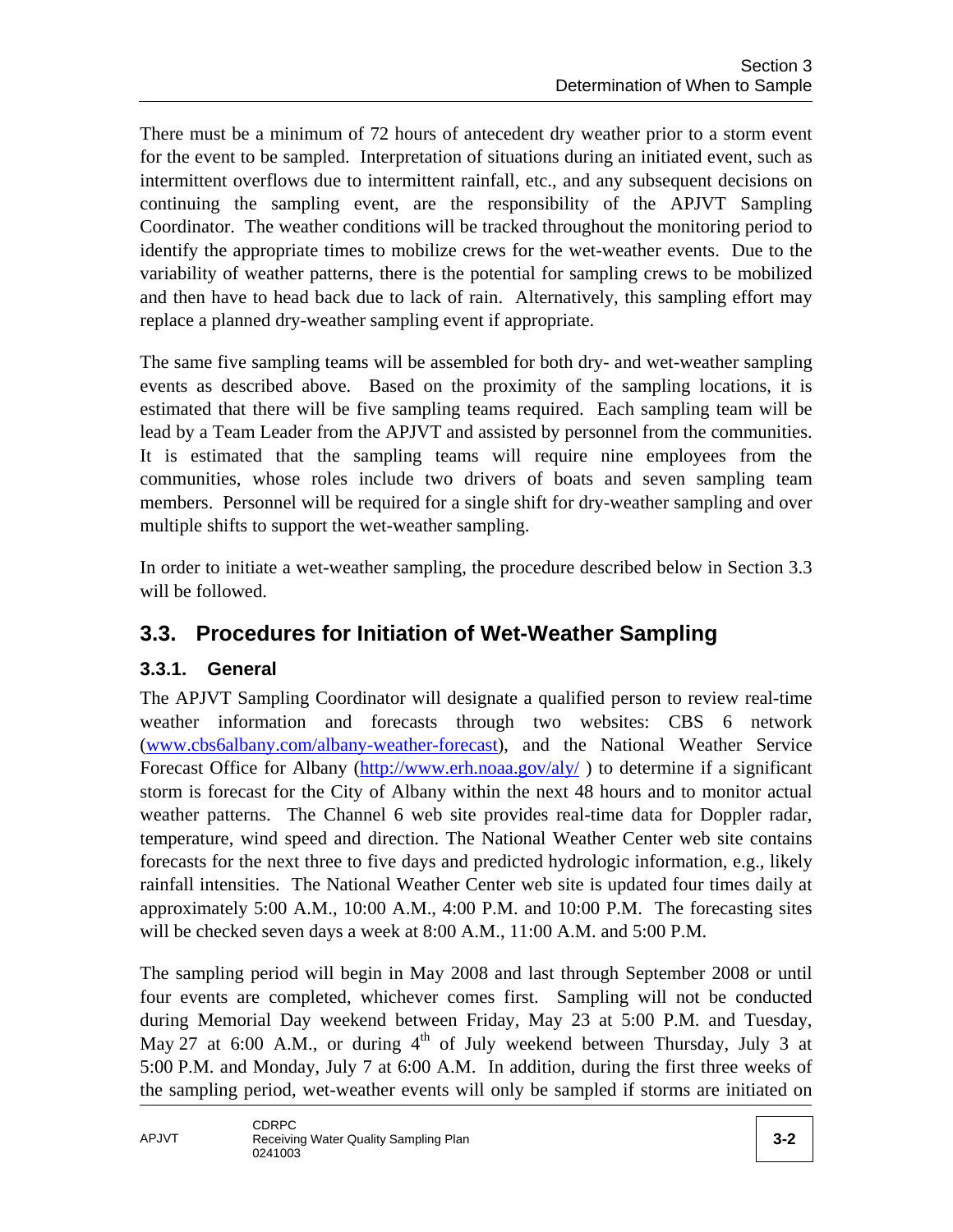weekdays between 6:00 A.M. on Mondays and 5:00 P.M. on Fridays. Sampling will not be initiated for rain occurring between 5:00 P.M. on Friday and 6:00 A.M. on Monday. Wet-weather sampling teams will therefore be on stand-by at all times except the period between 5:00 P.M. on Friday and 6:00 A.M. on Monday. Should at least one storm event have been captured by the end of the first three weeks, this will continue. If no storm events have been captured, teams will then be on standby to sample 24 hours a day, 7 days a week. If one storm is captured in the first three weeks but after another two weeks (five weeks of sampling in total) a second storm event has not been captured, teams will then be on standby to sample 24 hours a day, 7 days a week.

#### **3.3.2. Stage 1: Preparation**

If an appropriate storm is forecast, the APJVT Sampling Coordinator will notify all the Team Leaders from the five sampling teams 12 to 24 hours in advance of the storm's estimated arrival time.

The Team Leaders will then contact their sampling teams, including the staff of the Albany Pool Communities, to be on standby to assemble for wet-weather sampling. Based on the proximity of the sampling locations, it is estimated that there will be five sampling teams required. Each sampling team will be lead by a Team Leader from the APJVT and assisted by personnel from the communities. It is estimated that the sampling teams will require nine employees from the communities, whose roles include two drivers of boats and seven sampling team members.

#### **3.3.3. Stage 2: Assembly of Teams**

The APJVT Sampling Coordinator will continue to track the storm and when the storm is predicted to hit the Albany Pool Communities area within two to four hours, the APJVT Sampling Coordinator will immediately contact the Team Leaders and inform them that a sampling event will be initiated.

The APJVT Sampling Coordinator will contact all the Team Leaders who will contact their wet-weather sampling teams and instruct them to assemble at the designated field station and staging area as soon as possible prior to the storms predicted arrival. The APJVT Sampling Coordinator will also go to the wet-weather staging area two hours prior to the storm.

#### **3.3.4. Stage 3: Initiation of Sampling**

Once the wet-weather sampling teams have assembled at their designated field station and staging areas at least two hours prior to the storms predicted arrival, the field teams will mobilize and sample collection will be initiated in order to capture a pre-storm sample from each sampling location.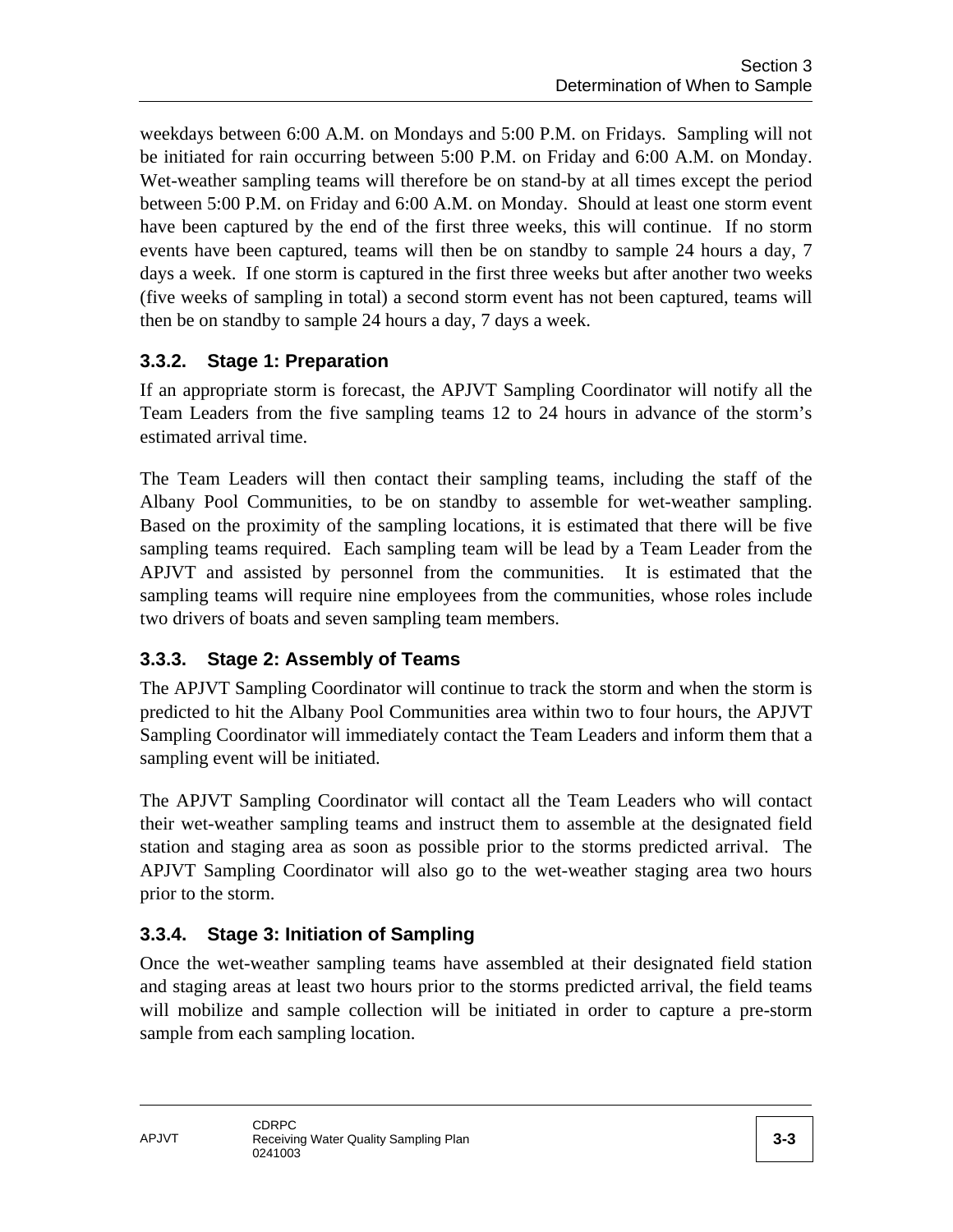The Sampling Coordinator will then monitor the weather both visually and on-line using the field station's real-time weather network link, and as soon as rainfall starts, the APJVT Sampling Coordinator will record the time and inform the Team Leaders that the event has started. At this stage, all the sampling teams will continue to collect samples throughout the duration of the storm for up to 10 circuits at each sampling location.

The approximate sample collection schedule is as follows:

- **Circuit 1** pre-storm sample  $(T-4)$ .
- Circuit 2 storm event start (T0).
- Circuits  $3-6$  four-hour intervals since the storm start (T4 thru T16).
- Circuits  $7-10$  eight-hour intervals (T24 and T48).

The exact schedule will be determined during the sampling event based on the discussions between the Sampling Coordinator and Team Leaders.

If a pre-storm sample is collected and a storm event does not occur that meets the criteria outlined in Section 3.2, these samples may be submitted for laboratory analysis and used for a dry-weather sampling event if applicable, or will not be submitted for analysis.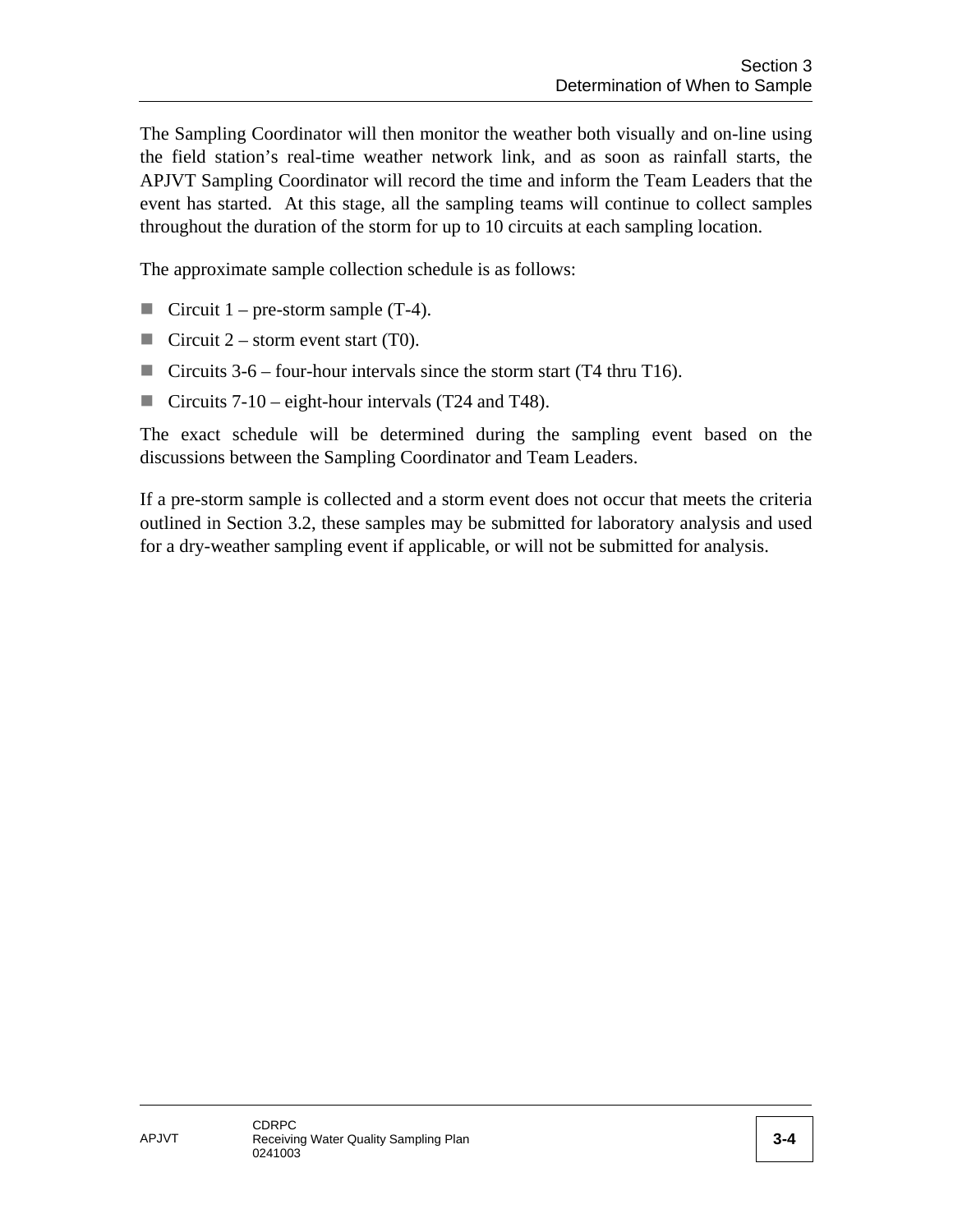### **4.1. Designated Laboratories**

The laboratories to which samples will be submitted for analysis by the APJVT have not yet been selected. However, it is anticipated that multiple labs will be required due to the large quantity of sample analysis required.

#### **4.2. Analytical Methods**

Table 4-1 details the parameters that will be sampled for and the analytical methods. Once the laboratories have been selected, the same filter type and manufacturer will be specified following a discussion with the laboratories. Laboratory SOPs will be reviewed and checked for consistency. Each lab should provide sufficient range of sample dilutions to accommodate for a potential range of fecal coliform counts from 10 to 1,000,000.

**Table 4-1. Laboratory Analysis Details** 

| <b>Parameter</b>      | <b>Method</b>                                  | <b>Holding Time</b> |
|-----------------------|------------------------------------------------|---------------------|
| <b>Fecal Coliform</b> | Membrane Filtration -<br>Standard Method 9222D | 6 hours             |
| E. coli               | EPA method 1603                                | 6 hours             |

Notes: Estimated/anticipated detection limits only – to be confirmed by discussion with selected laboratories.

### **4.3. Laboratory Quality Assurance/Quality Control (QA/QC)**

Quality control sample analyses that will be performed during this project to document the acceptability of the data will include:

- Equipment Blanks
- Method Blanks
- Field Blanks
- Duplicate Samples
- $\blacksquare$  An equipment blank (rinsate blank) will be collected for each type of sampling device used during sample collection at the field station and staging area immediately prior to initiation of a dry- or wet-weather sampling event. This will be conducted by the APJVT Sampling Coordinator and Team Leaders assembled for a sampling event.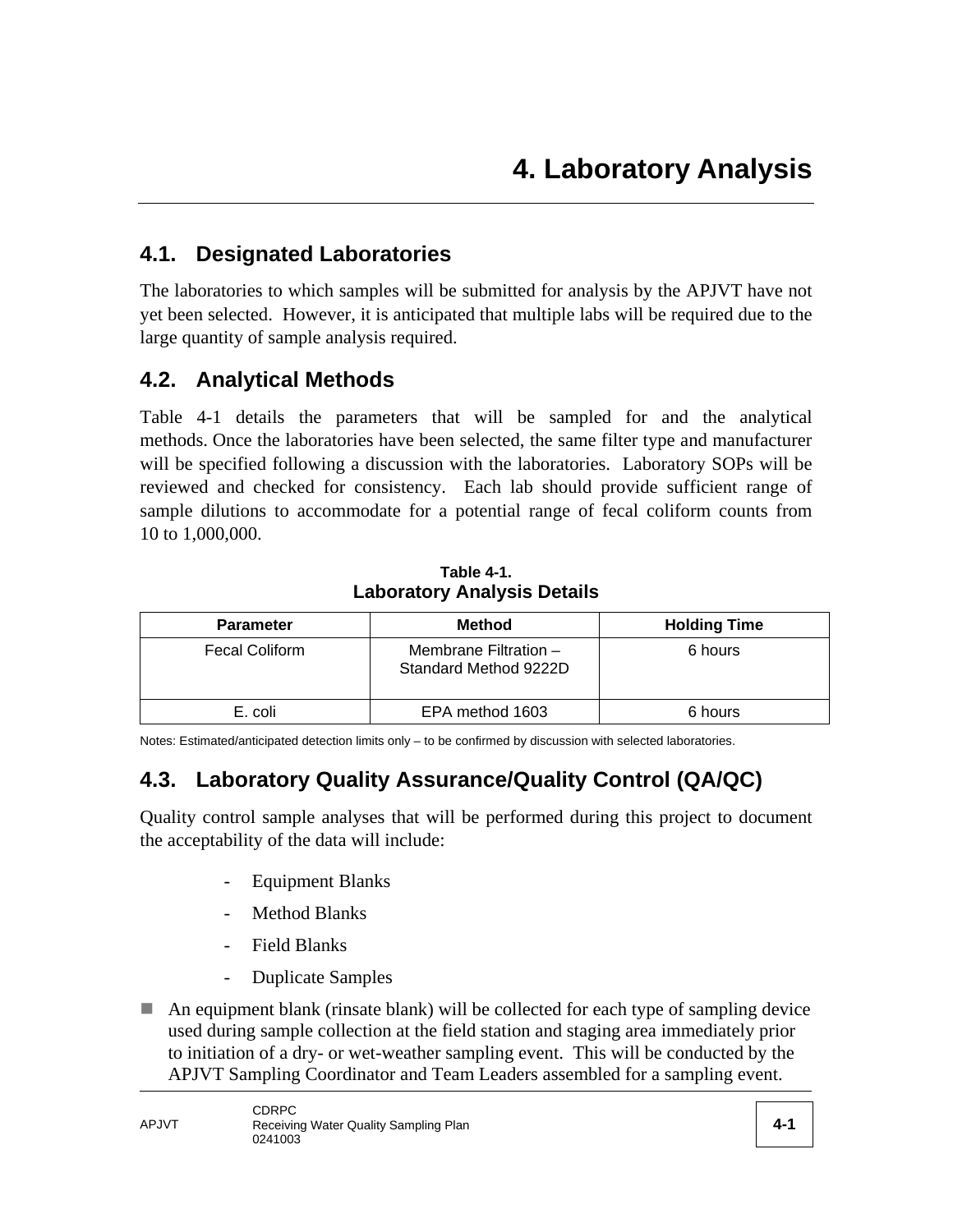Laboratory analyte-free water will be used to prepare an equipment blank by placing the laboratory water into one of each type of sampling device (decontaminated grab sampler, and bucket etc.) and filling one set of sampling bottles per type of sampling device and submitting them for analysis to the laboratory with the other samples.

- The laboratories will prepare and analyze one laboratory reagent blank (method blank) for each set of 20 samples received and whenever samples are processed (extracted, digested etc.) or other appropriate QA/QC as documented in LAB QAPP and SOPs.
- For each wet-weather sampling event, one duplicate sample will be collected for every 10 samples collected in the field by each field team during the event. The sampling teams must ensure they take extra sets of laboratory sample bottles into the field for collection of these duplicate samples during each event.
- For dry-weather sampling events, one duplicate dry-weather sample will be collected by each of the five sampling teams for a total of five duplicate samples. The locations at which these duplicates will be collected will be determined by the APJVT Sampling Coordinator who will inform the Team Leaders prior to the dryweather sampling event.

All quality control sample analytical results will be reported on standard forms in conjunction with data acceptance criteria. The selected laboratories will submit a detailed Quality Assurance Project Plan for review by the APJVT prior to initiation of the sampling program.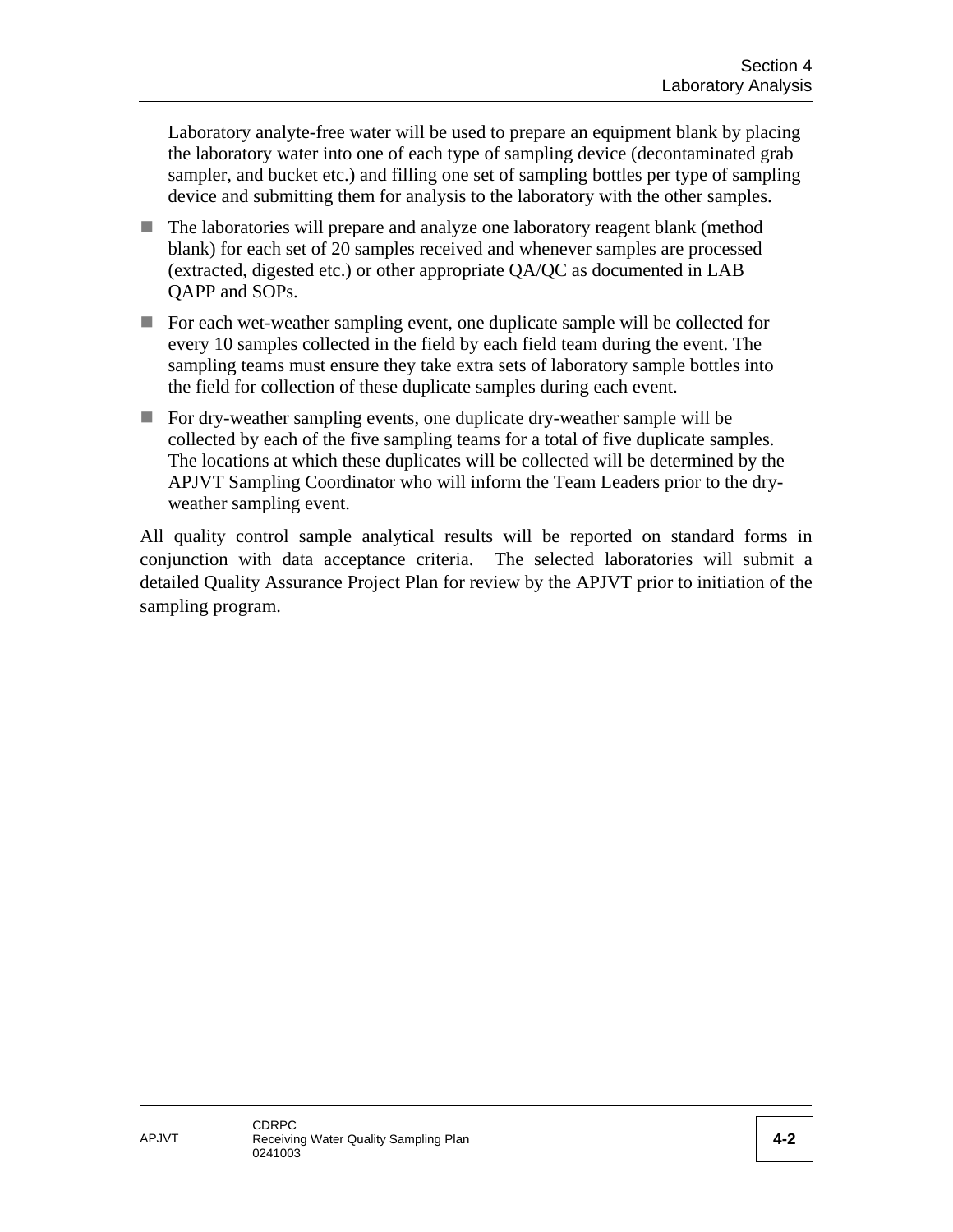Several quality assurance procedures will be applied to team activities. These procedures are presented below.

### **5.1. Field Maintenance Activities and Documentation**

Consistent field maintenance activity and documentation is a priority for the team. Prior to the implementation of the sampling program, the following activities will be carried out and documented:

- A site report will be prepared for each sampling location by the APJVT. Each site report will include a map showing the physical location and access if it is a river sampling location and GPS-obtained coordinates. Visual observations of any hydraulic characteristics along with any safety concerns will also be included on the report. A photograph will also be obtained showing the location of each site and submitted to APJVT in electronic format. A template for the site report will be provided by APJVT.
- All sampling teams will be equipped with a field book by the Team Leader and Sampling Event Summary Sheets from APJVT to document comments and observations at the time the samples are taken.

### **5.2. Team Training**

Team training provides an important quality assurance mechanism for a water quality sampling program of this magnitude. A formal training workshop will be held to ensure that field personnel are comfortable with the sampling procedures. The workshop will be conducted by APJVT Sampling Coordinator, supported by the APJVT. All members of the sampling teams will participate in the workshop. Training topics will include:

- **Health and Safety**
- Sampling Protocols
- **Coordination**

### **5.3. Wet-Weather Sampling Test Run**

The first dry-weather sampling event will be organized prior to any wet-weather sampling. This dry-weather event will be used as a test run of the wet-weather sampling program: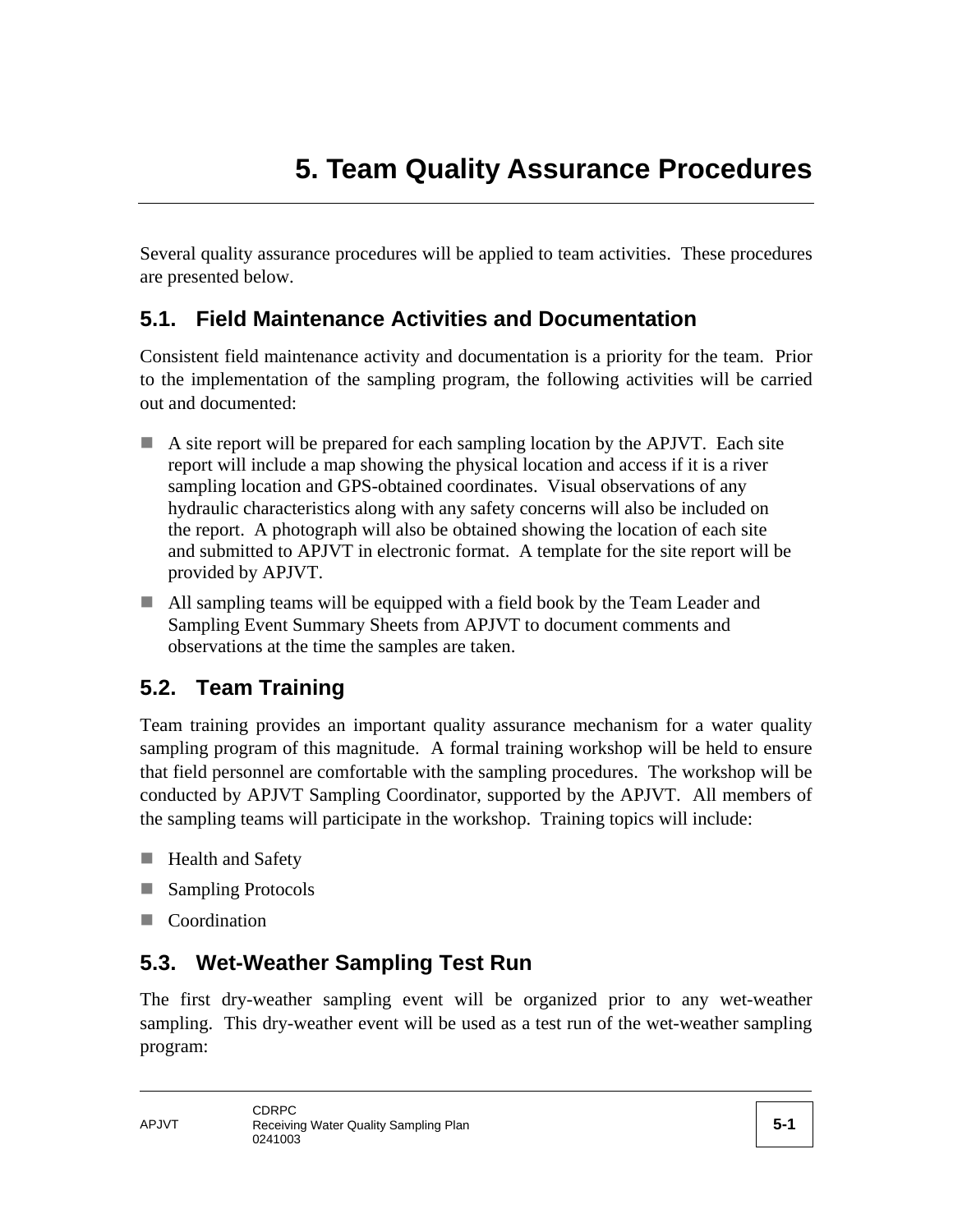- Teams will be called to the field station and staging area as per a sampling event. This will test the team's communication and event initiation mechanisms.
- Teams will deploy on their sampling route and schedule. This will test the routing to and between sites.
- Teams will reconvene at the field station and staging area and samples will be prepared for the laboratory. This will test the arrangement of the staging area, chain-of-custody protocols, and the laboratory delivery process.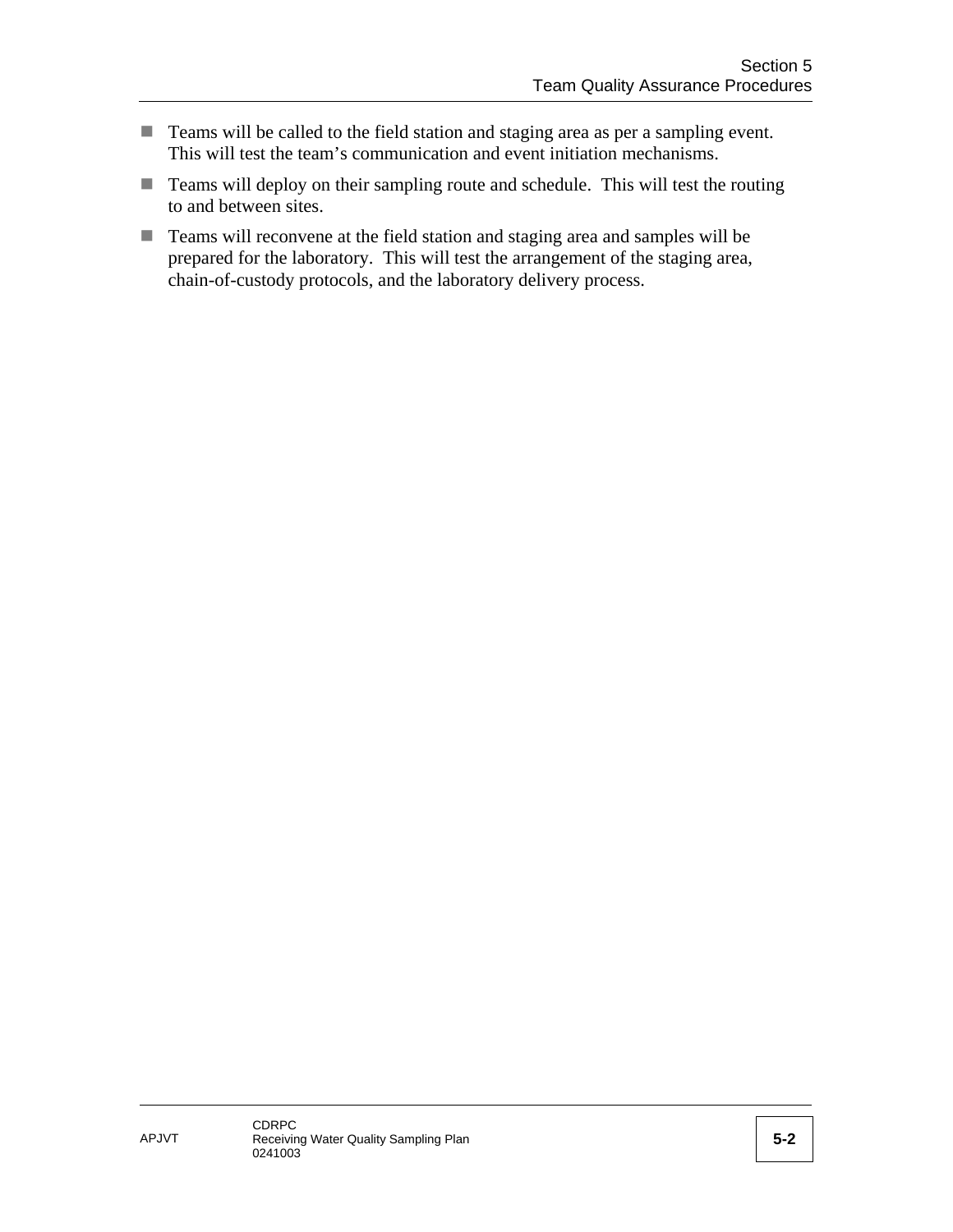### **6.1. Format for Submission of Data to Sampling Coordinator**

The APJVT will coordinate with the analytical laboratories to ensure proper data transfer. Templates will be provided to the laboratories before the first sampling event to facilitate the transfer. The data will be provided to the APJVT as Excel spreadsheets and will include QA/QC results.

#### **6.2. Data Storage**

The APJVT is responsible for final storage of system-wide water quality data, made up of the transmittals from the analytical laboratories. The APJVT members are responsible for transmitting copies of all installation reports, maintenance reports, and sampling field logs and summary sheets to Clough Harbour & Associates (CHA) for inclusion in the project master files.

The turnaround time for the data will be specified with the laboratories that are selected to conduct the laboratory analyses.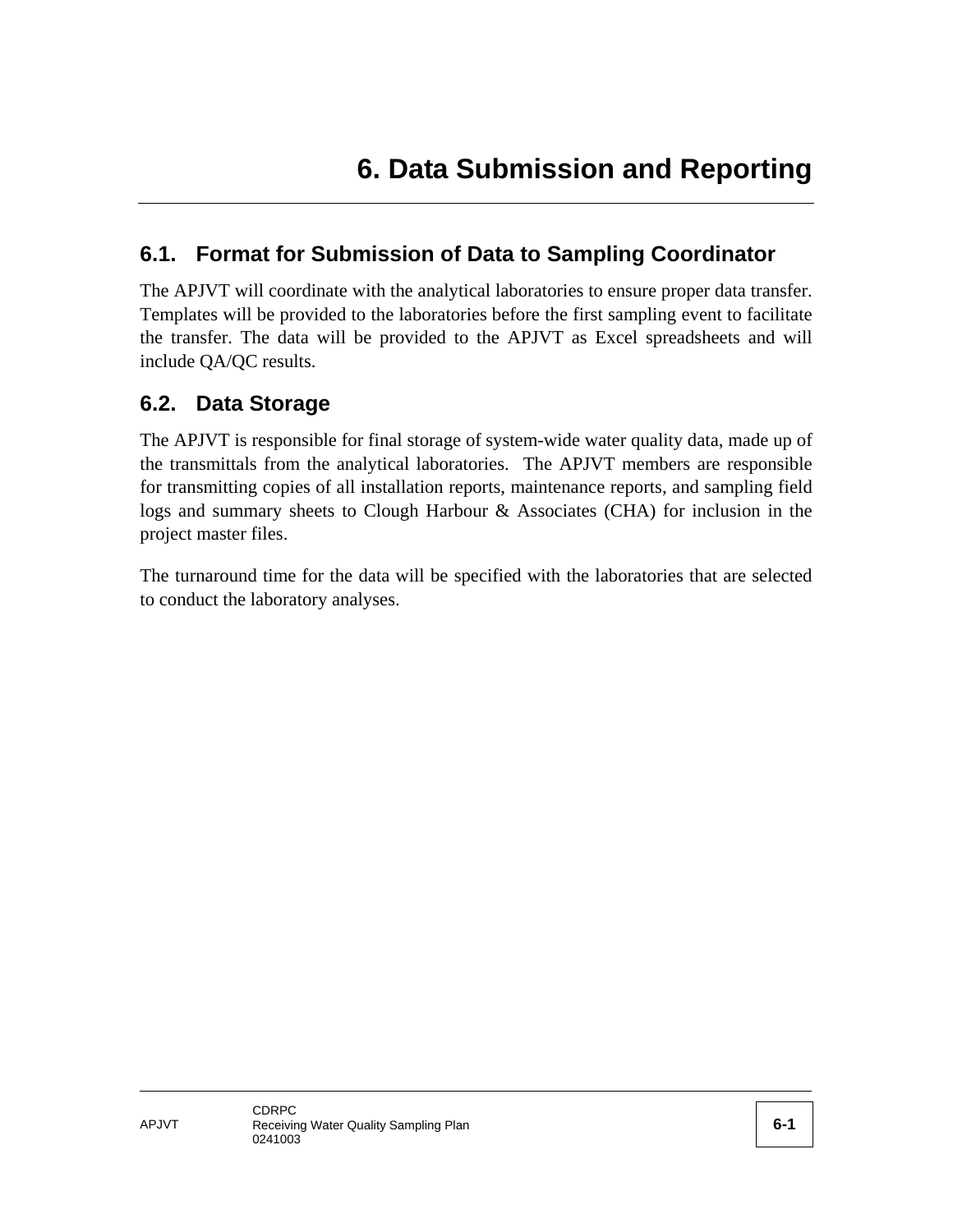### **7.1. Responsibilities of the Project Team (Project Organization)**

The Albany Pool Communities are responsible for:

**Providing staff and equipment for field sampling teams.** 

The APJVT is responsible for:

- Acquiring all sampling equipment (except as described above under Albany Pool Communities responsibility), including grab samplers, 500 ml grab sampling bottles, buckets, boats, field books etc. Boats have been committed for use during sampling by the Port of Albany and the Albany County Sewer District (ACSD).
- **Provision of hand held DO, pH and temperature probes for in system sampling** activities.
- Obtaining pre-labeled sample bottles, with preservatives, and shipping materials from laboratories.
- **Providing a Sampling Coordinator to coordinate sampling activities from the staging** area.
- Sample collection and transport to the wet-weather staging area.
- Sample preservation.
- Equipment decontamination between sampling events.
- $\blacksquare$  Proper labeling of all samples.
- Record keeping for the sampling event and sample submission.
- **Maintenance and calibration of equipment.**
- Coordinating pickup or delivery of samples with the laboratories.
- Compilation and storage of system-wide water quality analytical data.
- **Production of the Water Quality Data Summary Report.**
- Retrieval and storage of field data.
- Notification to APJVT Sampling Coordinator should problems arise, field equipment malfunction or other issues arise that may effect the water quality sampling effort.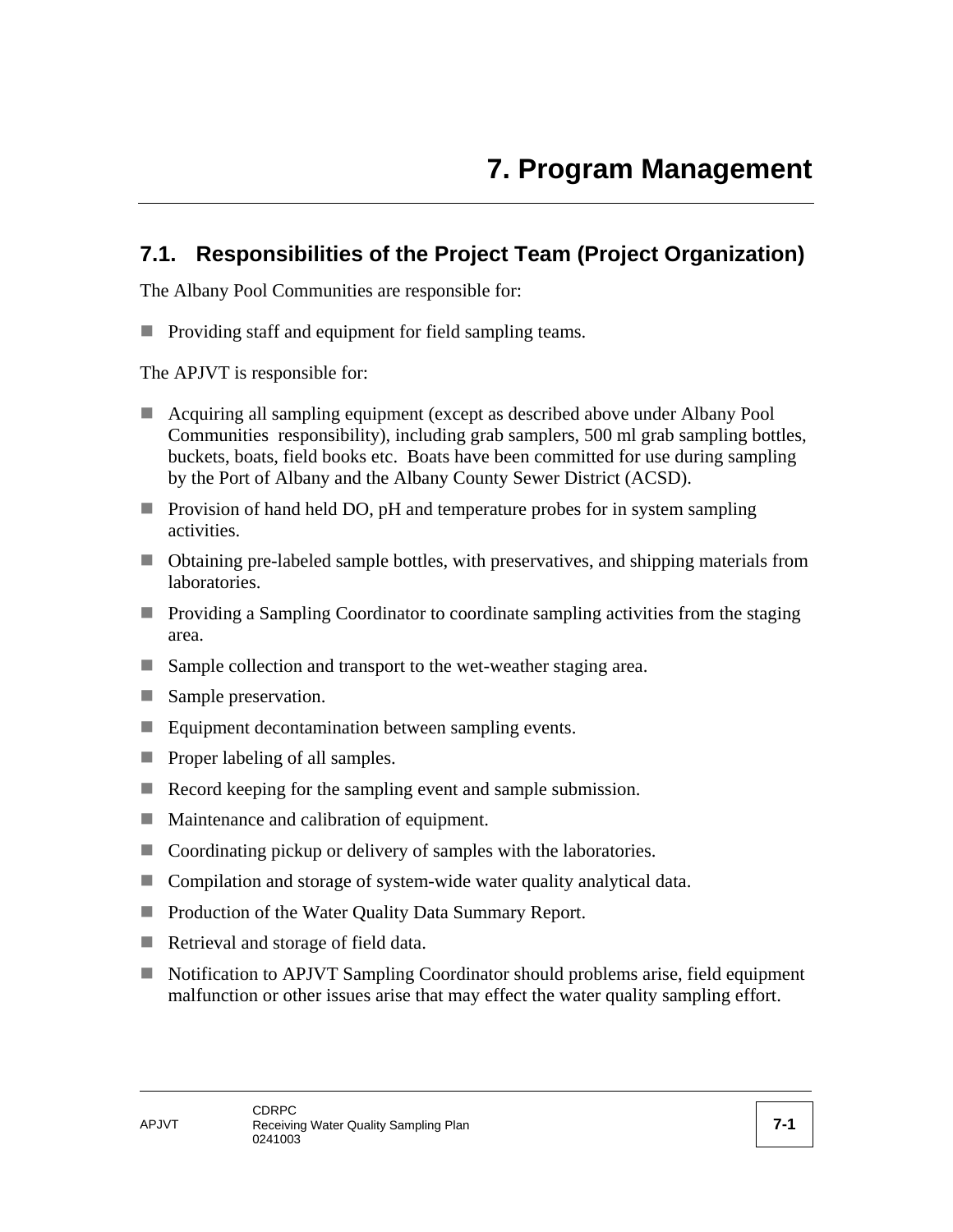## **7.2. Variation from the Plan**

During implementation of this Plan, should the location of any sampling point require to be altered due to unanticipated conditions in the field, the APJVT Sampling Coordinator must be notified as soon as practical. All sampling locations must be agreed to by the APJVT members prior to sample collection.

Should any other modifications to this Plan be required through unanticipated field conditions or other events, the APJVT Sampling Coordinator must be notified immediately. Contact details are provided in Attachment 6.

Wet-weather water quality sampling in a system as complex as the Albany Pool Community is an iterative process. If water quality data obtained from one or more completed sampling events suggest a benefit from changing any sampling protocol defined in this Plan, the Albany Pool Communities may choose to make such a change. Similarly, should physical constraints to sampling or constraints in laboratory capabilities for dealing with such a large quantity of samplers be encountered, this Plan may be modified. Any such change will be documented, with justification, in an Addendum to this Plan.

Changes from the protocol described herein will be pre-approved to the extent possible with the NYSDEC.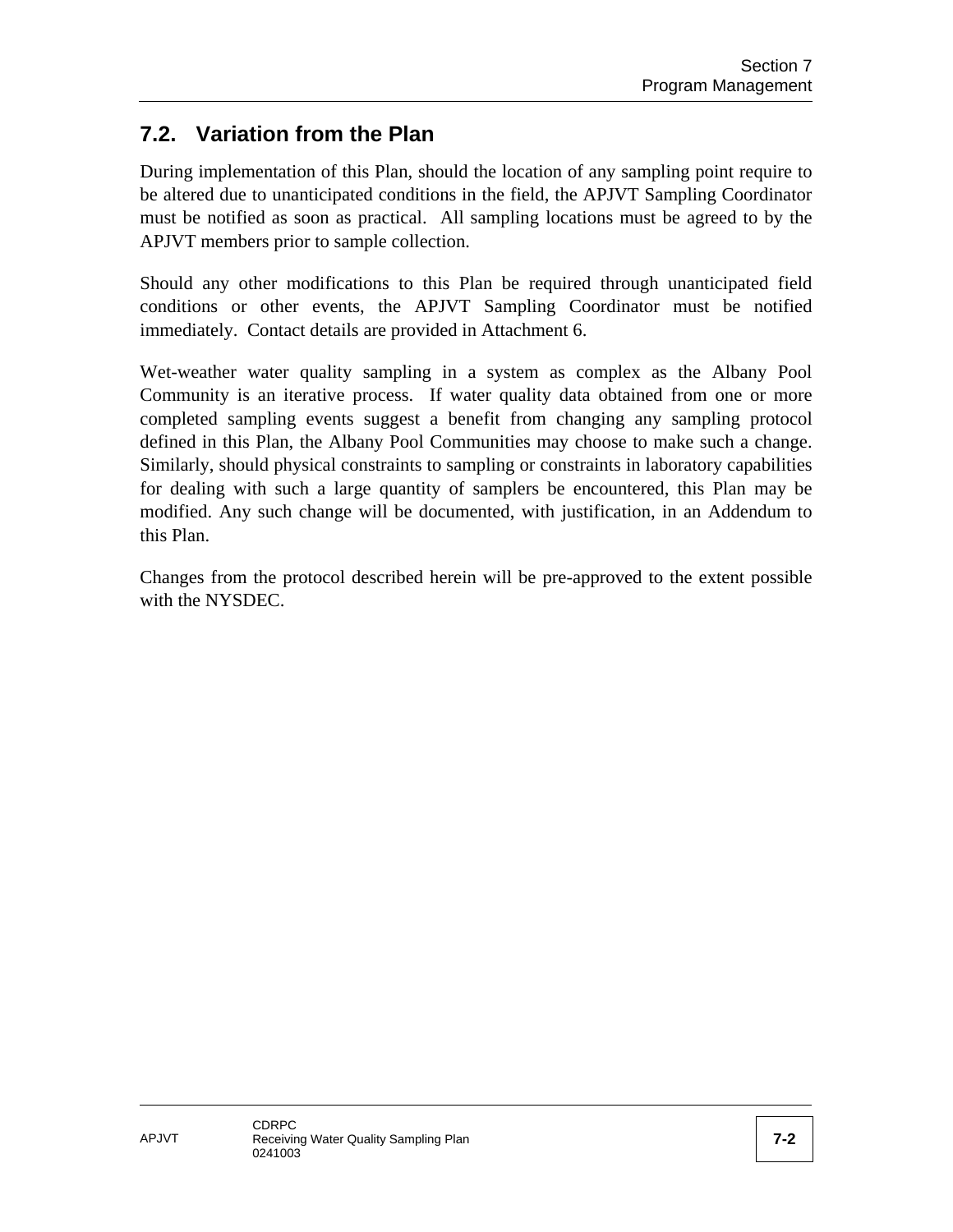#### **ATTACHMENT 1**

Sampling Event Summary Sheet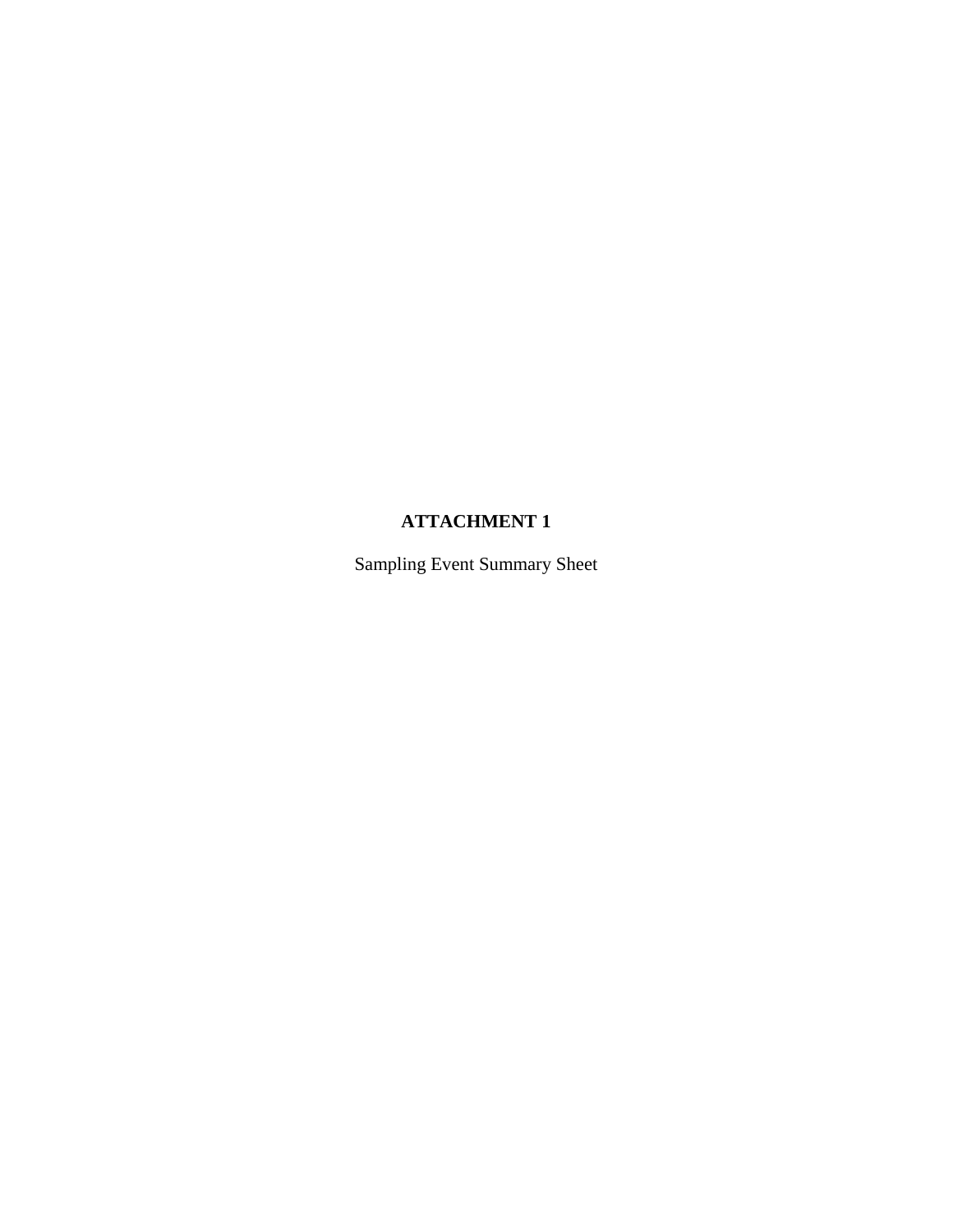**Initials:Project: Sampling Team: Date: Weather: Temperature:**

| <b>Sampling Location</b> | <b>Time</b> | <b>Field Parameter</b> | <b>Measurement</b> | <b>Physical Observations</b> | <b>Comments</b> |
|--------------------------|-------------|------------------------|--------------------|------------------------------|-----------------|
|                          |             | DO                     |                    | Grease                       |                 |
|                          |             | temperature            |                    | Floatables                   |                 |
|                          |             | conductivity           |                    | Odors                        |                 |
|                          |             | pH                     |                    |                              |                 |
|                          |             | Secchi depth           |                    |                              |                 |
|                          |             | DO                     |                    | Grease                       |                 |
|                          |             | temperature            |                    | Floatables                   |                 |
|                          |             | conductivity           |                    | Odors                        |                 |
|                          |             | pH                     |                    |                              |                 |
|                          |             | Secchi depth           |                    |                              |                 |
|                          |             | <b>DO</b>              |                    | Grease                       |                 |
|                          |             | temperature            |                    | Floatables                   |                 |
|                          |             | conductivity           |                    | Odors                        |                 |
|                          |             | pH                     |                    |                              |                 |
|                          |             | Secchi depth           |                    |                              |                 |
|                          |             | DO                     |                    | Grease                       |                 |
|                          |             | temperature            |                    | Floatables                   |                 |
|                          |             | conductivity           |                    | Odors                        |                 |
|                          |             | pH                     |                    |                              |                 |
|                          |             | Secchi depth           |                    |                              |                 |

Page \_\_\_ of \_\_\_\_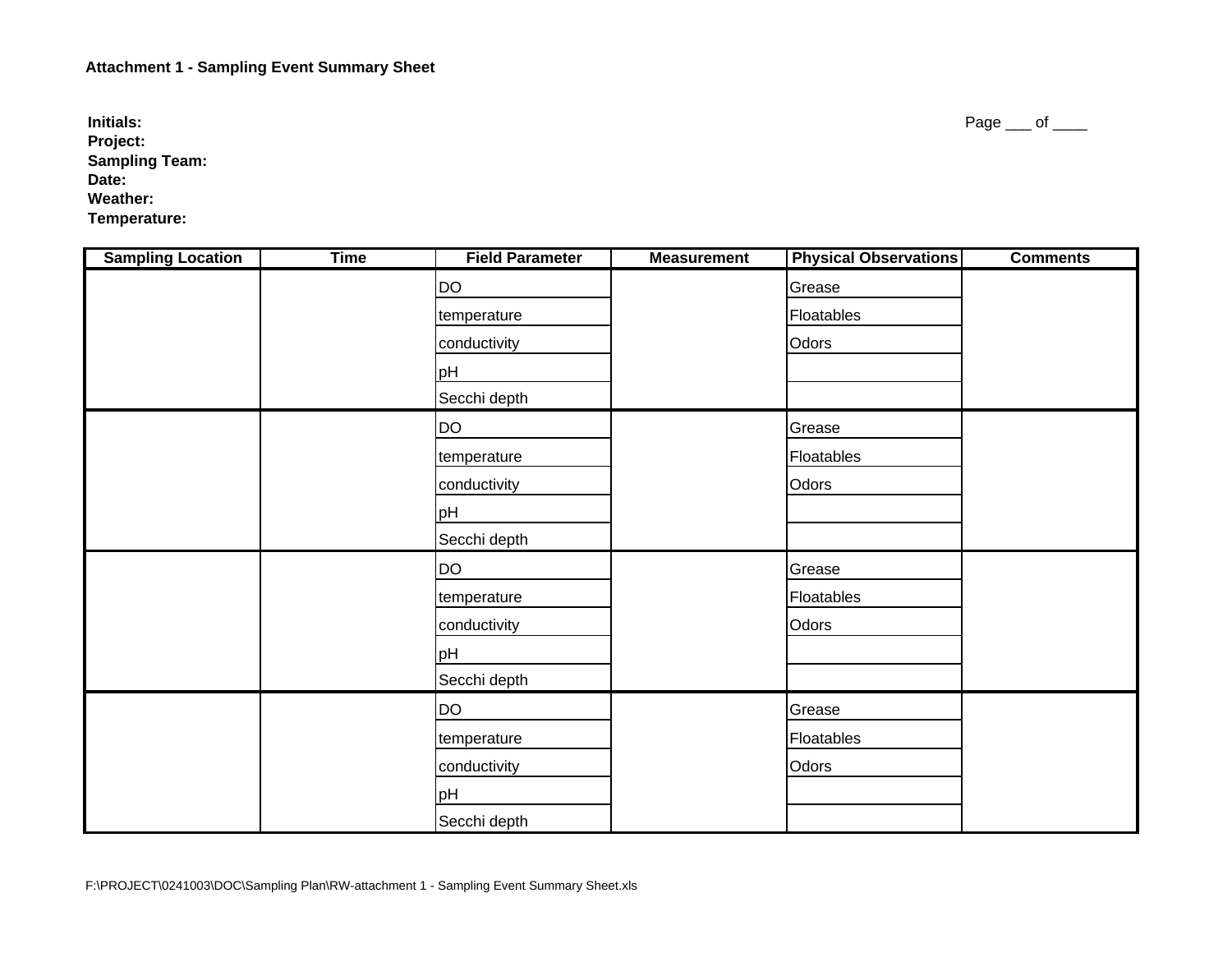#### **ATTACHMENT 2**

SOP: Collection of Ambient Water Quality Samples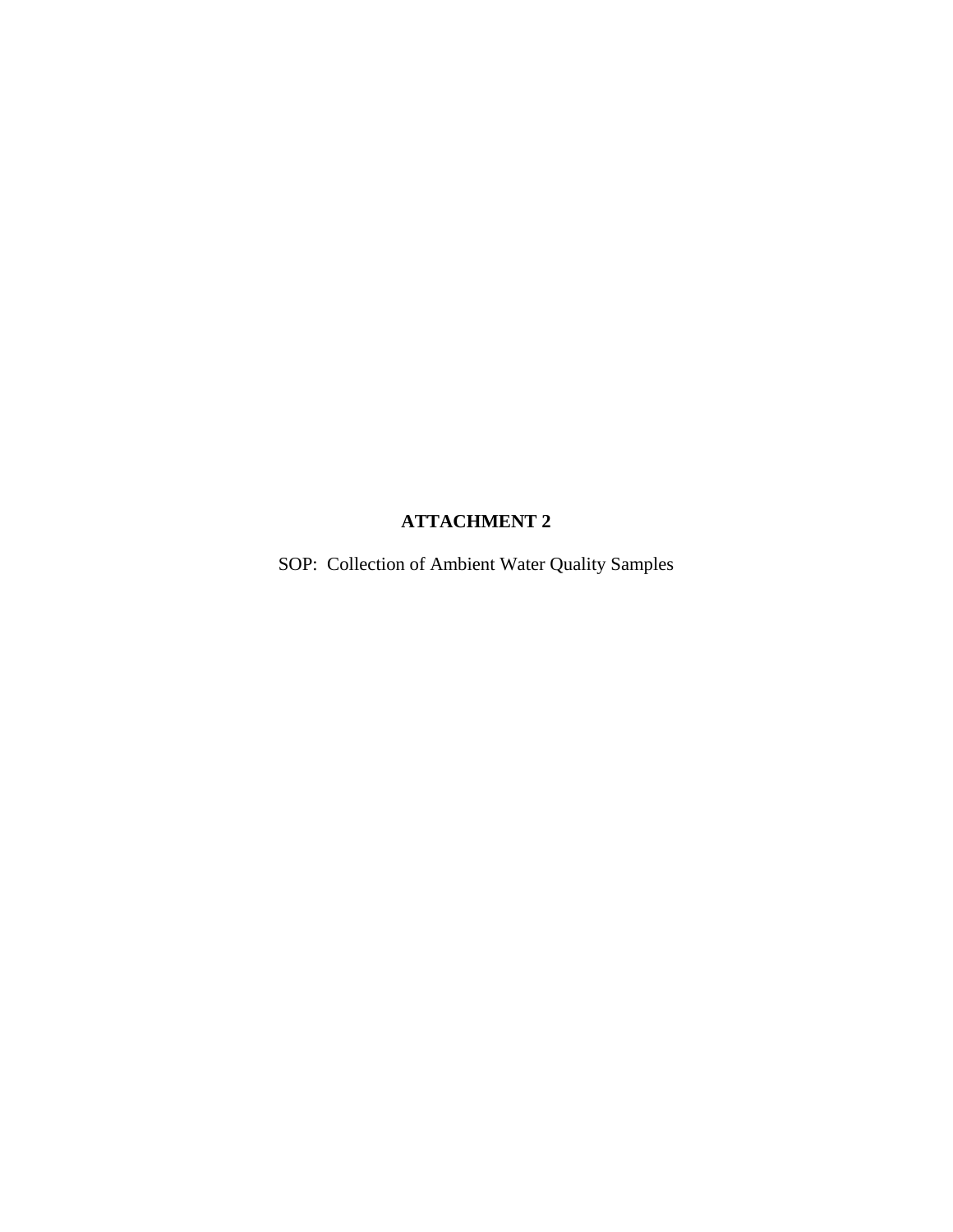NYSDEC SOP #201-02 Ambient Water Sampling SOP Rev. 0.0 Date: 08/08/02 Page 1 of 25

# **New York State Department of Environmental Conservation**

# **Division of Water**

# **Standard Operating Procedure: Collection Of Ambient Water Quality Samples**

**Date: August 8, 2002** 

|                     | Date: |
|---------------------|-------|
| <b>Reviewed by:</b> | Date: |
| Approved by:        | Date: |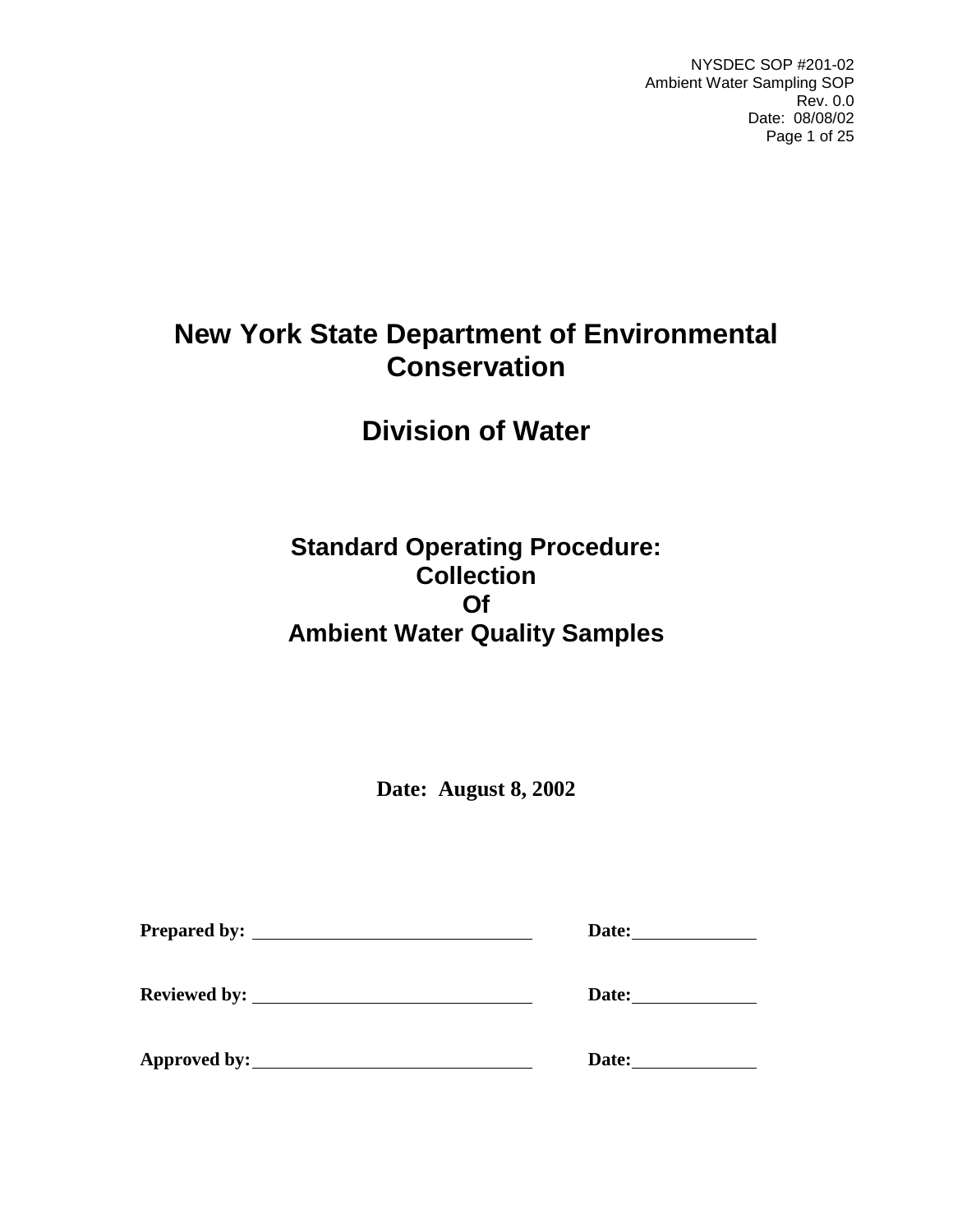# **Table of Contents**

| 1.  |                                                     |
|-----|-----------------------------------------------------|
| 2.  |                                                     |
| 3.  |                                                     |
| 4.  |                                                     |
| 5.  |                                                     |
| 6.  |                                                     |
| 7.  |                                                     |
| 8.  |                                                     |
| 9.  |                                                     |
| 10. | Sample Handling, Transport, and Chain-of-Custody 20 |
| 11. |                                                     |
| 12. |                                                     |
| 13. |                                                     |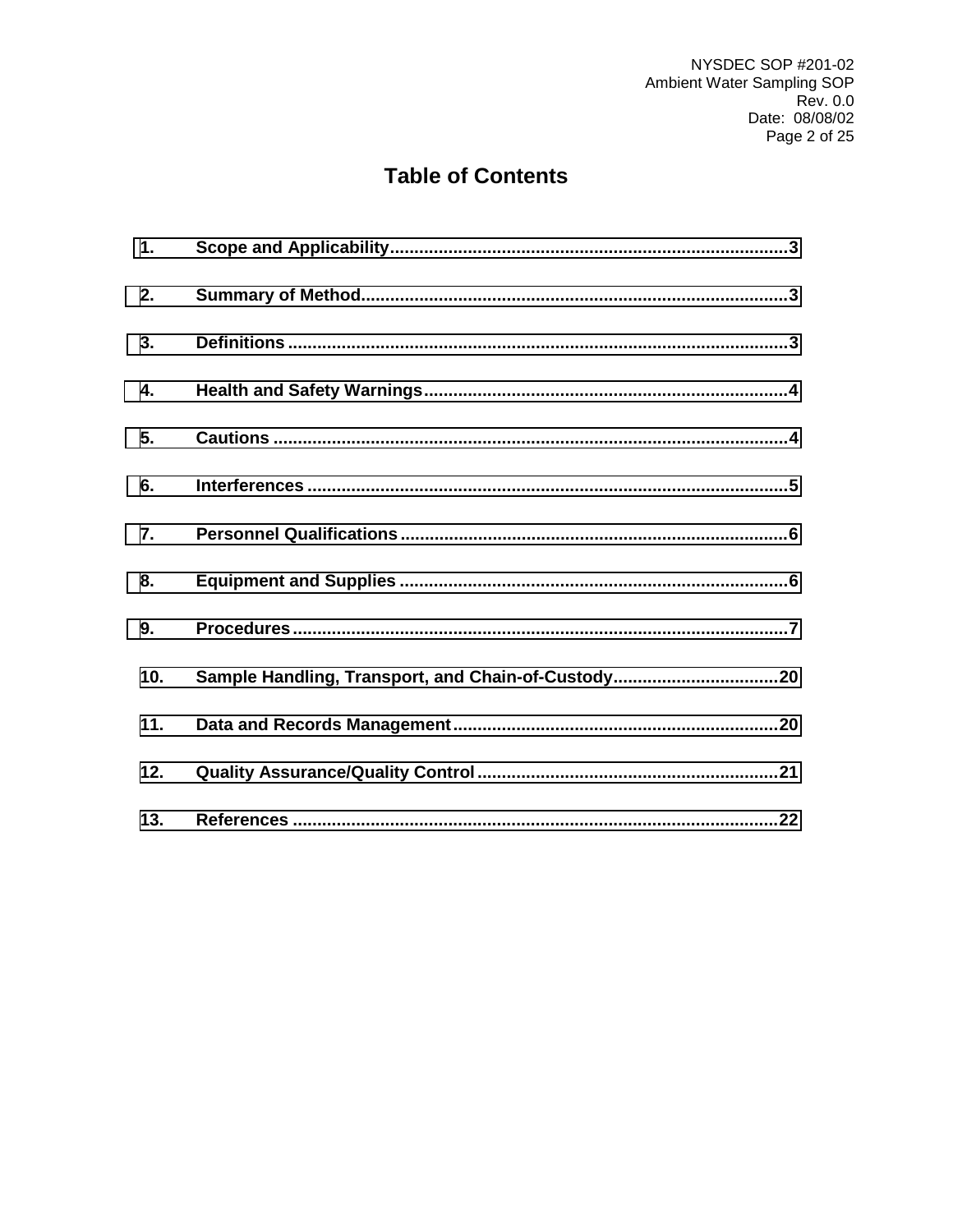## **1. Scope and Applicability**

**1.1** This practice covers the collection of representative ambient flowing water column samples for the purpose of chemical and physical analysis in the assessment of water quality. It includes samples collected from streams and rivers of various depths and velocities using depth-integrating samplers, point samplers and both compositing and non-compositing techniques.

**1.2** This document does not cover guidelines for planning water quality activities, the design of monitoring programs, sample handling and preservation, data assessment or quality assurance of samples or field measurements.

**1.3** This SOP is to be followed unless project objectives or physical conditions make it inappropriate. In such a case, the exact procedures followed, or deviations from the SOP must be documented in the field logbook, and a copy of the log entry submitted to the Division of Water Quality Assurance Officer for possible incorporation into future updates to this SOP.

## **2. Summary of Method**

**2.1** Water quality may vary throughout the cross section of a stream due to a number of factors such as groundwater influence, point and non-point discharges, tributary inflows and variations in velocity and channel characteristics. Therefore, a composite sample collected from a cross section of the stream's width and depth is recommended for parameters that are amenable to compositing.

**2.2** The collection of water column samples at multiple depths is accomplished through the use of specially designed water collection equipment such as tefloncoated *Kemmerer Water Sampler*, Polypropylene *Polypro Water Sampler* and floworienting depth integrating suspended-sediment samplers. The water column samples collected across the stream's depth and width are then composited in a sample splitting churn.

**2.3** Collection of water column samples for parameters that by their nature can not be composited and require special handling are achieved using water collection equipment tailored for specific needs.

## **3. Definitions**

**3.1** Composite sample: A sample that is made up of smaller samples that are collected from across sections of a stream's width and depth.

**3.2** Depth-integrating suspended sampler: A depth-integrating suspended sampler is designed to accumulate a water/suspended sediment sample from a stream vertical at such a rate that the velocity in the nozzle is nearly identical to that of the stream.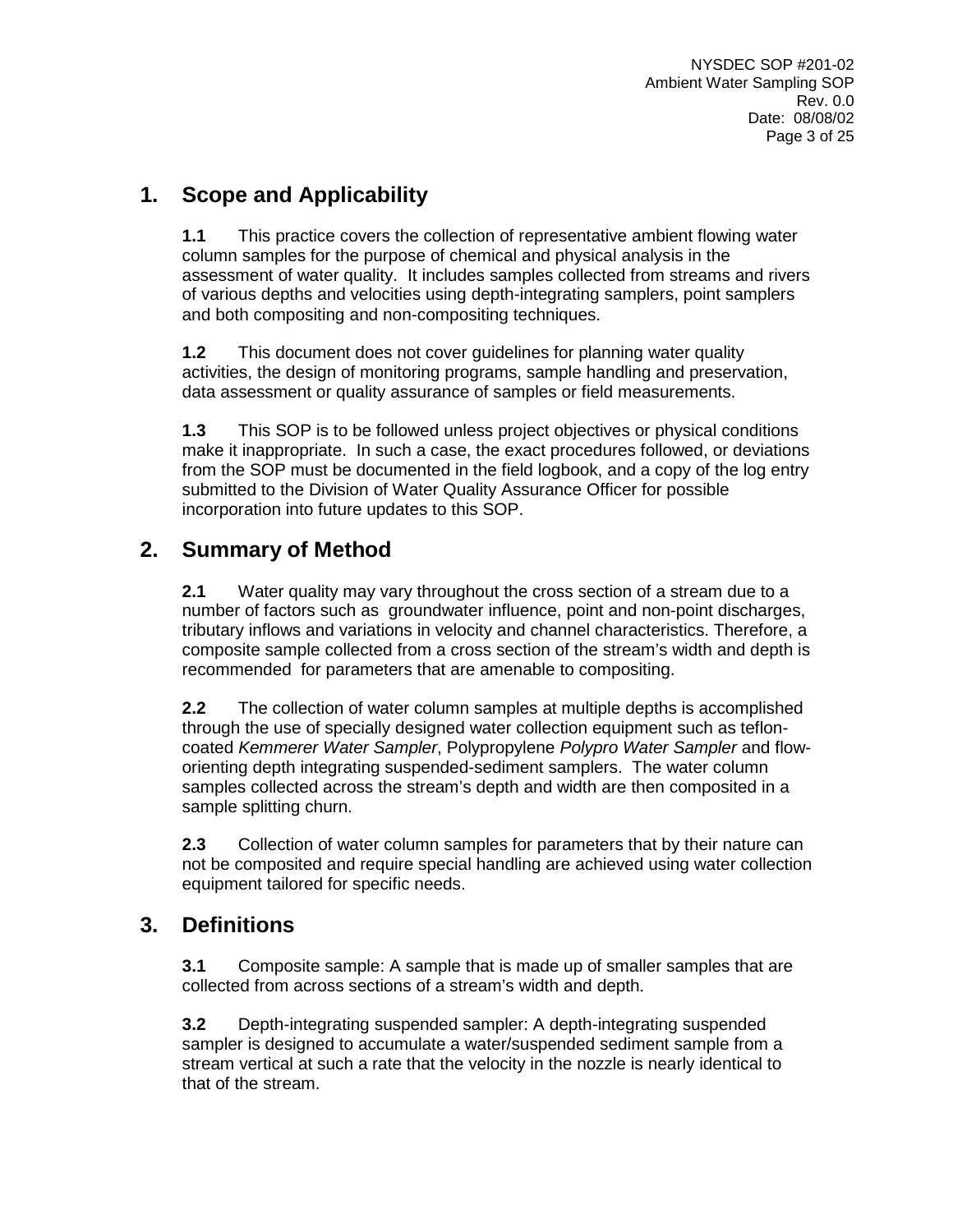**3.3** Dip: One complete cycle of the depth-integrating suspended sampler from the water surface to the bottom and back again that fills the sample bottle with the ambient waters.

**3.4** Grab sample: A single sample taken directly in the stream.

**3.5** Quality Assurance Project Plan (QAPP): A document that describes projectspecific information such as the necessary quality assurance, quality control, and other technical activities that are implemented to ensure that the results of the work performed satisfies acceptance criteria.

**3.6** Stream depth: The stream depth is the vertical height of the water column from the existing water surface level to the channel bottom.

**3.7** Stream width: The stream width is the horizontal distance along a line from shore to shore.

**3.8** Transect line: A line determined by two points on opposite streambanks, is useful as the location reference for the measurement of ambient flowing water column samples, and allows for determination of chemical and physical conditions existing at a point within a stream.

**3.9** Trip: A unit that refers to the number of times the depth-integrating suspended sampler and sample bottle is brought above the water surface and the sampled ambient waters are emptied into a churn.

**3.10** Water column: The vertical location at which the sampler is lowered and raised below the surface water level.

## **4. Health and Safety Warnings**

**4.1** This standard does not address all safety concerns associated with conducting field sampling and the handling of chemical reagents. The reader is referred to the Division of Water's Health and Safety SOP and to follow the appropriate health and safety practices covered therein.

**4.2** Safety is more important than the task. If for any reason conditions at the monitoring site are considered unsafe, suspend sampling and leave the site.

**4.3** When sampling from a boat, the field team should follow general boating safety procedures.

## **5. Cautions**

**5.1** Always work with at least one partner when collecting ambient water quality samples.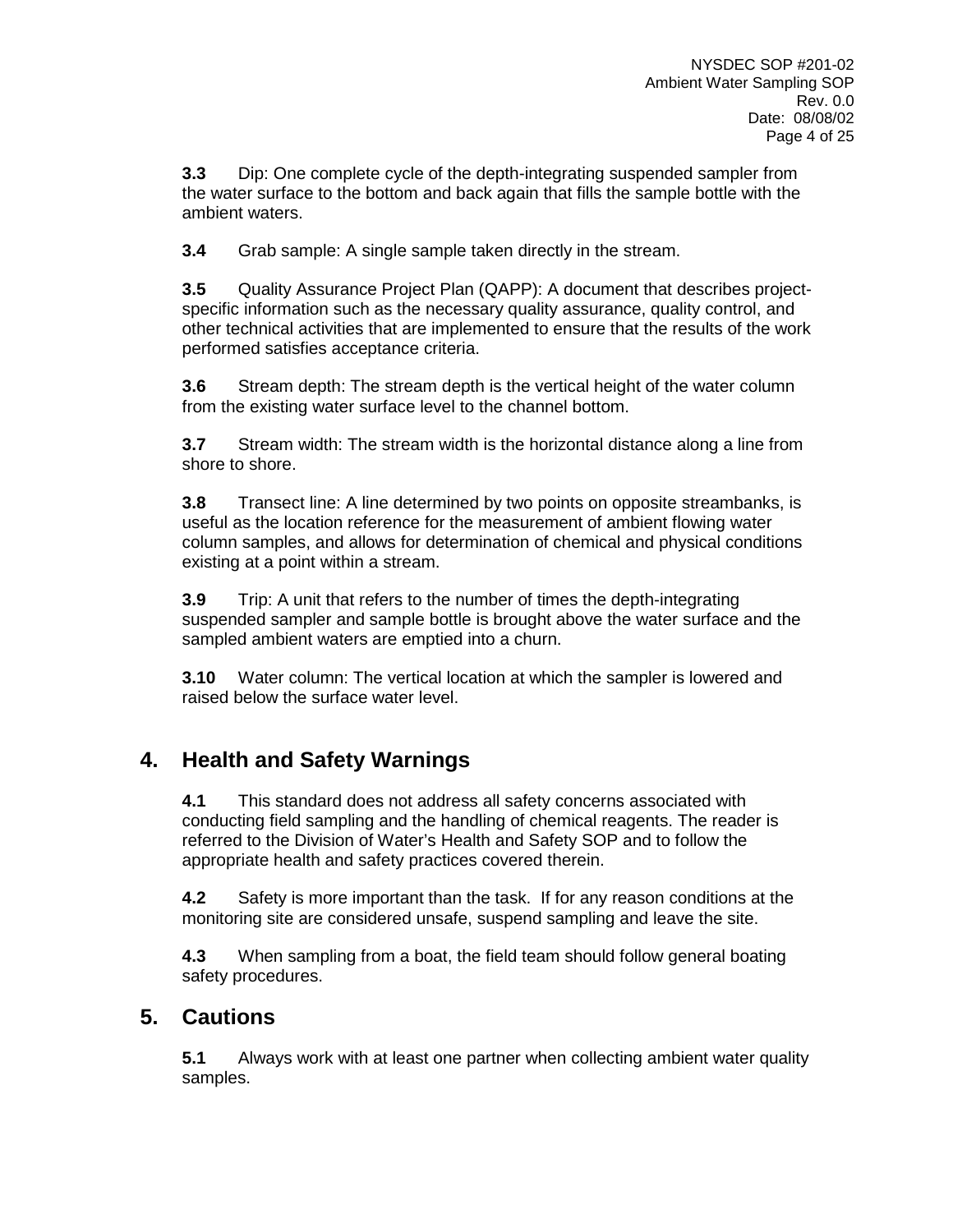**5.2** Never wade in swift or high water. Use a walking stick to steady yourself and to test for deep water and muck.

**5.3** Know what is upstream of a sampling site before entering the stream. An unexpected dam release could leave a sample collector stranded and in trouble in the stream.

**5.4** Wear and maintain assigned personal protective equipment.

**5.5** Never eat and drink when collecting and handling samples.

**5.6** Always wash hands before and after collecting and handling samples.

**5.7** Cover all personal open cuts and abrasions before sampling.

**5.8** Protect sampling equipment from blows against rocks, bridge rails and any other objects in the stream or stream bank*. Extra care must be used with teflon samplers because the material is brittle and easily damaged.* 

**5.9** Wear proper field clothing to prevent hypothermia, heat exhaustion, sunstroke, drowning, or other dangers.

**5.10** Be fully aware of all lines of communication that address emergency and safety situations.

**5.11** Use caution when working from a bridge or boat.

### **6. Interferences**

**6.1** Sample integrity is critical in obtaining meaningful data from water quality samples. Introduction of contaminants into the sample from sampling equipment, sample preparation, sample handling, location of sampling site and improper collection methods can affect the integrity of the sample.

**6.2** Following proper collection and handling procedures will ensure a representative (well-mixed) sample is collected.

**6.3** Following proper storage, cleaning and handling of all sampling equipment will minimize and possibly eliminate the introduction of contaminants to the sample. Refer to the Division of Water's SOP#101-02 Sample Handling, Transport and Custody and SOP#103-02 Equipment Cleaning.

**6.4** A representative stream sample must contain similar proportions of sediment particles that are present in the water column of the stream. Stirring up bottom sediments while collecting water samples may introduce more suspended sediments than is normally found in the stream and must be avoided.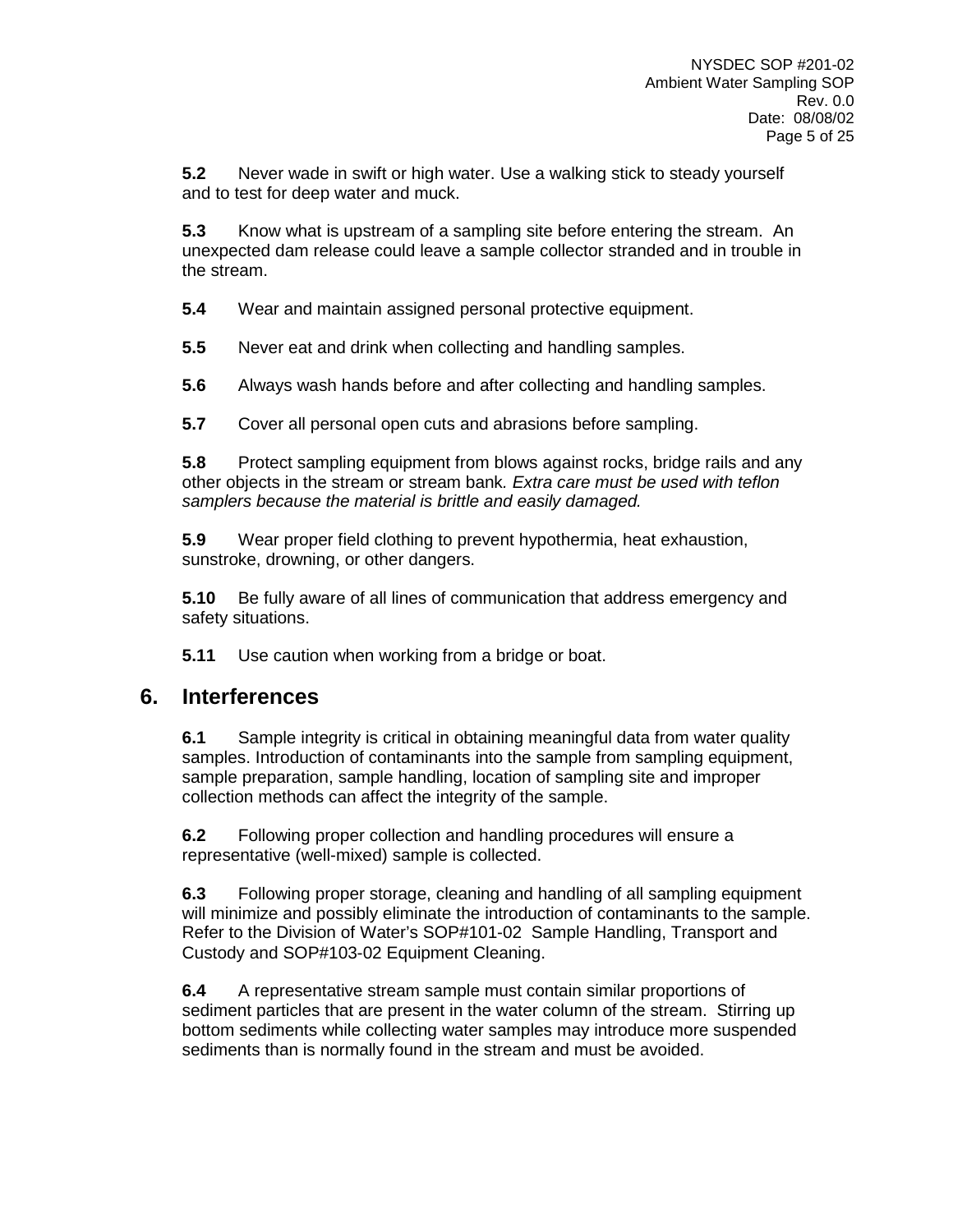## **7. Personnel Qualifications**

**7.1** All staff responsible for collecting water quality samples shall be familiar with the procedures outlined in this standard, the Quality Assurance Plan for the sampling project and the DOW Health and Safety SOP prior to conducting water quality sampling.

## **8. Equipment and Supplies**

**8.1** The equipment needed for the collection of ambient water quality samples includes, but is not limited to the following:

**8.1.1** Point samplers (Teflon-coated Kemmerer Water Sampler or Polypropylene PolyproWater Sampler 1400 mL size)

**8.1.2** Depth-integrating suspended sediment sampler (Flow-orienting US DH –76 or US DH- 81 Adapter)

- **8.1.3** Sample suspension apparatus (crane)
- **8.1.4** Wading rods
- **8.1.5** Sample collection bottles (1 quart and glass)
- **8.1.6** Nozzles
- **8.1.7** Line and messengers
- **8.1.8** Rope
- **8.1.9** Sample splitting churn
- **8.1.10** Stainless steel pail
- **8.1.11** Whirl-Pak sampling bags and poles
- **8.1.12** Sterile bacteriological bottles (Bac-T bottles)
- **8.1.13** Teflon or Polyethylene dippers
- **8.1.14** Maps
- **8.1.15** Personal protective equipment
- **8.1.16** Field sheets/log book
- **8.1.17** Stakes and flagging tape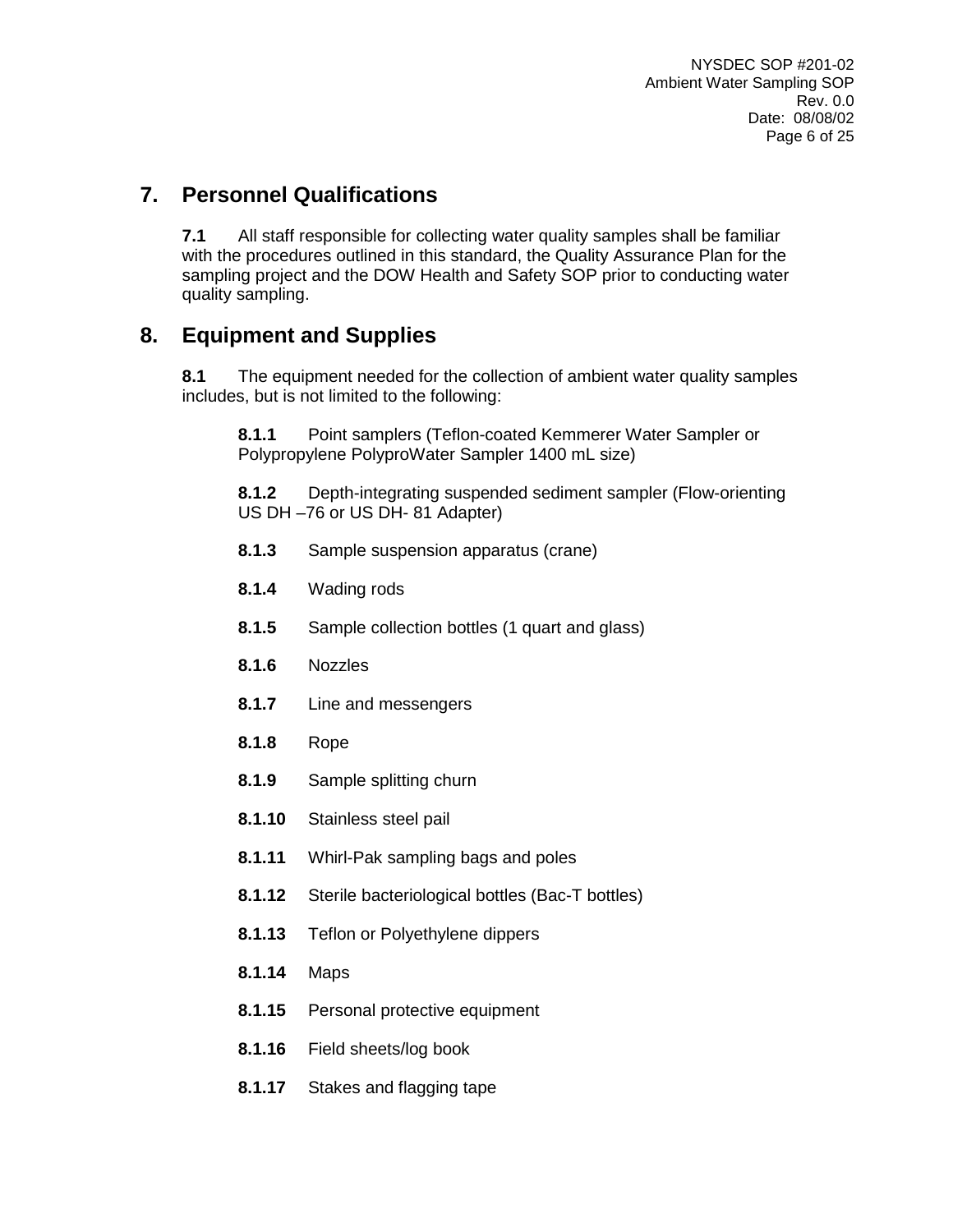**8.1.18** Camera

**8.1.19** Global Positioning System (GPS)

**8.1.20** Approved QAPP

**8.1.21** Portable multi-parameter meter (pH, dissolved oxygen. conductivity and temperature)

## **9. Procedures**

**9.1** The following procedures should allow for the collection of representative samples from the majority of flowing waters (rivers and streams) encountered.

**9.2** There must be a Quality Assurance Project Plan (QAPP) approved by the Division of Water's Quality Assurance Officer before collecting any water samples for chemical analysis.

**9.3** Sampling personnel should wear new, clean gloves. If gloves become contaminated, they must be replaced.

**9.4** During the sample collection and transfer process, one person is responsible for handling the samples and sample bottles ("clean hands") and another person is responsible for all activities that do not involve direct contact with the samples ("dirty hands"). Refer to EPA Method 1669: Sampling Ambient Water for Trace Metals at EPA Water Quality Criteria Levels.

**9.5** Sample Collection – General

**9.5.1** Determine the appropriate sampling method and device based upon stream type and parameters to be analyzed.The selection of a sampling method is based on minimizing any loss or introduction of the parameter being analyzed and ensuring that the water sample is representative of the chemical, biological and physical characteristics of the stream being studied.

**9.5.2** Determine what special collection requirements are needed to maintain integrity of the parameter to be analyzed. For example, a water sample cannot be aerated when collecting for volatile halogenated organics analysis. Check with the analytical laboratory, Standard Methods or Table 1 of this document for verification of parameter specific information.

**9.5.3** Determine compatibility of sampling device construction materials with parameters to be analyzed. As an example, when collecting samples for organic analysis, do not use plastic sampling devices.. Check with the analytical laboratory, Standard Methods or Table 1 of this document for verification of appropriate material types for specific parameters.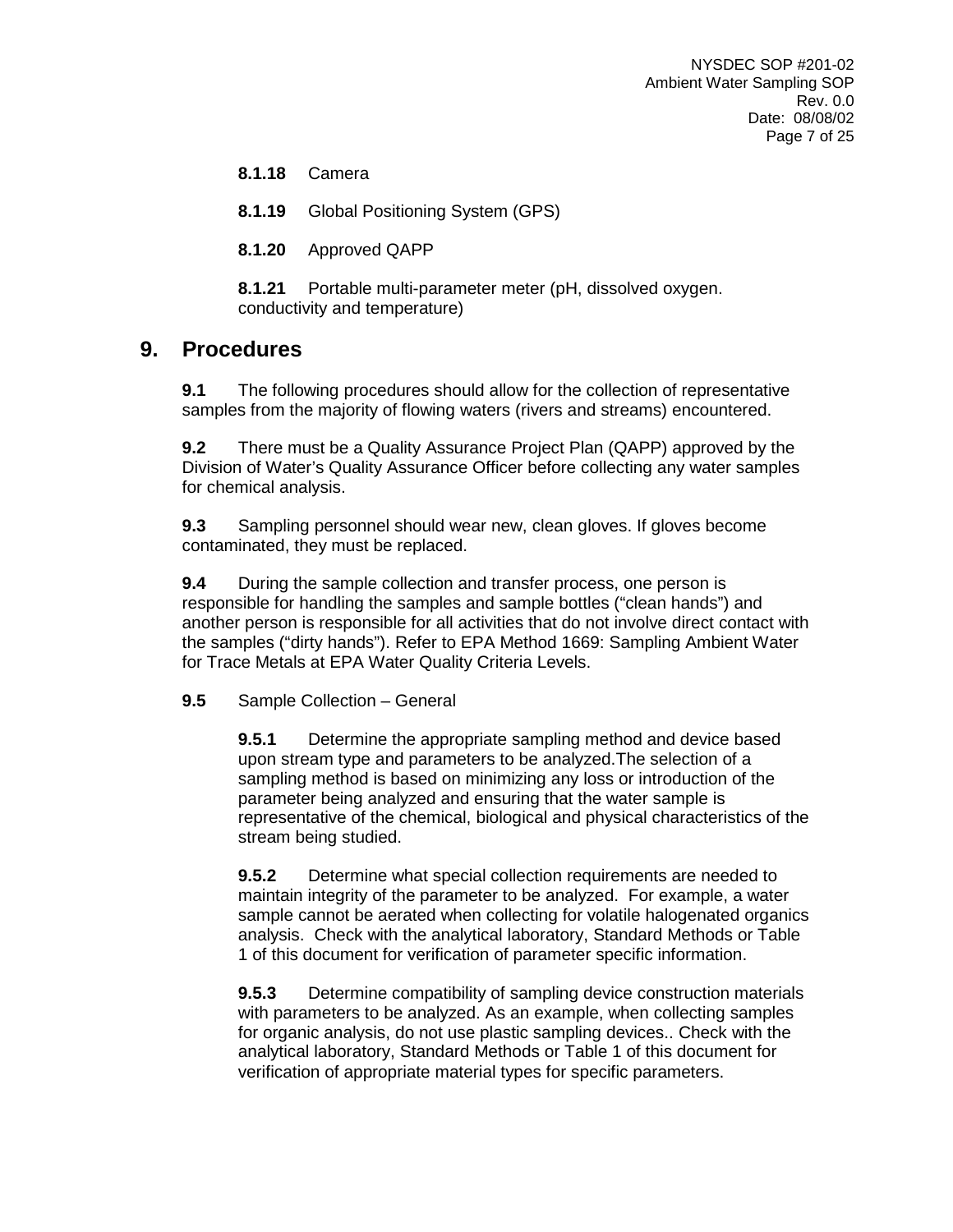**9.5.4** Determine the quantity/ volume of sample that needs to be collected based on the parameters to be analyzed and quality controls samples that need to be collected. If sample will be partitioned into subsamples using a sample splitting churn an additional (2) liters of sample is required to allow for proper mixing. Refer to SOP # 101-02 Sample Handling, Transport and Chain-of-Custody for sub-sampling requirements.

**9.5.5** Assess the sites physical characteristics such as stream velocity, depth, width, sources of inflows and accessibility.

**9.6** Sample Collection – Preparation

**9.6.1** Assemble the necessary sampling equipment and set up a clean work space away from automobile and boat emissions.

**9.6.2** Prior to sampling, regardless of the method of collection, all sampling equipment employed should be free from contaminants. Refer to SOP#103-02 Equipment Cleaning.

**9.6.3** The first water sample collected at a sampling site is used to rinse the samplers and sample splitting churns.

**9.6.4** When doing depth-integrating suspended sediment sampling, glass bottle containers should be site-dedicated. If possible, the sampling nozzles should also be site-dedicated. If not, clean the nozzles according to SOP#103-02 Equipment Cleaning.

**9.6.5** Point samplers should be rinsed with distilled/deionized water after sample collection is completed and allowed to dry in the "open" position.

**9.6.6** The sample splitting churn should be rinsed thoroughly with distilled/deionized water after sample collection is completed. To keep the churn from drying out during short-term storage, add a liter or so of distilled/deionized water.

- **9.7** Sample Collection Method Options
	- **9.7.1** Point Samplers

**9.7.1.1** Point samplers allow for a water sample to be collected at a discrete point. It is recommended for use where there is limited variation/ stratification in the composition of the stream, the velocity is less than 2 ft/s and for larger, deeper waters (greater than 4 ft.). The Oswego River at Minetto, Upper Hudson River at Waterford or the Buffalo River in Buffalo would be appropriate sampling sites.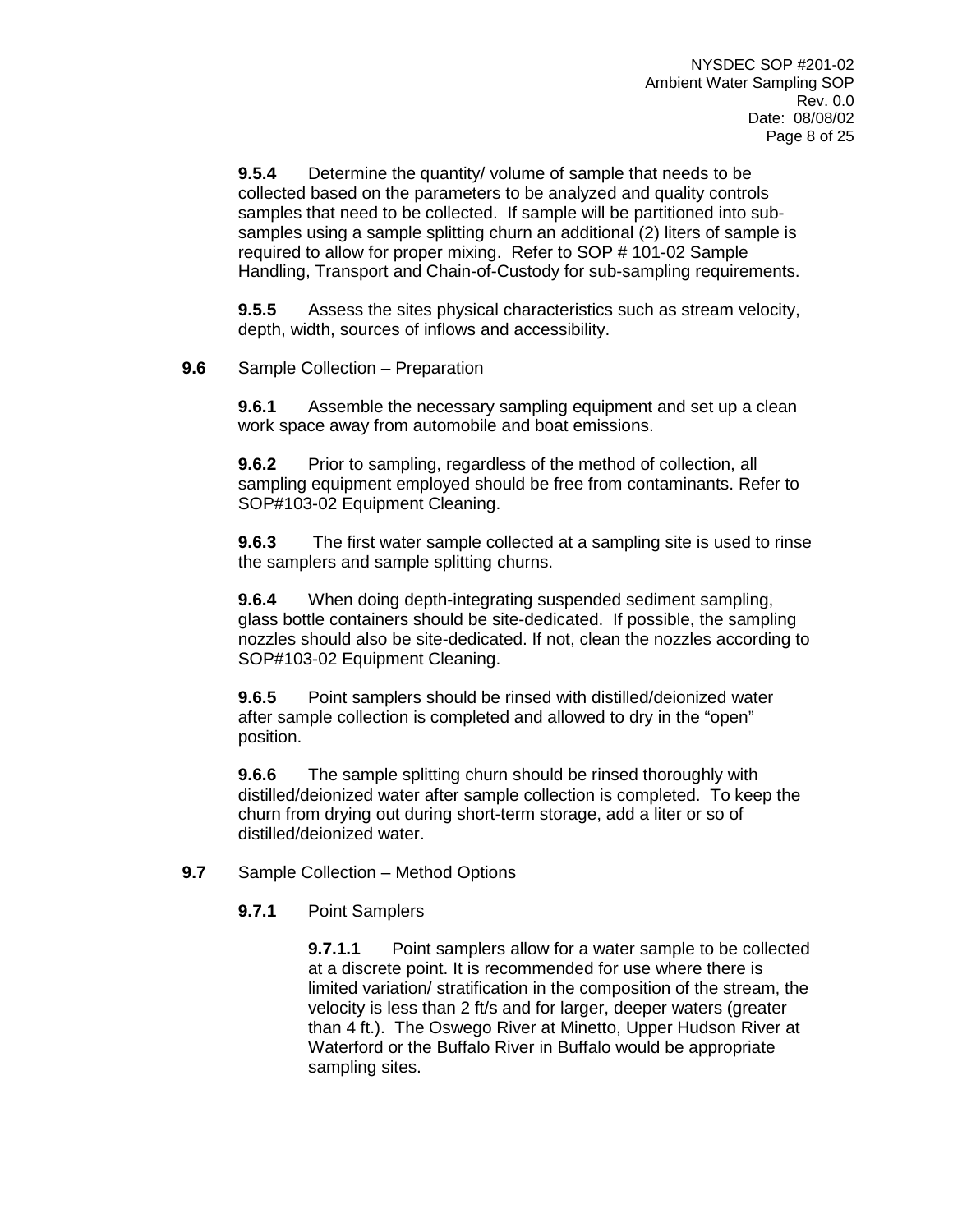**9.7.1.2** Point samplers are available in various configurations of shape, closing mechanism, and construction materials. They generally consist of a hollow tube/ cylinder with stoppers at both ends and a weighted base. The sampler is lowered to the desired depth by a rope with a weighted messenger attached. The stoppers are tripped closed with the messenger sealing the bottle contents from any further contact with the stream water.

**9.7.1.3** Common point samplers used in ambient water quality sampling are Kemmerer bottle, Van Dorn bottle, and Polypro sampler.

#### **9.7.2** Depth-Integrating Suspended Sediment Samplers

**9.7.2.1** A depth-integrating suspended sampler is designed to accumulate a water/suspended sediment sample from a stream vertical at such a rate that the velocity in the nozzle is nearly identical to that of the stream. This results in the collection of a sample that has a water/suspended sediment ratio similar to that of the stream.

**9.7.2.2** Since many pollutants adhere to suspended sediment particles in the stream, a representative water column stream sample must contain a representative proportion of sediment particles.

**9.7.2.3** This sampling method allows the collection of a water sample to be collected continuously through a vertical column of the stream depth.

**9.7.2.4** There are many types of depth-integrating suspended samplers that vary by construction material, weight and manner in which they are lowered or raised through the water column. They may be used in all flowing waters and are designed so the nozzle is facing into the flow and collecting the sample into a collection container.

### **9.7.3** Special Water Column Samplers

**9.7.3.1** When there is incompatibilities between the compositing sample collection techniques and the nature of some stream parameters, an alternative collection method can be tailored to meet the stream parameters. Alternative collection methods include the use of dissolved oxygen samplers, teflon or polyethylene dippers, whirl-pak sampling bags, Bac-T Bottles, poles and stainless steel buckets.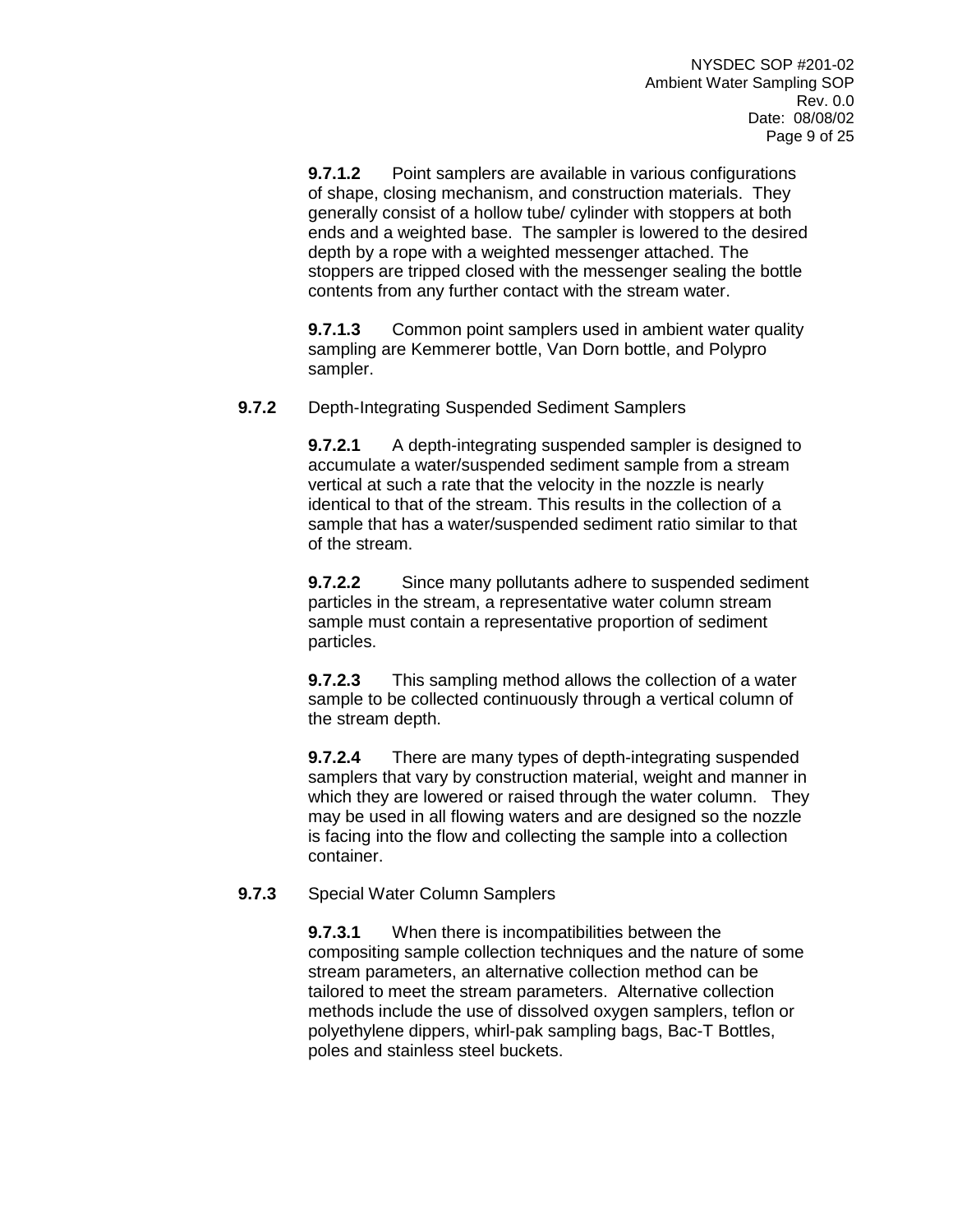### **9.8** Sample Collection - Field Parameters

Field parameter measurements are taken directly from the water column to be sampled. All field measurements are recorded on field sheets with the appropriate units.

**9.8.1** Dissolved Oxygen (D.O) – Use a multi-parameter probe or an appropriate D.O. meter. Make sure that the equipment has been appropriately calibrated following the manufacturer's specifications. Be sure to record the appropriate units.

**9.8.2** Conductivity – Use a multi-parameter probe or an appropriate conductivity meter. Make sure that the equipment has been appropriately calibrated following the manufacturer's specifications. Be sure to record appropriate units.

**9.8.3** pH – Use a multi-parameter probe or an appropriate pH meter. When calibrating the meter, select two pH buffers that reflect the expected pH of the stream. Make sure that the equipment has been appropriately calibrated following the manufacturer's specifications.

**9.8.4** Water Temperature – Use a multi-parameter probe or mercuryfilled thermometer. If using a thermometer, insert the thermometer to the immersion line in a bucket of sample water that has been placed in the shade. Allow the mercury column to stabilize  $(-2 \text{ min.})$ , and record the temperature from the immersed thermometer. Be sure to record appropriate units.

**9.8.5** Barometric Pressure - Record the barometric pressure for the sampling date from a barometer, local airport or weather station report. Be sure to record appropriate units.

### **9.9** Sample Collection – Methodology Parameters

### **9.9.1** Transect

The number and location of sampling transects is a matter of judgement based on stream uniformity of flow (discharge) and field parameters (such as pH, water temperature, and dissolved oxygen). At a minimum, three transects should be collected across the stream width. All transects should be equally spaced. In general, uniform streams require less transects while streams showing wider variations between flow and field parameters require more transects.

### **9.9.2** Depth

Depth is only a factor when point samplers are used. The number of discrete depths to be sampled in the water column is contingent on the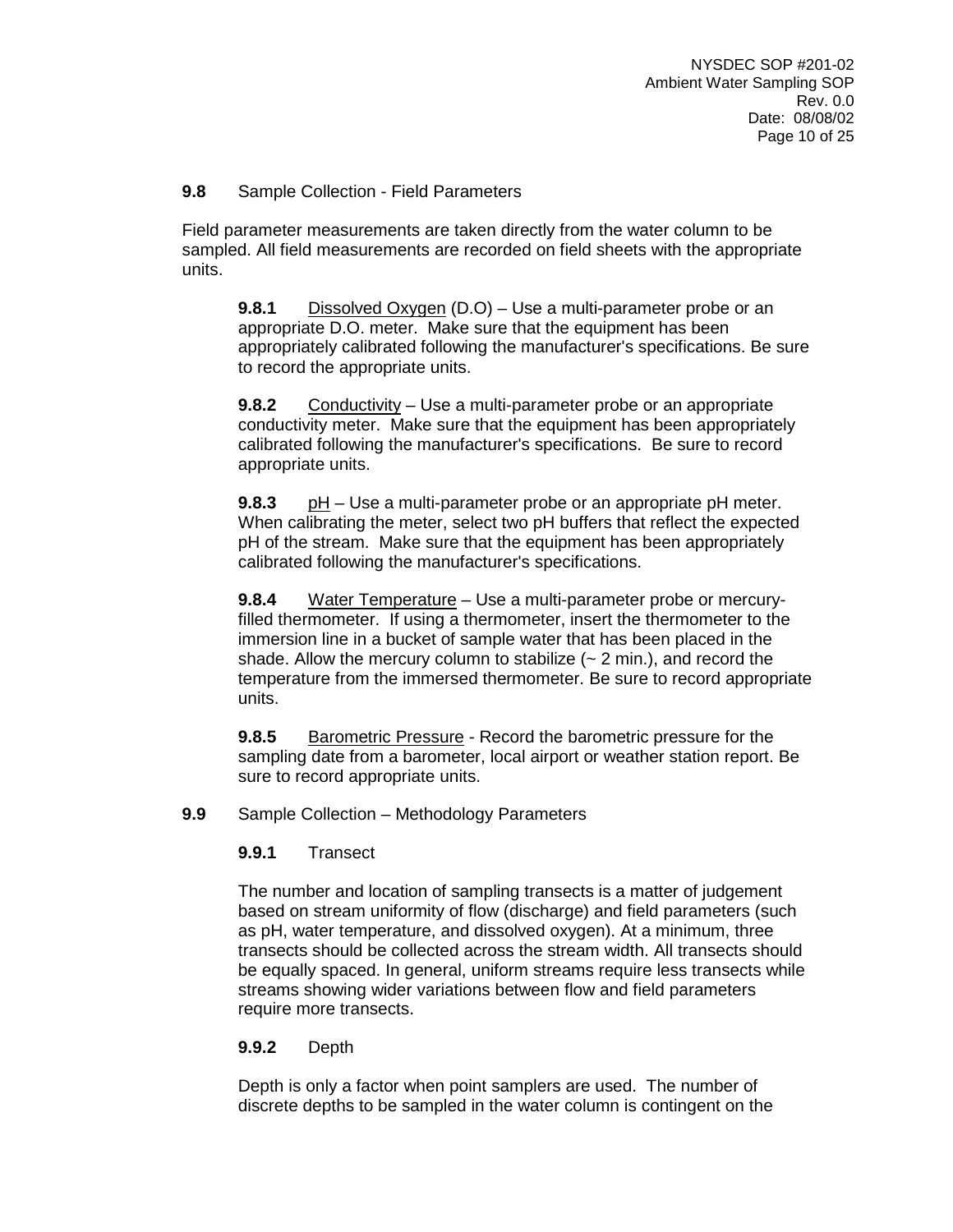homogeneity of the stream. A general rule is the more homogeneous the stream is the fewer discrete depth samples are needed. At a minimum, three depths (top, middle and bottom) are required at each sampling interval.

### **9.9.3** Stream Accessibility

Sampling may be conducted from a bridge, boat, or directly from a stream. The latter is the preferred way of sampling because the sample will not be subjected to significant chemical changes (contamination) during the sample collection process. When accessibility to a stream is hindered because of flow rates and water depths, sampling from a bridge or boat is recommended. All sampling methods have inherent dangers, and safeguards should be taken to minimize the risk of falls, slips, drownings, capsizing and so forth.

**9.9.3.1** Avoid disturbing the bottom sediment.

**9.9.3.2** Avoid sampling along the riverbank, in stagnant water, or from an eddy.

**9.9.3.3** Avoid sampling near piers or other man-made obstructions.

**9.9.3.4** Avoid banging equipment into structures or the sides of the boat.

**9.9.3.5** Avoid sampling near or from power sources such as power lines and boat motors.

**9.9.3.6** Avoid contaminating the sample by having one person sample the water and another person run the boat.

**9.10** Sample Collection – Sampling Procedures

**9.10.1** Sampling from a bridge with a depth-integrating suspended sediment sampler

> **9.10.1.1** Assemble the sampling crane with the depthintegrating suspended sediment sampler attached to the cable.

> **9.10.1.2** Secure a collection bottle or bag (designated for the specific site) to the sampler.

**9.10.1.3** Choose an appropriate nozzle for the sampler and insert it into the sampler. Small nozzles are appropriate for high stream velocities while large nozzles are recommended for slower moving streams.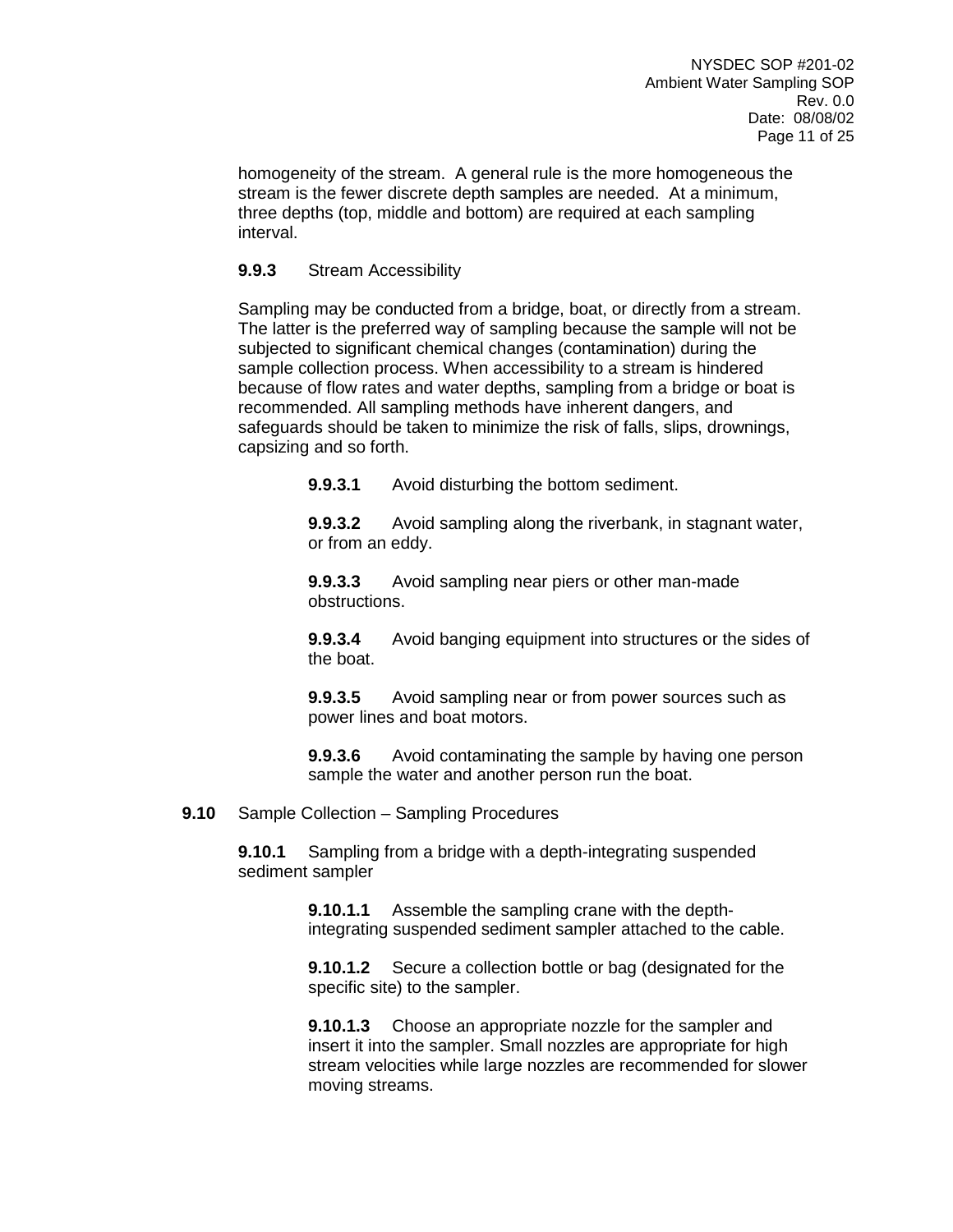**9.10.1.4** Select the first transect in the portion of the stream that appears to have the highest flowing volume of water.

**9.10.1.5** Lower the sampler until it breaks the water surface.

**9.10.1.6** Record start time and set the depth gauge on the crane to zero.

**9.10.1.7** Lower the sampler to the bottom of the stream and read and record the depth displayed on the gauge. Track the depth on subsequent descents to prevent the sampler from disturbing the bottom sediments.

**9.10.1.8** Raise the sampler to the water surface, keeping it just below the water surface level, and then lower sampler towards the streambed.

> **9.10.1.8.1** One complete cycle from the water surface to the stream bed and back to the water surface is referred to as a "dip."

**9.10.1.8.2** Repeat dips until the collection bottle is about 75% full. When the collection bottle is filled beyond 75% full, it will act as a sediment trap.

**9.10.1.8.3** Keep track of the number of dips or cycles on a field sheet.

**9.10.1.8.4** The number of dips is dependent on the stream depth and the speed with which the collection bottle fills.

**9.10.1.9** Raise the sampler above the water surface level when the collection bottle reaches about 75% full and empty the collected water into a sample splitting churn.

*NOTE:* The first water collected is used to rinse the sample splitting churn and determine the rate of descent/ascent and the number of dips. A uniform rate of descent/ascent should be maintained while raising and lowering the sampler through the water column. The transit rate is a function of the type of collection bottle or bag, size of sampler nozzle, and the desired sample volume.

> **9.10.1.9.1** Each time the sampler and collection bottle is brought up and emptied into the sample splitting churn is referred to as a "trip."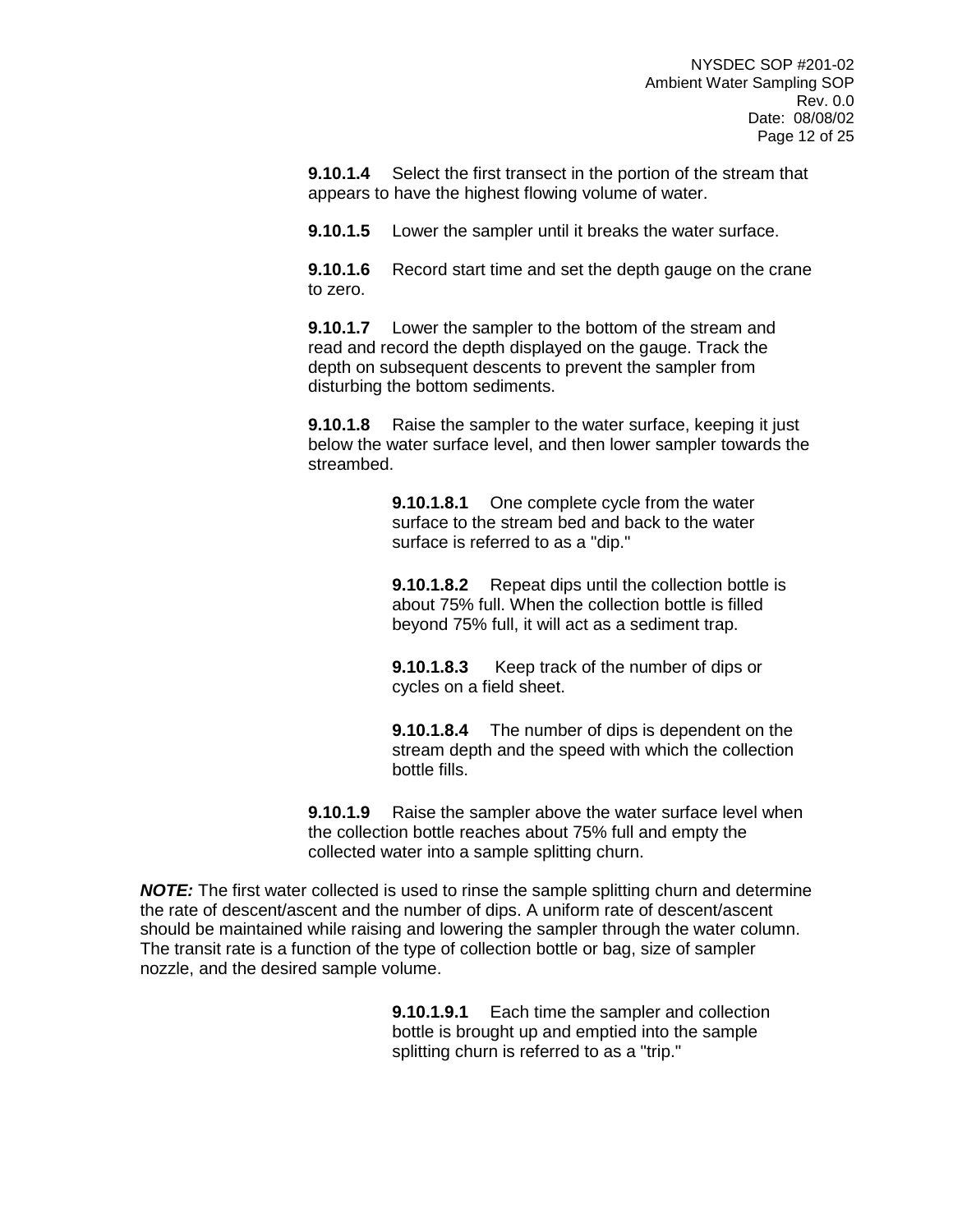**9.10.1.9.2** Each transect must have the same number of trips made up of the same number of dips.

**9.10.1.9.3** The number of trips collected at each transect is a function of the volume of water and the number of transects.

**9.10.1.9.4** A representative sample is ensured when more transects and fewer trips and dips are taken.

**9.10.1.10** Move sampling crane to the next transect and continue the sample collection, using the same number of trips and dips and the same rate established at the first transect.

**9.10.1.11** After collecting the sample into a sample bottle, record the number of transects, trips, and dips, sampling end time, ending gage height, and any deviations from standard sampling procedures on field sheets and in a logbook.

*NOTE:* The number of transects, trip and dips should remain consistent for subsequent samples collected at the site and under similar stream flow conditions.

> **9.10.2** Sampling directly from a stream (i.e., stream wading) with a depthintegrating suspended sediment sampler

> > **9.10.2.1** Assemble the rod and nozzle head and secure the collection bottle, designated for the site, into the nozzle head.

**9.10.2.2** Enter the stream downstream from where sample will be collected.

**9.10.2.3** Select the first transect in the portion of the stream that appears to have the highest flowing volume of water.

**9.10.2.4** Record start time and orient sampler with nozzle facing upstream and into the flow while standing downstream of sampler.

**9.10.2.5** Lower sampler through the water column to the bottom of the stream without disturbing the bottom sediment. Bed material may enter through the nozzle, resulting in erroneous data.

**9.10.2.6** Raise sampler to the water surface level. A uniform rate of descent/ascent should be maintained while raising and lowering the sampler through the water column.

> **9.10.2.6.1** One complete cycle from the water surface level to the stream bottom and back again is referred to as a "dip."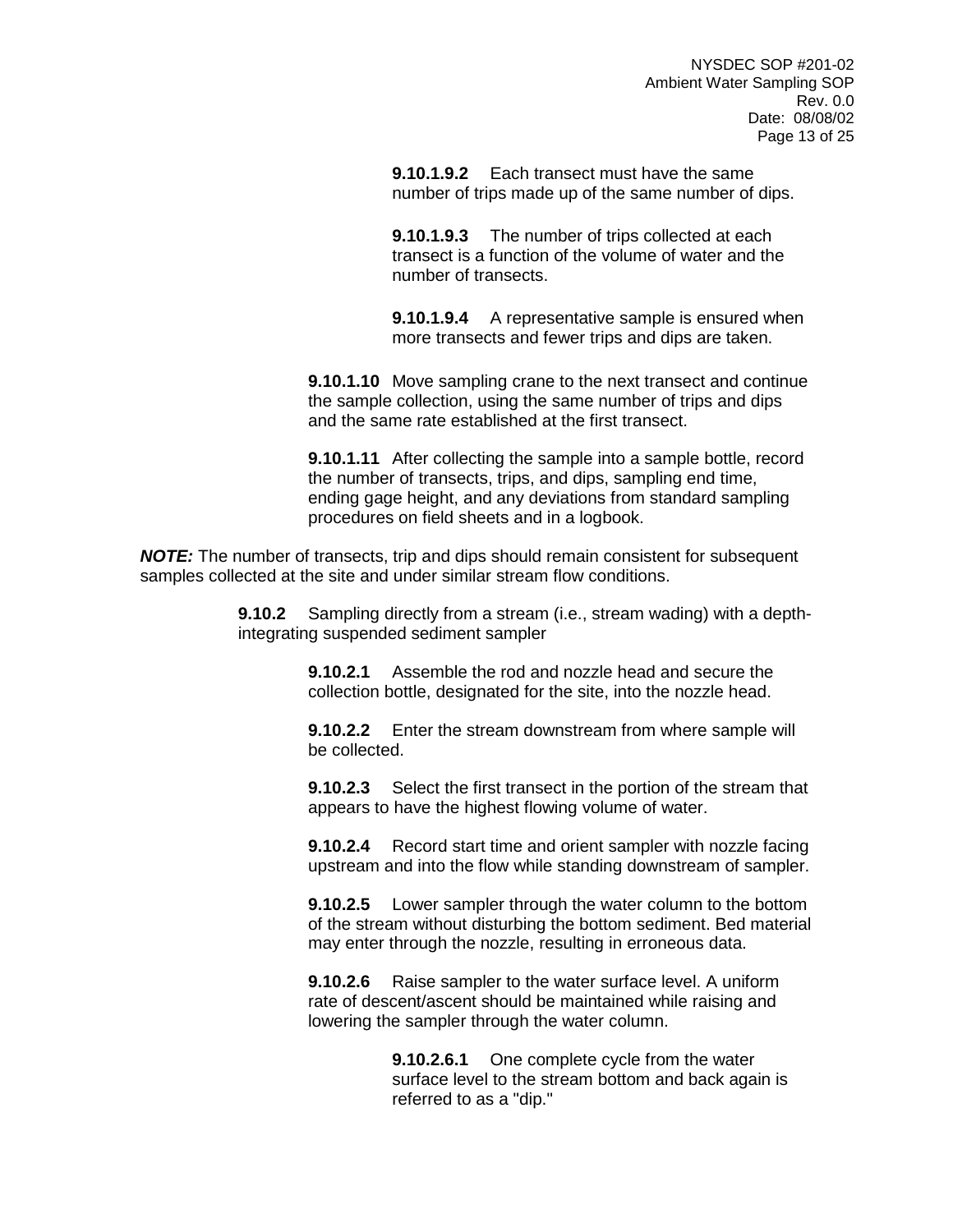**9.10.2.6.2** Repeat dips until the sample bottle is about 75% full and keep track of the number of dips on a field sheet. Do not fill the sample bottle more than 75%, as it will act as a sediment trap.

**9.10.2.6.3** Each time the sampler and sample bottle is brought up and emptied into the churn is considered a "trip." A trip is made up of the same number of dips along each transect.

**9.10.2.6.4** The number of trips to be collected at each transect is determined by the volume of water that is required and the number of transects.

**9.10.2.6.5** The number of dips per trip depends upon the stream depth and the speed with which the sample bottle fills.

**9.10.2.6.6** It is generally preferred to have more transects and fewer trips to ensure a representative sample.

**9.10.2.7** Move to the next transect and continue the sample collection using the same number of trips and dips as was established at the first transect.

**9.10.2.8** After collecting the sample, record the number of transects, trips, and dips, sampling end time, and any deviations from standard sampling procedures on field sheets or in a logbook.

*NOTE:* The number of transects, trip and dips should remain consistent for subsequent samples collected at the site and under similar stream flow conditions.

**9.10.3** Sampling with a point sampler

**9.10.3.1** Set sampler to the open position by following the manufacturer's instructions for setting the end caps. This is done by either pulling the trip head into the trip plate or by holding the top and bottom stoppers and giving a short, hard pull to the bottom stopper.

**9.10.3.2** Lower the sampler to a desired depth while holding the messenger and feeding the sampler cord through the sampler.

**9.10.3.3** Release the messenger or trip the mechanism used to close both of the end caps/stoppers.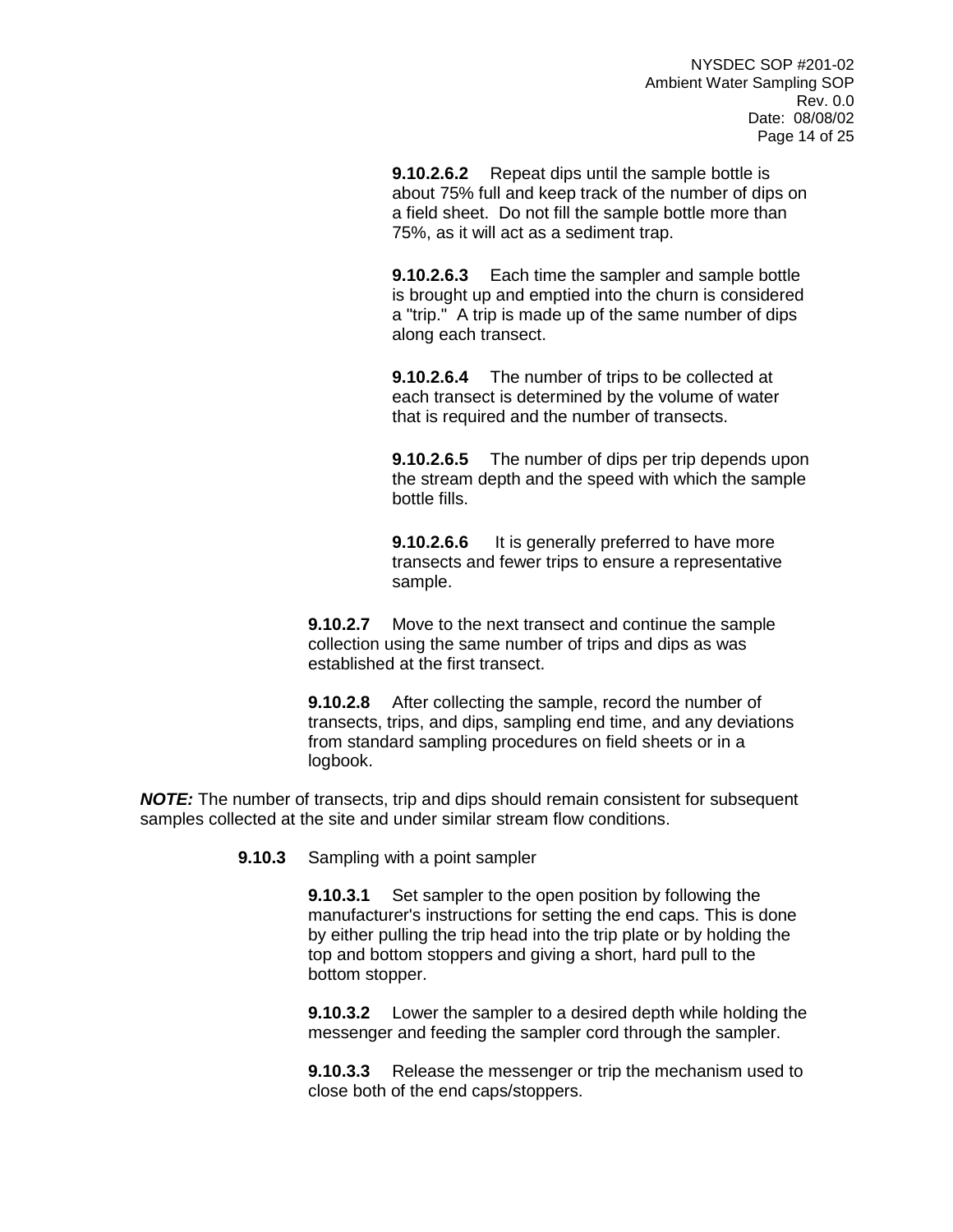**9.10.3.4** Raise the sampler and pour water from the drain valve or one of the sampler ends into the sample splitting churn.

**9.10.3.5** Rinse the sampler and sample splitting churn with the first collected water.

**9.10.3.6** Repeat steps 9.10.3.1-9.10.3.4 at desired depths and verticals across the stream for actual sample collection.

> **9.10.3.6.1** Take sample from the deepest depth first then move up the water column to the middle section, and finally, to the top section.

**9.10.3.7** After sampling is completed, rinse point sampler with distilled/deionized water, let dry in the "opened" position and store the sampler in the "closed" position.

#### **9.10.4** Direct Grab

**9.10.4.1** Enter the stream downstream from where the sample will be collected.

**9.10.4.2** Select the area of the stream having the greatest flow.

**9.10.4.3** Face upstream and into the flow.

**9.10.4.4** Orient sample container with the opening towards the flow and in front of you.

**9.10.4.5** Invert sample container.

**9.10.4.6** Lower container into water six (6) to ten (10) inches below the water surface.

**9.10.4.7** Uncap the container underwater to avoid introducing surface scum into the bottle.

**9.10.4.8** Tilt the container at a 45-degree angle and hold the container steady

**9.10.4.9** Allow the container to fill with water.

**9.10.4.10** Cap the container underwater when container is full.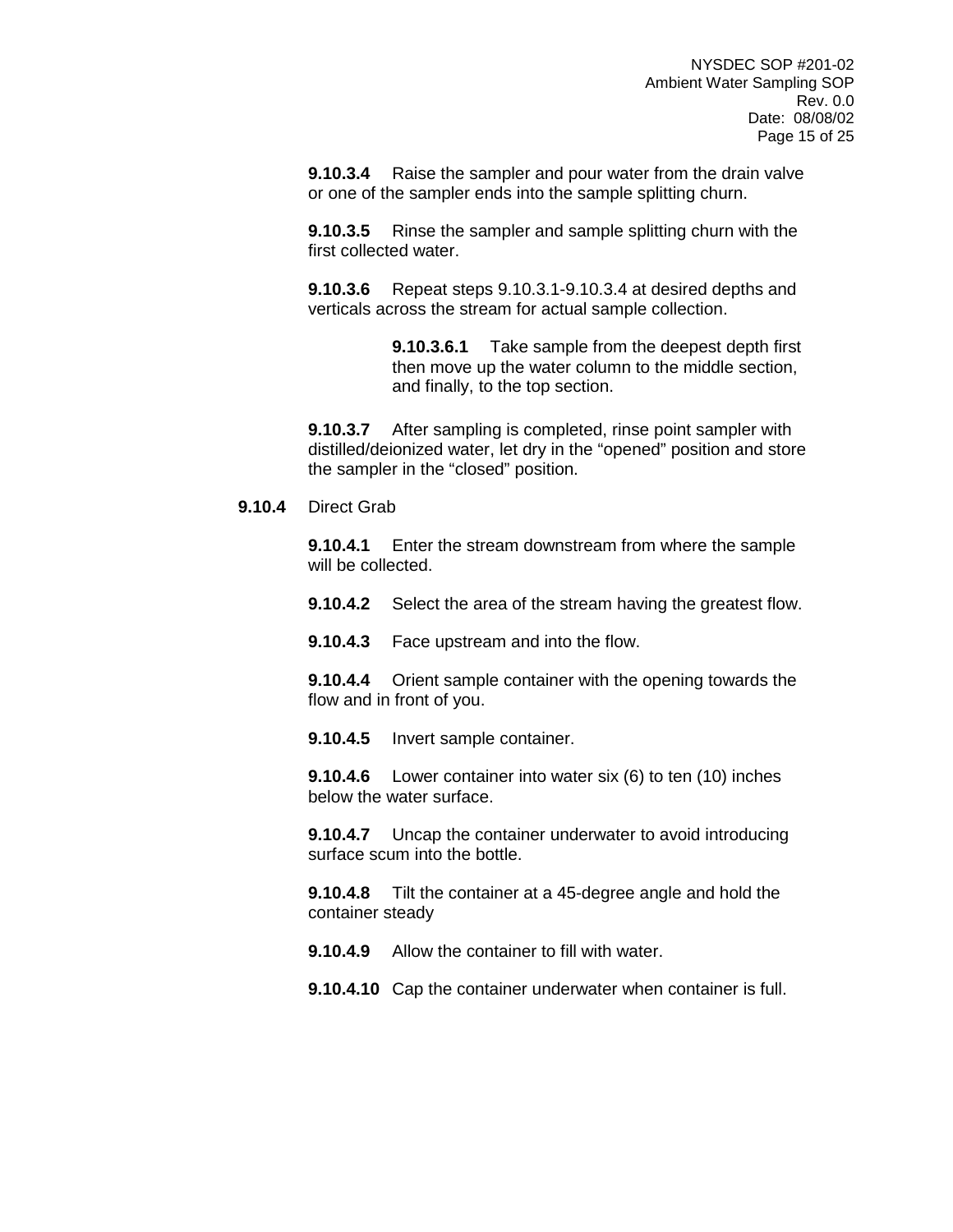### **9.11** Sample Collection – Special Samples

### **9.11.1** Collection Methodology

A single grab sample taken directly in the stream is the most efficient way of collecting water column samples when the nature of the parameter to be analyzed is not amenable to compositing collection techniques (ie., depthintegrating suspended sediment sampler). To ensure that the most representative sample is collected, select the area of the stream having the greatest flow and avoid agitation or aeration to the sample. If a direct sample cannot be collected, the sample collection equipment must be constructed of an inert material or material compatible with the parameter being analyzed (Table 1). Ropes or extension poles can be used to lower collection equipment into the water column. Detailed procedures for the most commonly collected parameters requiring non-compositing techniques are listed below.

#### **9.11.2** Phenolic Compounds

**9.11.2.1** Direct Grab

**9.11.2.1.1** Select the area of the stream having the greatest flow.

**9.11.2.1.2** Continue by following procedures (9.10.4.1-9.10.4.10) for a direct grab sample.

**9.11.2.1.3** Collect a grab water sample directly into a glass sample container.

**9.11.2.1.4** Do not composite sample.

**9.11.2.2** Alternative Method – steel bucket or swing sampler

**9.11.2.2.1** Use a stainless steel bucket or a swing sampler with glass bottle attached.

**9.11.2.2.2** Rinse stainless steel bucket /glass container with water from the site to be sampled before collecting the sample.

**9.11.2.2.3** Select area of the stream with the greatest flow.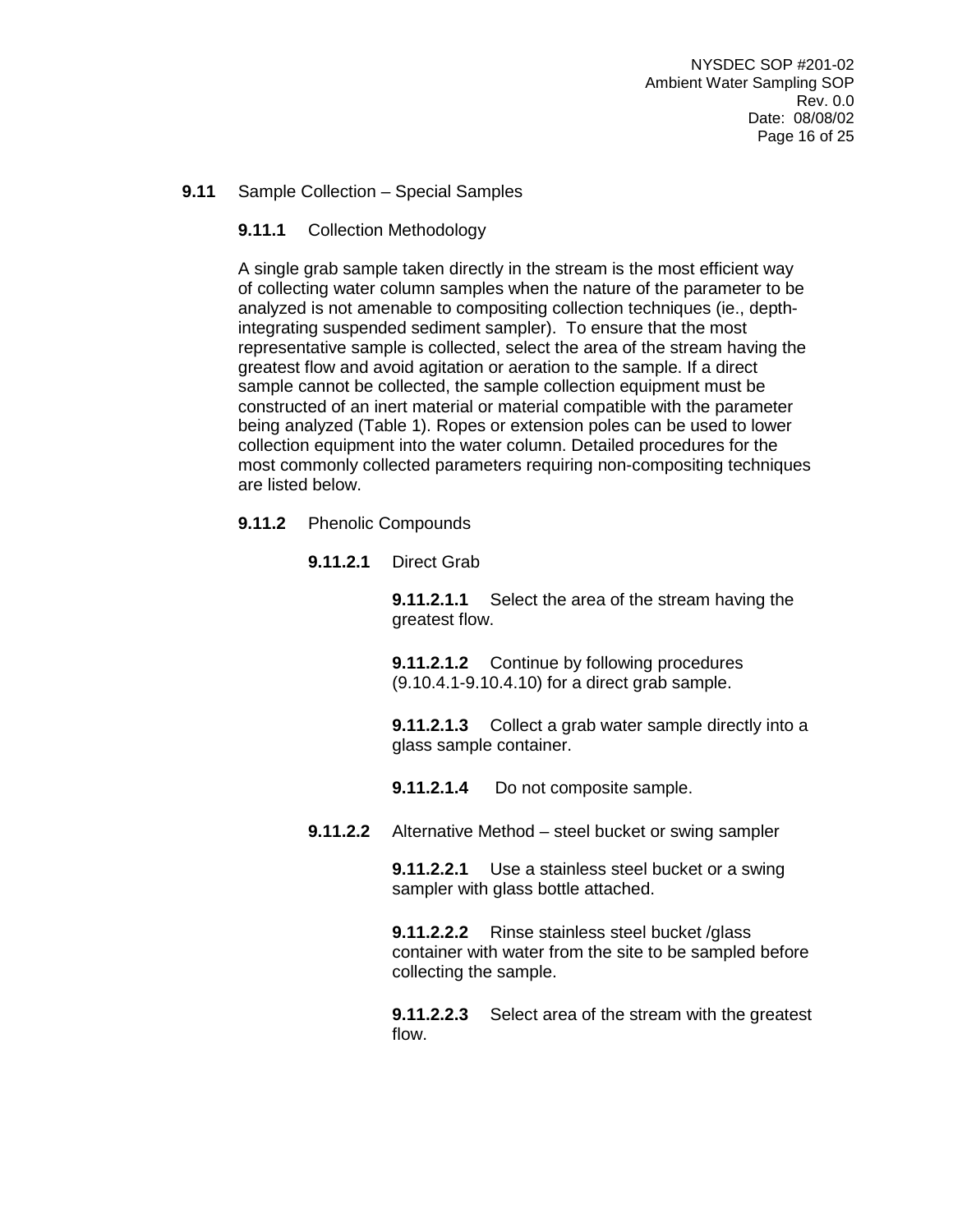**9.11.2.2.4** Collect a grab water sample with stainless steel bucket or swing sampler. Try to minimize agitating the sample.

**9.11.2.2.5** Fill the phenol bottle directly.

**9.11.2.2.6** Do not composite sample.

#### **9.11.3** Volatile Halogenated Organics (VHOs)

**9.11.3.1** Direct Grab

**9.11.3.1.1** Select the area of the stream having the greatest flow.

**9.11.3.1.2** Continue by following procedures (9.10.4.1-9.10.4.10) for a direct grab sample.

**9.11.3.1.3** Hold the vial at a 45-degree angle and slowly submerge and uncap the vial.

**9.11.3.1.4** Hold the vial in place for 15 - 20 seconds to ensure the transfer of a non-turbulent flow of sample down the inside of the vial.

**9.11.3.1.5** Fill the vials completely and secure the cap while the vial is still submerged to avoid aeration.

**9.11.3.1.6** Remove the sample vial from the water.

**9.11.3.1.7** Turn the vial upside down and tap the side lightly to check for air bubbles. If the vial contains any air bubbles, the sample vial must be uncapped and topped off with more sample.

**9.11.3.2** Alternative Method 1 – dissolved oxygen bucket

**9.11.3.2.1** Use a dissolved oxygen (D.O.) sampling bucket outfitted with pre-cleaned Tygon tubing.

**9.11.3.2.2** Select the area of the stream having the greatest flow.

**9.11.3.2.3** Place two (2) clean, uncapped biochemical oxygen demand (BOD) bottles into D.O. sampling bucket.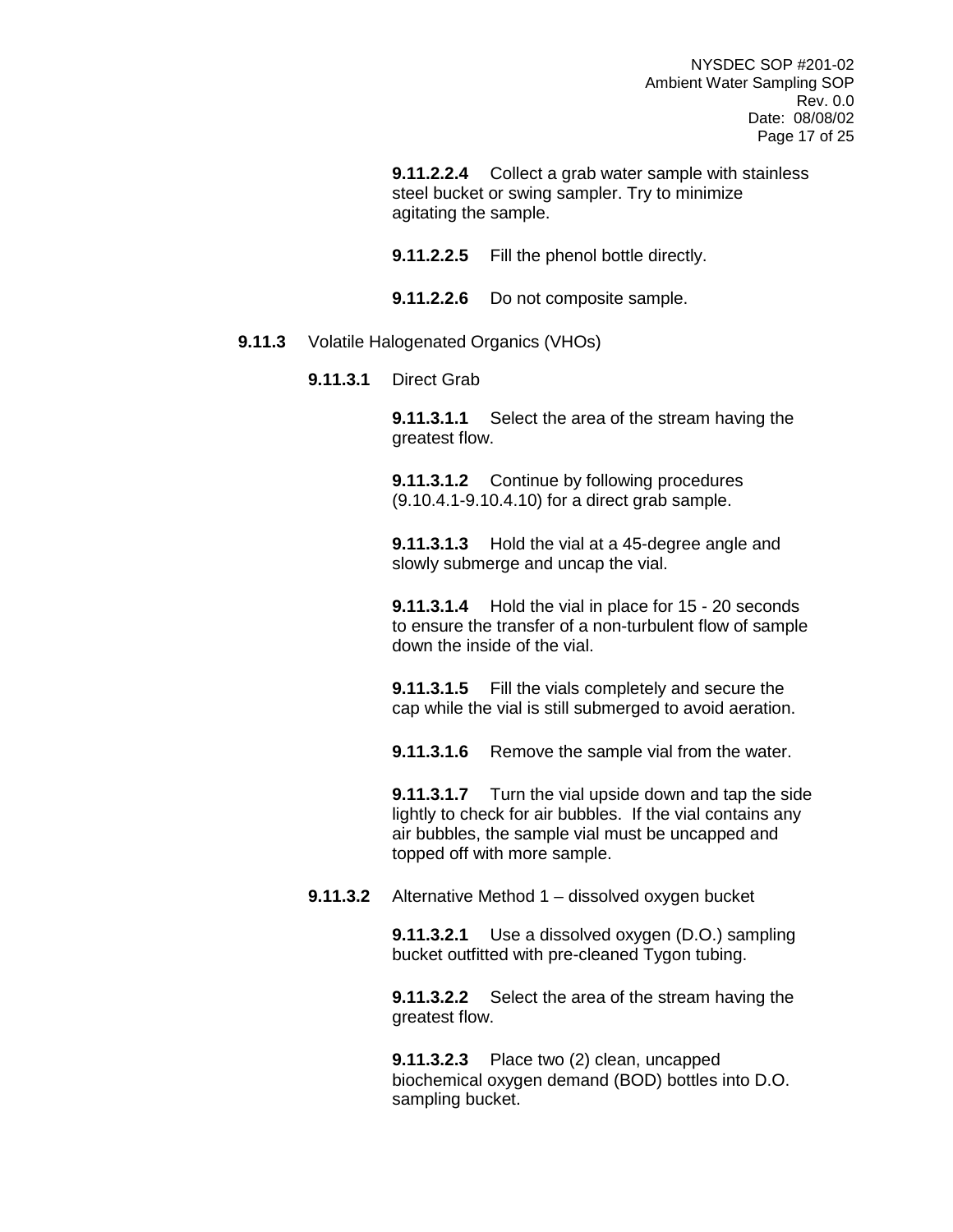**9.11.3.2.4** Close the D.O. bucket lid making sure the Tygon tubing is inserted into the BOD bottles.

**9.11.3.2.5** Lower the sampling bucket one (1) foot below the water surface.

**9.11.3.2.6** When all the air has escaped from the exhaust vent, gently raise the D.O. sampling bucket. Be sure not to agitate the water that has been collected in the bucket.

**9.11.3.2.7** Slowly remove the lid of the D.O. sampling bucket and cap the BOD bottles under the water surface of the bucket.

**9.11.3.2.8** Submerge, uncap and fill pre-cleaned, 40 mL vials with the collected water. This is accomplished by slanting the vials at a 45 degree angle and letting the sample flow down the inside of the vial.

**9.11.3.2.9** Secure the vial caps underneath the water surface of the bucket, making sure the Teflon side of the septum comes in contact with the sample creating a hermetic seal.

**9.11.3.2.10** Turn the vial upside down and tap the side lightly to check for air bubbles. If the vial contains any air bubbles, the sample vial must be uncapped and topped off with more sample.

**9.11.3.3** Alternative Method 2 – stainless steel or glass container

> **9.11.3.3.1** Select the area of the stream having the greatest flow.

**9.11.3.3.2** Use a clean sample container made of either stainless steel or glass.

**9.11.3.3.3** Lower the sample container into the stream using a rope or a swing sampler extension pole.

**9.11.3.3.4** Raise the sampler making sure not to agitate the water that has been collected.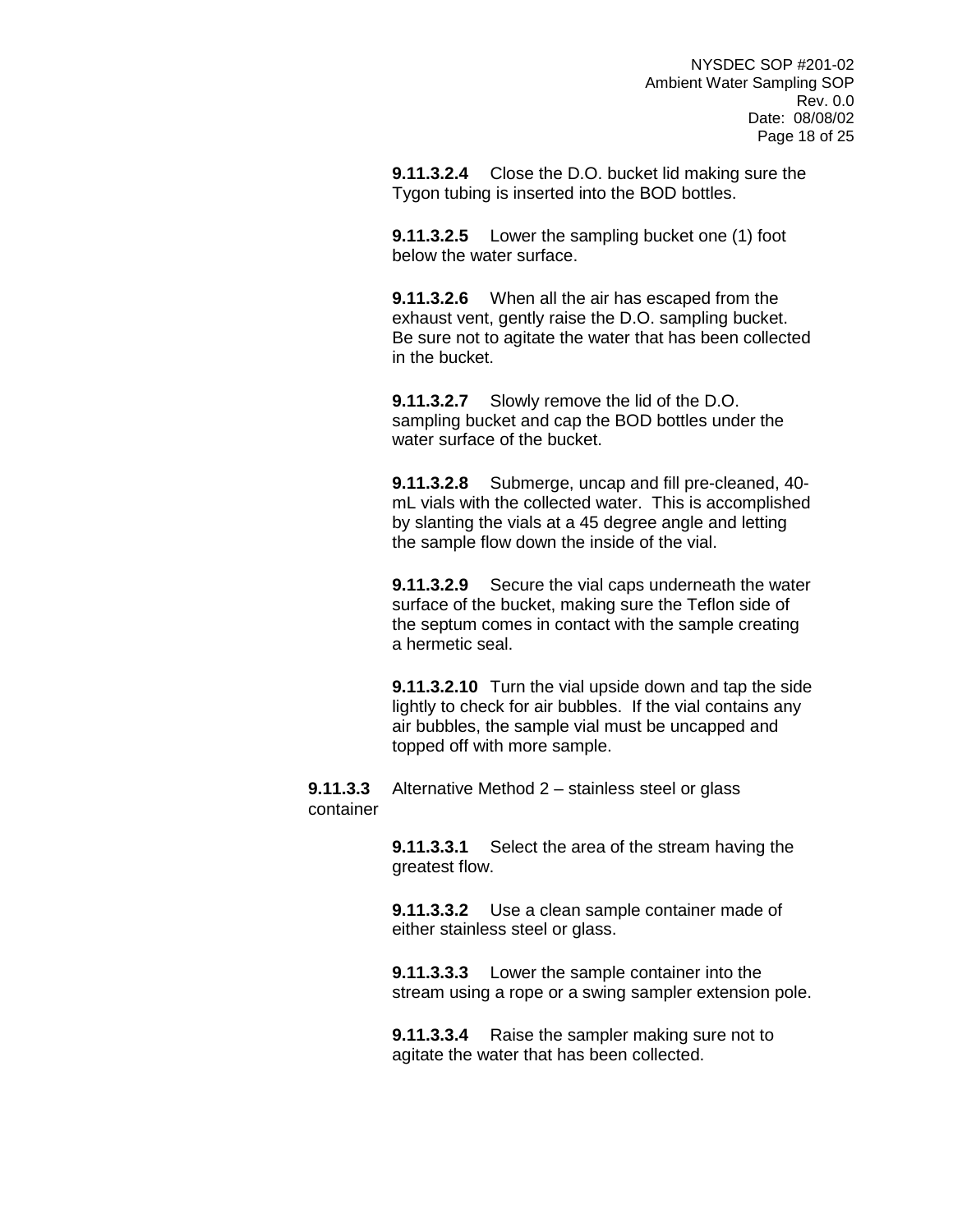**9.11.3.3.5** Submerge, uncap, and fill pre-cleaned 40 mL vials. This is accomplished by slanting the vials at a 45-degree angle and allowing the sample to flow slowing down the inside of the vial.

**9.11.3.3.6** Secure the vial caps underneath the water surface of the container, making sure the Teflon side of the septum comes in contact with the sample creating a hermetic seal.

**9.11.3.3.7** Turn the vial upside down and tap the side lightly to check for air bubbles. If the vial contains any air bubbles, the sample vial must be uncapped and topped off with more sample.

#### **9.11.4** Bacteriological Samples

Bacteriological samples are collected directly into a special bacteriological container obtained from the analytical laboratory. Extra care needs to be taken to ensure that the sample container and cap and the sample itself is not contaminated during the collection process.

#### **9.11.4.1** Direct Grab

**9.11.4.1.1** Select the area of the stream having the greatest flow.

**9.11.4.1.2** Continue by following procedures (9.10.4.1-9.10.4.10) for a direct grab sample.

**9.11.4.1.3** Remove the cap from the sterile container taking care not to touch the inside of the container.

**9.11.4.1.4** Place the cap in a clean, poly bag or by wrapping the cap in clean aluminum foil to prevent contamination.

**9.11.4.1.5** Grasp the container at the base with one hand and plunge the mouth of the container into the water facing the current direction.

**9.11.4.1.6** Avoid introducing surface scum by sampling at a depth 6-12 inches below the water surface.

**9.11.4.1.7** Fill the container and secure the container's cap.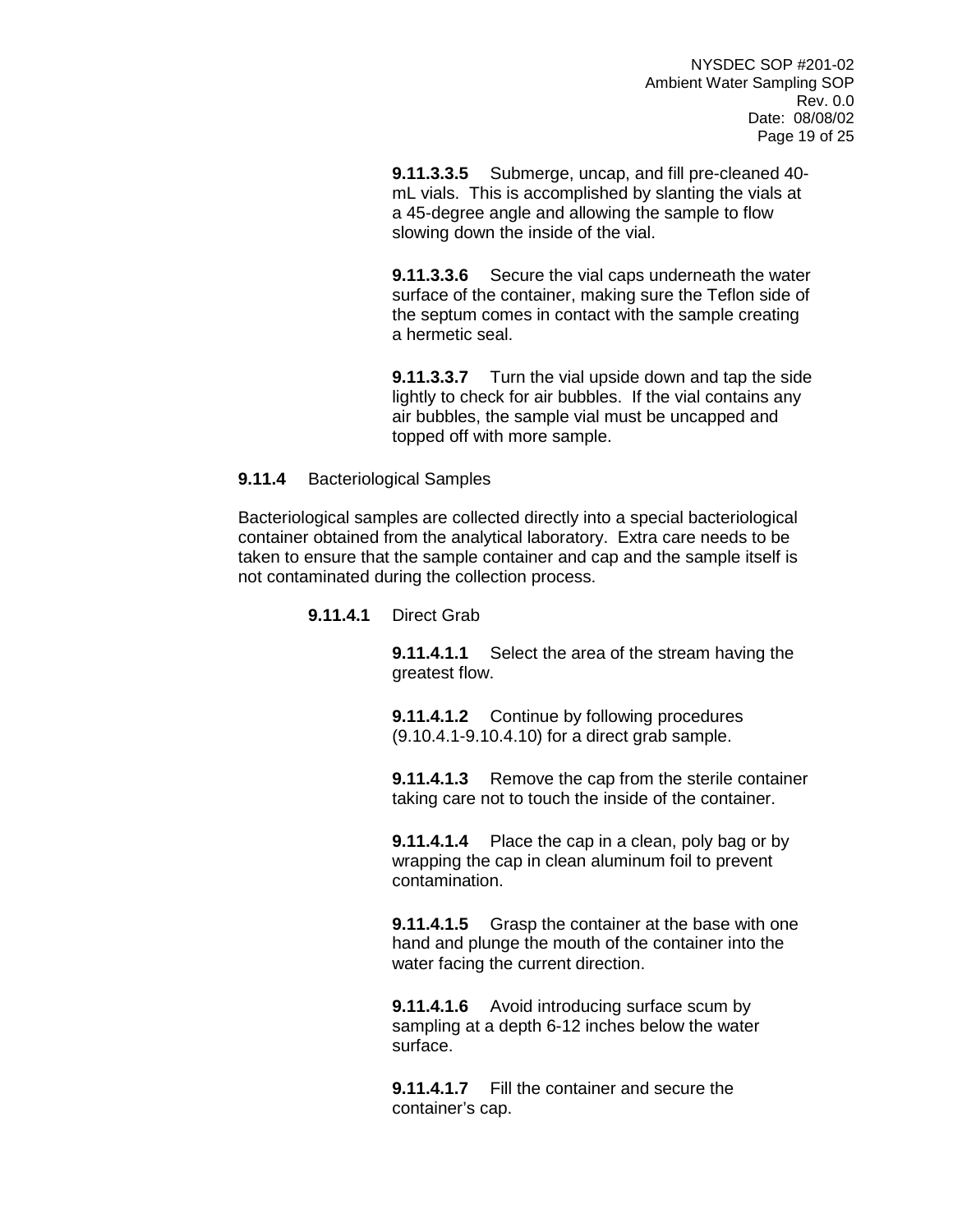**9.11.4.2** Alternative Method – Whirl-Pak sampling bags

**9.11.4.2.1** Select the area of the stream having the greatest flow.

**9.11.4.2.2** Attach a sterile sample container to a rope or a swing sampler extension pole. If using Whirl-Pak sampling bags, use Whirl-Pak sampling pole or line.

**9.11.4.2.3** Remove the cap from the sterile container taking care not to touch the inside.

**9.11.4.2.4** Place the cap in a clean, poly bag or by wrapping the cap in clean aluminum foil to prevent contamination.

**9.11.4.2.5** Lower the container into the stream about 6-12 inches below the water surface.

**9.11.4.2.6** Fill the container.

**9.11.4.2.7** Raise the container and secure the cap.

## **10. Sample Handling, Transport, and Chain-of-Custody**

Samples must be handled in accordance with the NYSDEC DOW SOP# 101-02 for Sample Handling, Transport, and Chain-of-Custody.

## **11. Data and Records Management**

**11.1** Each instrument has a logbook assigned to it. The logbook serves as record of calibration checks, repair work, routine maintenance and cleaning performed on the instrument. Dates, times, comments, and names of individuals performing the work are to be noted in the logbooks. The recording of the calibration data, maintenance, and repair work is necessary to counter challenges to the quality, integrity and acceptability of the field data.

**11.2** All pertinent information regarding the field sampling process must be recorded on field sheets or in a field logbook. Sampling information to be recorded should be sufficient to reconstruct the sampling event without relying on the sample collector's memory. At a minimum, the field person should record an unique sampling site identifier (name or number), a description of the sampling site, sample collector's name, type of samples collected, type of analyses requested, date and time of sample collection, weather conditions, and field observations and measurements.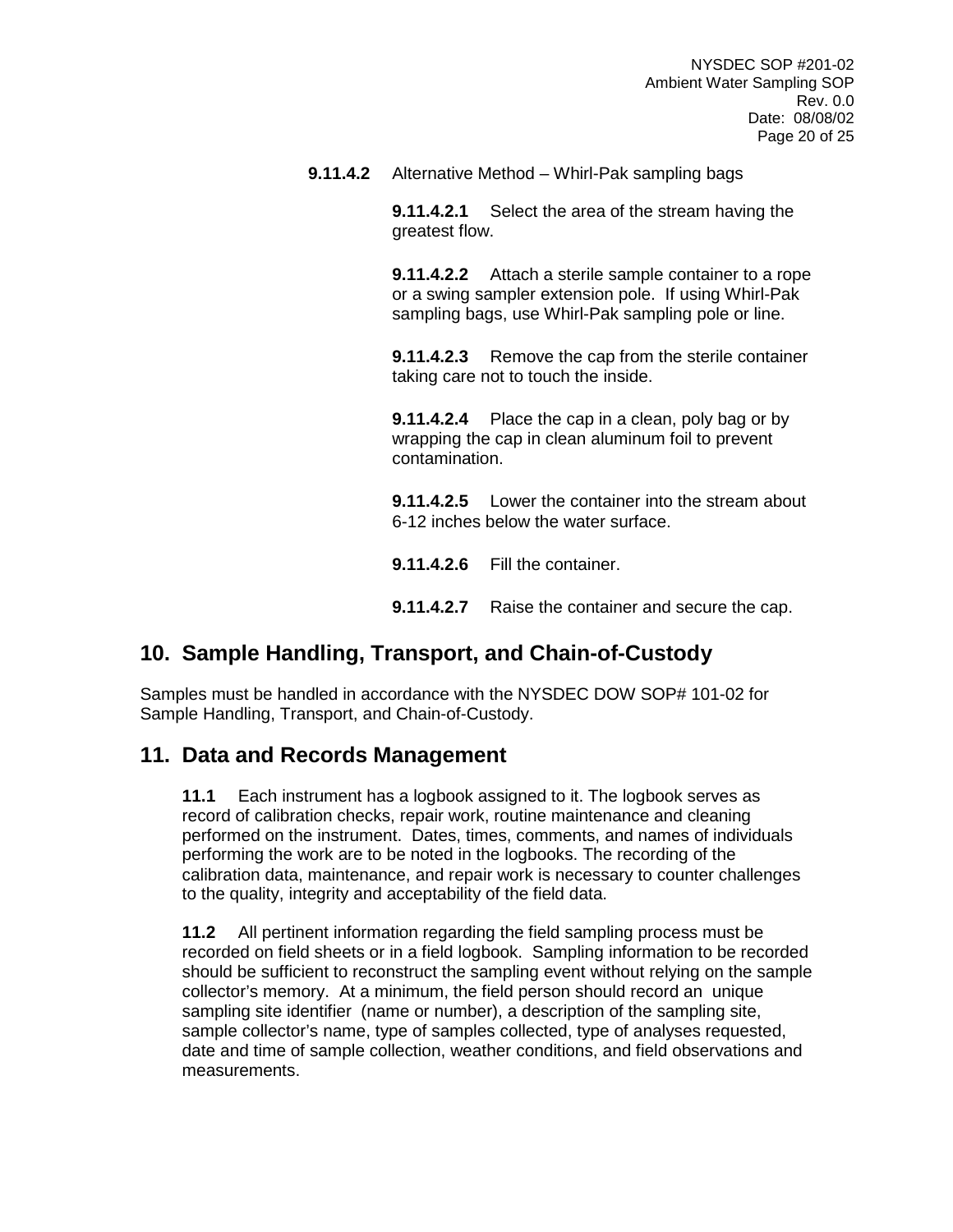## **12. Quality Assurance/Quality Control**

**12.1** The samples that are collected for analyses must accurately represent the stream being sampled and be unaffected by the collection procedures. The objective of this quality assurance methodology is to establish and maintain standards that will ensure the integrity of the water samples collected.

**12.1.1** Prior to use, check all equipment to ensure good operating condition and cleanliness.

**12.1.2** Follow manufacturer's specifications in carrying out routine maintenance on sampling equipment.

**12.1.3** To the extent possible and practical, backup equipment should be available.

**12.1.4** All sampling equipment (buckets, churn, sampler, etc.) should be cleaned and rinsed with a distilled (de-ionized) water wash before and after each sampling event. Refer to SOP#102-03 Equipment Cleaning.

**12.1.5** At each sampling site, equipment should be rinsed with ambient water before a sample is collected and rinsed with distilled water after sampling is completed.

**12.1.6** Whenever the sampling site has known or suspected contamination problems, sampling equipment should be washed with a phosphate free detergent, then scrubbed with water, and finally rinsed with distilled water.

**12.1.7** A record of equipment cleaning should be maintained.

**12.1.8** Whenever possible, use site-dedicated sample collection equipment.

**12.1.9** Sampling should progress from the sites with the best water quality to the poorest.

**12.1.10** The sample equipment must be appropriate for the samples being analyzed.

**12.1.11** All instruments used in the field must be calibrated following manufacturers' instructions. Frequency for calibrating instruments should be based on either the manufacturer' recommendations or as outlined below, whichever is the more stringent.

> **12.1.11.1** Initially, instruments shall be calibrated before and after each day of fieldwork. After it has been demonstrated that the instrument can hold a calibration, the frequency may be adjusted. At a minimum, instruments should be calibrated at least once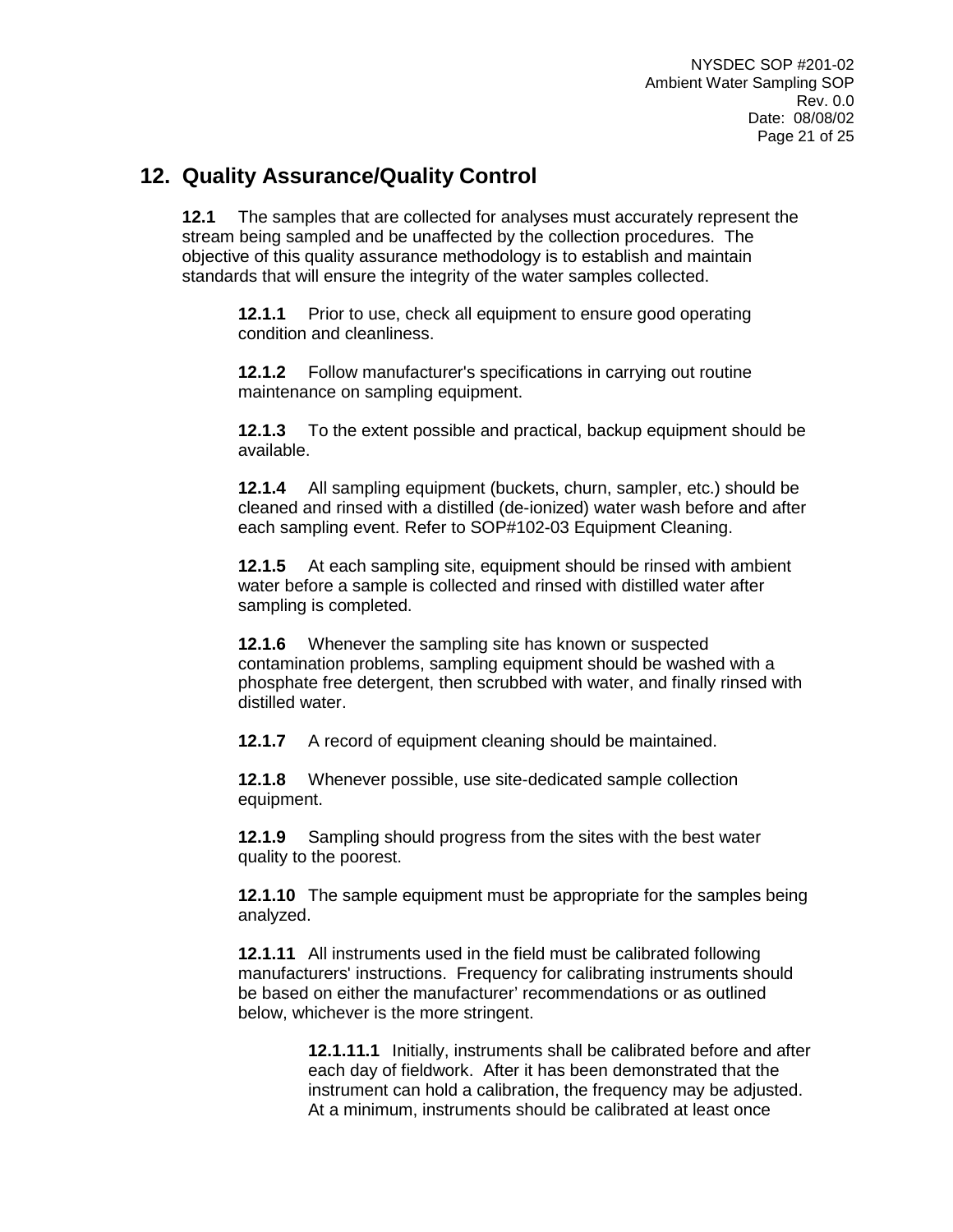during each week of sampling. All calibrations are recorded in a instrument logbook.

**12.1.12** Sampling equipment should be replaced when the equipment is damaged or exposed to highly contaminated waters, or when routine equipment cleaning is impaired.

**12.1.13** All sampling equipment should be stored and maintained in a "clean" manner.

### **13. References**

**13.1** Clesceri, L.S. and et al. (eds.). Standard Methods for the Examination of Water and Wastewater, 20<sup>th</sup> Edition.

**13.2** NYSDEC, Division of Water, 2002. SOP#101- Sample Handling, Transport and Chain of Custody.

**13.3** NYSDEC, Division of Water, 2002. SOP#102-02 Data Handling and Archiving.

**13.4** NYSDEC, Division of Water, 2002. SOP#103-02 Equipment Cleaning.

**13.5** NYSDEC, Division of Water, 1999. Health and Safety Standard Operating Procedures for the Division of Water.

**13.6** Author. March 1986. Instruments and Reports for Fluvial Sediment Investigations Federal Inter-agency Sedimentation Project.

**13.7** U.S. Geological Survey. Techniques of Water-Resources Investigations of the United States Geological Survey, Methods for Collection and Analysis of Water Samples for Dissolved Minerals and Gases, Book 5, Chapter A1.

**13.8** U. S. Geological Survey. Techniques of Water-Resources Investigations of the United States Geological Survey, Methods for the Determination of Organic Substances in Water and Fluvial Sediments, Book 5, Chapter A3.

**13.9** Carter, L.W. River Water Quality Monitoring. Lewis Publishers Inc., City.

**13.10** Authors. A Primer on Trace Metal-Sediment Chemistry. U.S. Geological Survey Open-File Report 84-709.

**13.11** Authors. Field Methods for Measurement of Fluvial Sediment, United States Geological Survey Open-File Report 86-531.

**13.12** U.S. EPA. April 1995. Volunteer Stream Monitoring: A Methods Manual. EPA 841 D 95-001.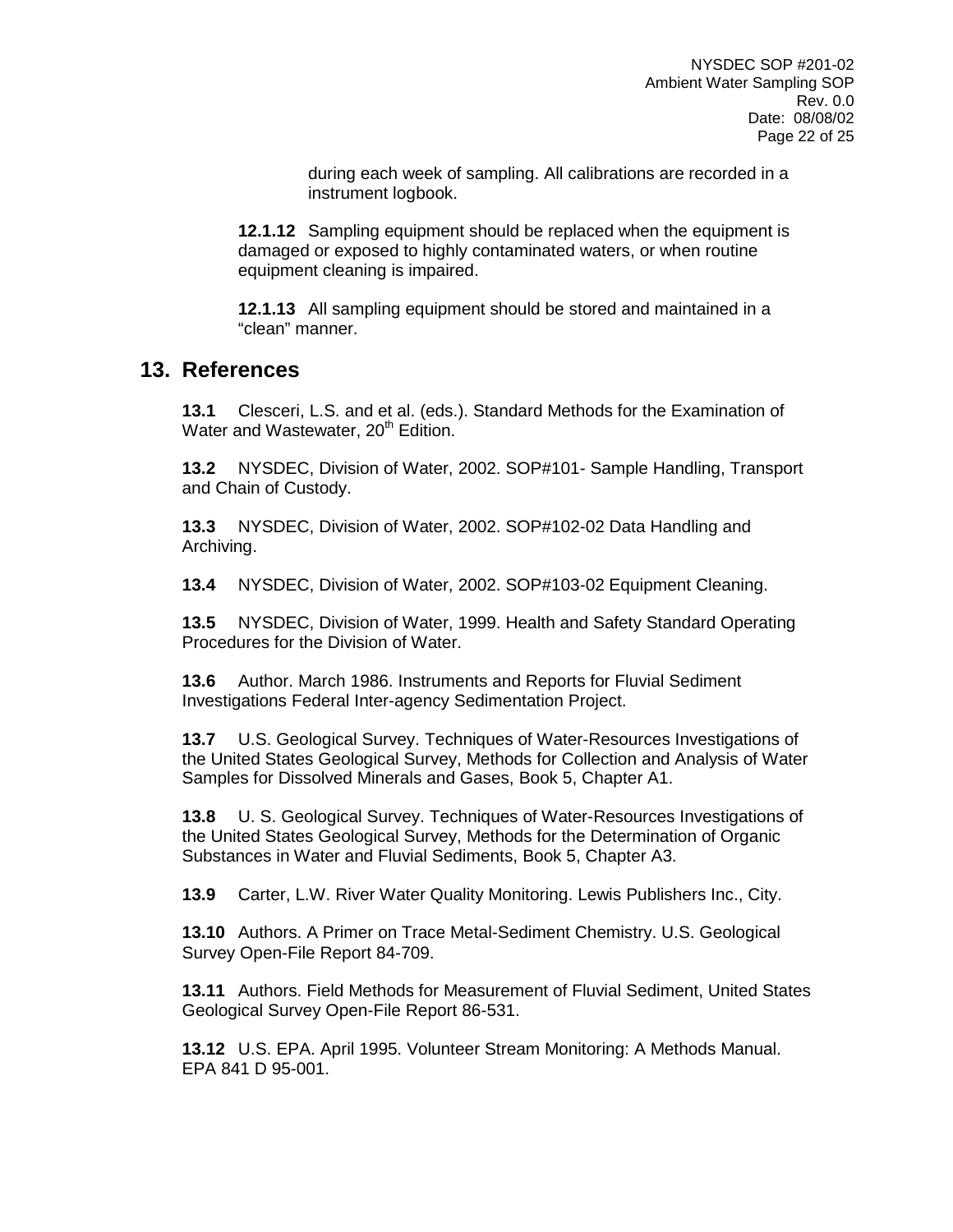**13.13** Cheremisinoff and Manganiello. Environmental Field Sampling Manual. Publisher, city.

**13.14** Ward, J.R. and Harr, C.A. (eds.). Methods for Collection and Processing of Surface-Water and Bed-Material Samples for Physical and Chemical Analyses. U.S. Geological Survey Open-File Report 90-140.

**13.15** U.S. EPA. September 1994. NPDES Compliance Inspection Manual, United States Environmental Protection Agency, Enforcement and Compliance Assurance (2223A), EPA 300-B-94-014.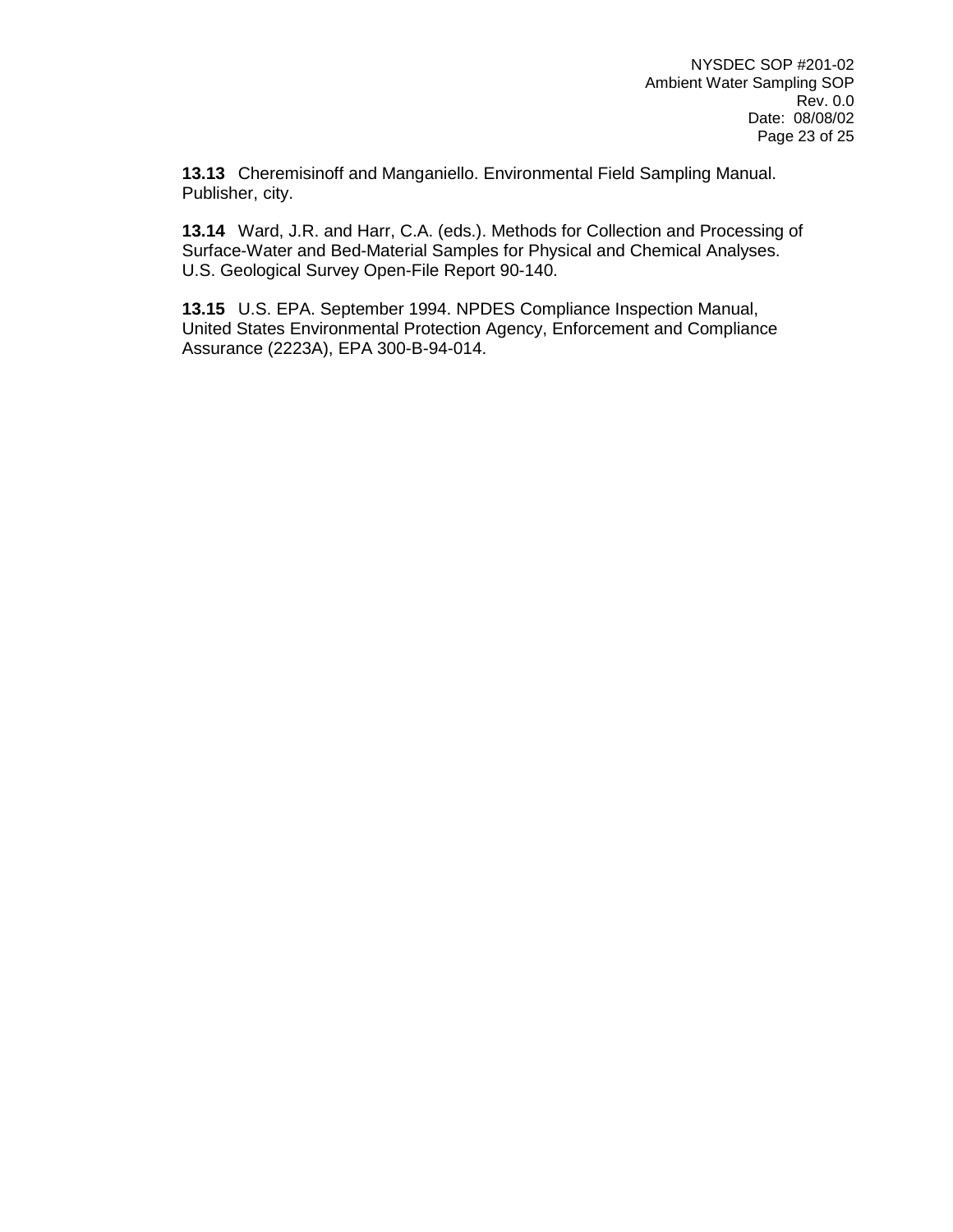| Table 1 - SAMPLING HANDLING SPECIFICATIONS - Water Column |                                         |                                    |                                   |                         |  |
|-----------------------------------------------------------|-----------------------------------------|------------------------------------|-----------------------------------|-------------------------|--|
| <b>Parameter</b>                                          | <b>Collection</b><br><b>Method</b>      | <b>Sample</b><br><b>Processing</b> | <b>Sample</b><br><b>Container</b> | <b>Filling</b>          |  |
| Alkalinity                                                | Depth Integrated                        | Composite                          | Plastic<br>Glass                  | DO NOT<br><b>AERATE</b> |  |
| Ammonia                                                   | Depth Integrated                        | Composite                          | Plastic<br>Glass                  |                         |  |
| Chloride                                                  | Depth Integrated                        | Composite                          | Plastic<br>Glass                  |                         |  |
| <b>Coliform-Total &amp; Fecal</b>                         | Grab - direct into<br>Sterile container | none                               | sterile                           |                         |  |
| Conductance                                               | <b>Direct Field</b><br>measurement      |                                    |                                   |                         |  |
| Dissolved Oxygen                                          | <b>Direct Field</b><br>Measurement      |                                    |                                   | DO NOT<br><b>AERATE</b> |  |
| Fluoride                                                  | Depth Integrated                        | Composite                          | Plastic only                      |                         |  |
| <b>Hardness</b>                                           | Depth Integrated                        | Composite                          | Plastic<br>Glass                  |                         |  |
| Kjeldahl Nitrogen                                         | Depth Integrated                        | Composite                          | Plastic<br>Glass                  |                         |  |
| Metals,<br><b>Total Recoverable</b>                       | Depth Integrated                        | Composite                          | Plastic<br>Glass                  |                         |  |
| Metals, Dissolved                                         | Depth Integrated                        | Composite<br>Filtered              | Plastic<br>Glass                  |                         |  |
| Mercury, Total                                            | Depth Integrated                        | Composite                          | Plastic<br>Glass                  |                         |  |
| Nitrate-Nitrite                                           | Depth Integrated                        | Composite                          | Plastic<br>Glass                  |                         |  |
| Nitrate                                                   | Depth Integrated                        | Composite                          | Plastic<br>Glass                  |                         |  |
| Nitrite- $NO2$                                            | Depth Integrated                        | Composite                          | Plastic<br>Glass                  |                         |  |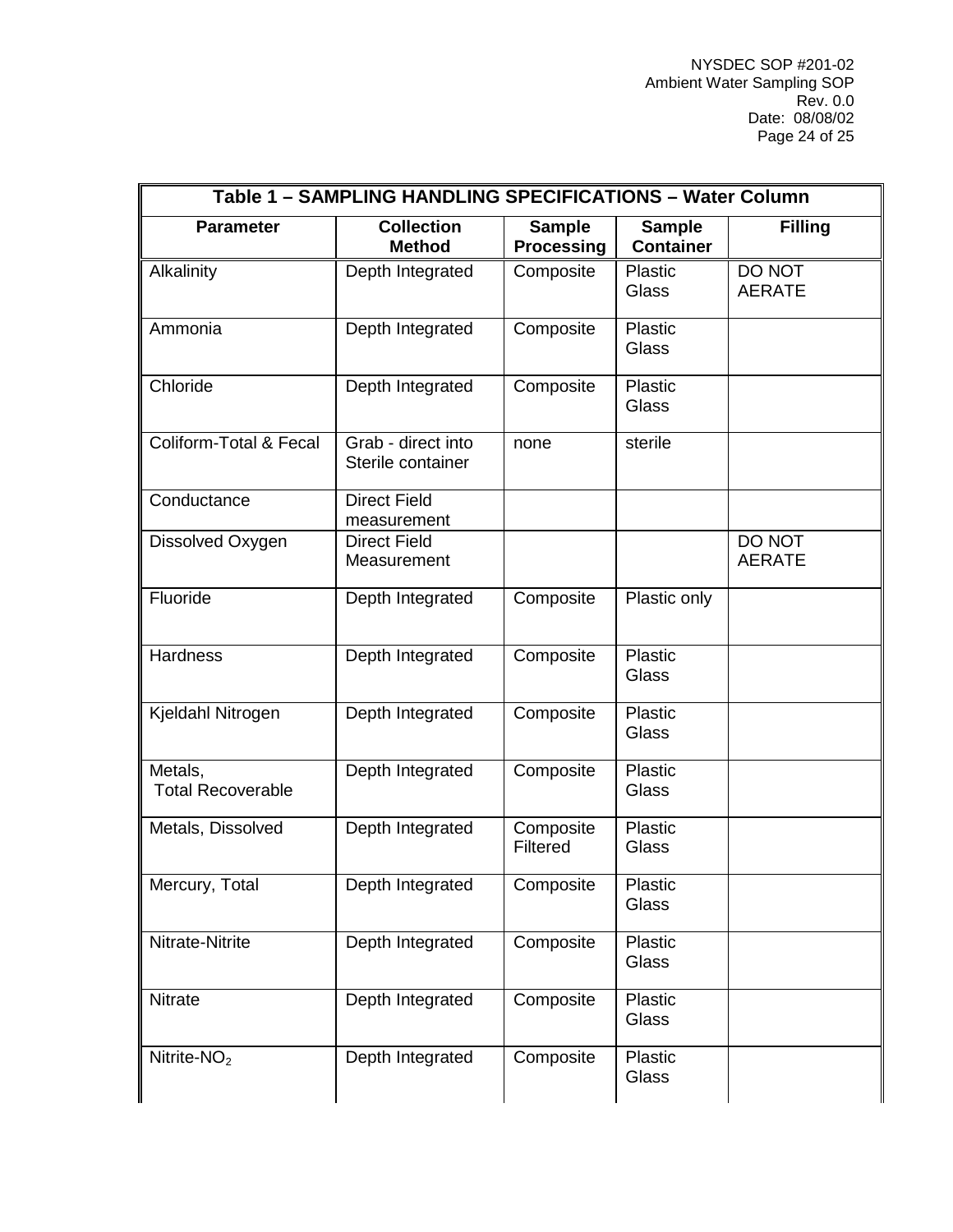| Table 1 - SAMPLING HANDLING SPECIFICATIONS - Water Column (cont.) |                                                |                                    |                                        |                         |  |  |
|-------------------------------------------------------------------|------------------------------------------------|------------------------------------|----------------------------------------|-------------------------|--|--|
| <b>Parameter</b>                                                  | <b>Collection</b><br><b>Method</b>             | <b>Sample</b><br><b>Processing</b> | <b>Sample</b><br><b>Container</b>      | <b>Filling</b>          |  |  |
| Oil and Grease                                                    | Grab                                           | Do Not<br>Composite                | Glass only                             | DO NOT<br><b>AERATE</b> |  |  |
| Orthophosphate                                                    | Depth Integrated                               | Composite<br>Filtered              | Plastic<br>Glass                       |                         |  |  |
| pH                                                                | <b>Direct Field</b><br>Measurement             |                                    |                                        |                         |  |  |
| <b>Phenolic Compounds</b>                                         | Grab -<br><b>Steel Bucket</b>                  | Do Not<br>Composite                | Glass only                             |                         |  |  |
| Phosphorous, Total                                                | Depth Integrated                               | Composite                          | Plastic<br>Glass                       |                         |  |  |
| Solids: Total                                                     | Depth Integrated                               | Composite                          | Plastic<br>Glass                       |                         |  |  |
| <b>Solids: Total Dissolved</b>                                    | Depth Integrated                               | Composite                          | Plastic<br>Glass                       |                         |  |  |
| <b>Solids Total</b><br>Suspended                                  | Depth Integrated                               | Composite                          | Plastic<br>Glass                       |                         |  |  |
| <b>Solids Total Volatile</b>                                      | Depth Integrated                               | Composite                          | Plastic<br>Glass                       |                         |  |  |
| <b>Sulfate</b>                                                    | Depth Integrated                               | Composite                          | <b>Plastic</b><br>Glass                |                         |  |  |
| <b>Toxicity Testing</b><br>Sample                                 | Depth Integrated                               | Composite                          | 2 L Plastic                            |                         |  |  |
| Turbidity                                                         | Depth Integrated                               | Composite                          | <b>Plastic</b><br>Glass                |                         |  |  |
| <b>Volatile Halogenated</b><br>Organics                           | Direct Grab or<br>D.O. Sample<br><b>Bucket</b> | Do Not<br>Composite                | Glass,<br><b>Teflon lined</b><br>septa | DO NOT<br><b>AERATE</b> |  |  |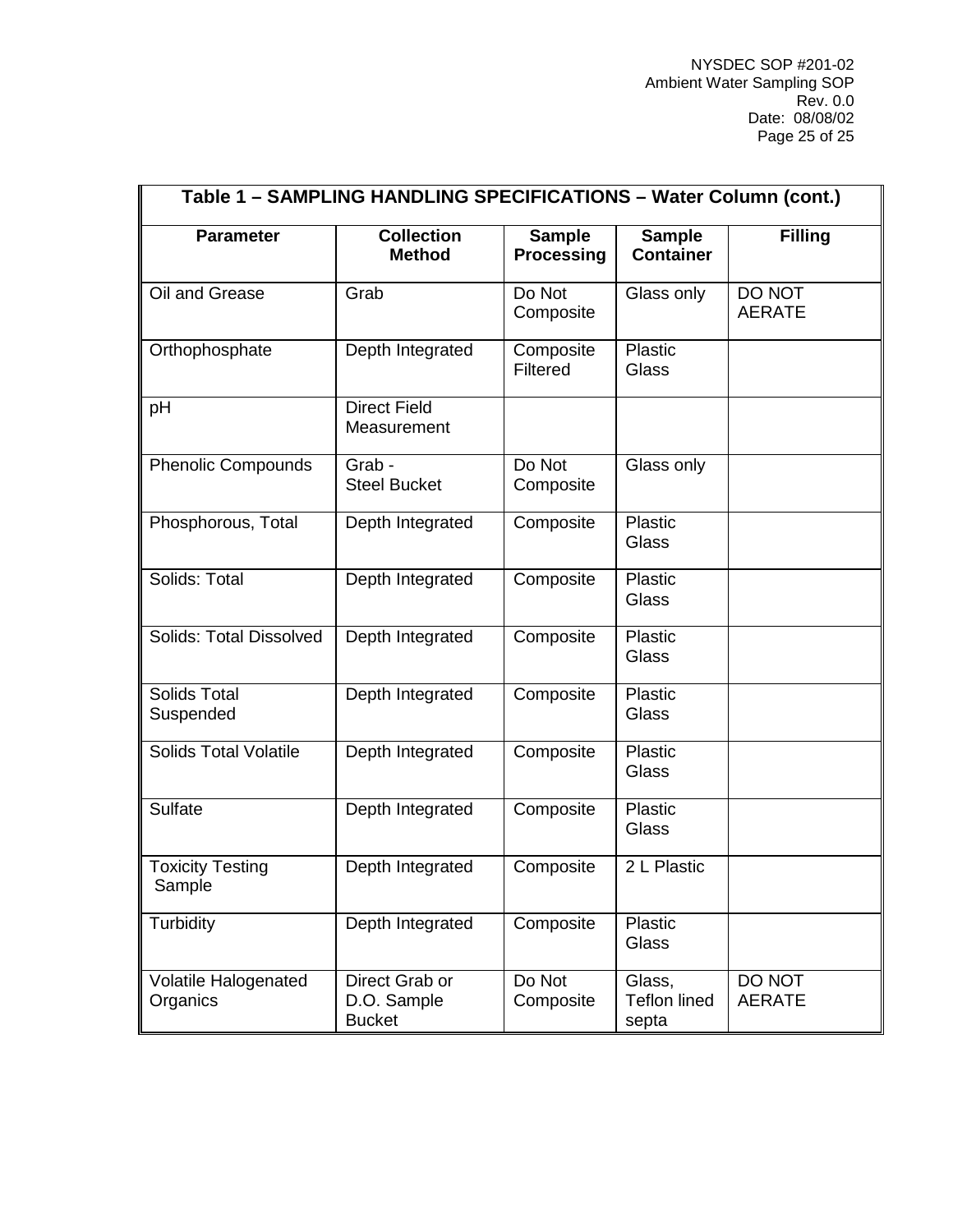## **ATTACHMENT 3**

Sample Labeling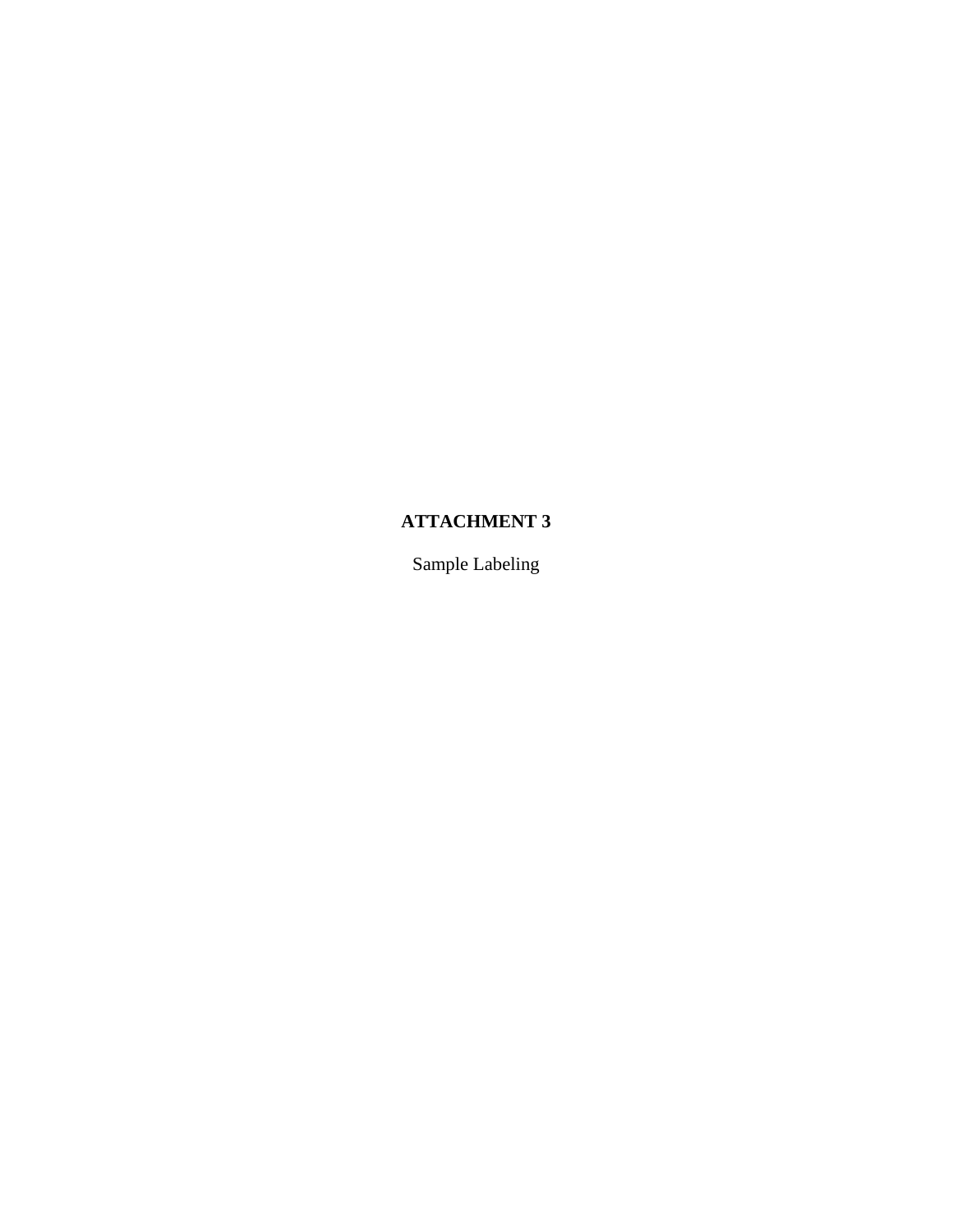### **Attachment 3 – Sample Labeling**

### **1.0 INTRODUCTION**

This guideline presents a method for sample labeling in order to properly identify environmental samples collected during the field investigation.

## **2.0 METHODOLOGY**

- 1. Assign each sample of each matrix a unique identification alpha-numeric code.
- 2. Affix a non-removable (when wet) label to each sample container. The following information should be written on the label with permanent marker:
	- Site name
	- Sample identification
	- Project number
	- Date/time of sample collection (month, day, year)
	- Sampler's initials
	- Sample preservation
	- Analysis required
- 3. Wrap the label with 2-inch cellophane tape such that the label is completely covered and the tape wraps around the entire perimeter of the bottle.

### **3.0 SAMPLE DESIGNATION**

A sample numbering system will be used to identify each sample. The sample identification for the samples collected at the river transects, tributaries, and the potential beach sites will consist of four components as described below.

- **Sample Group Designation:** The first component consists of a letter designation that identifies the sample group. For this project the groups will be lettered A, B, C, D, or E.
- **Sample Type:** The second component will identify the sample type with letter and number designations using the following codes:
	- o River Transect 1 through 10: RT1 RT10
	- o Tributary 11 through  $16: T11 T16$
	- o Beach Locations 1 and 2: B1 and B2
- **Sample Location:** The third component will identify the sample location using the following codes:
	- o West Bank: WB
	- o River Center: RC
	- o East Bank: EB
	- o Shore: SH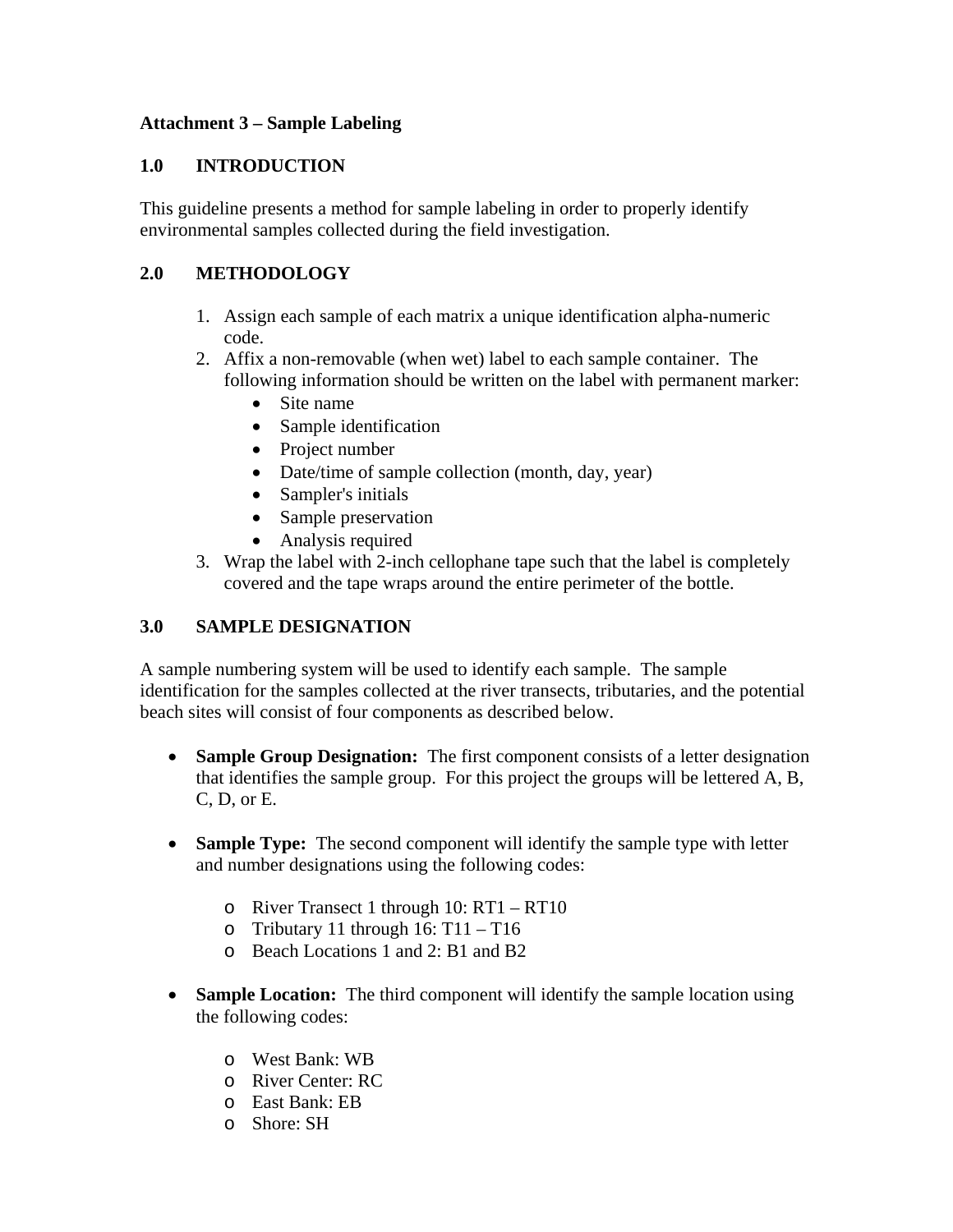• **Date:** Since samples will be collected at the same locations over several sampling events, the date and time of each sample will be part of the sample designation.

The samples collected from the six wastewater treatment plants will be collected by plant personnel and identified with a four or five letter code for the appropriate plant and the date of sample collection. The six plants will be identified using the following codes.

- Albany County Sewer District North: ACSDN
- Albany County Sewer District South: ACSDS
- Rensselaer County Sewer District: RCSD
- East Greenbush Plant: EGRN
- Waterford Plant: WTFD
- Watervliet Arsenal Plant: WVTA

Duplicate samples will be numbered uniquely as if they were samples, but will not be the same as any potential environmental sample. A record of identification for duplicate samples will be maintained.

An example sample designation is listed below:

**A-RT4-WB (7/14/08 14:30):** Sample collected by sampling group A at river transect number 4 from the west bank on July 14, 2008 at 2:30 P.M.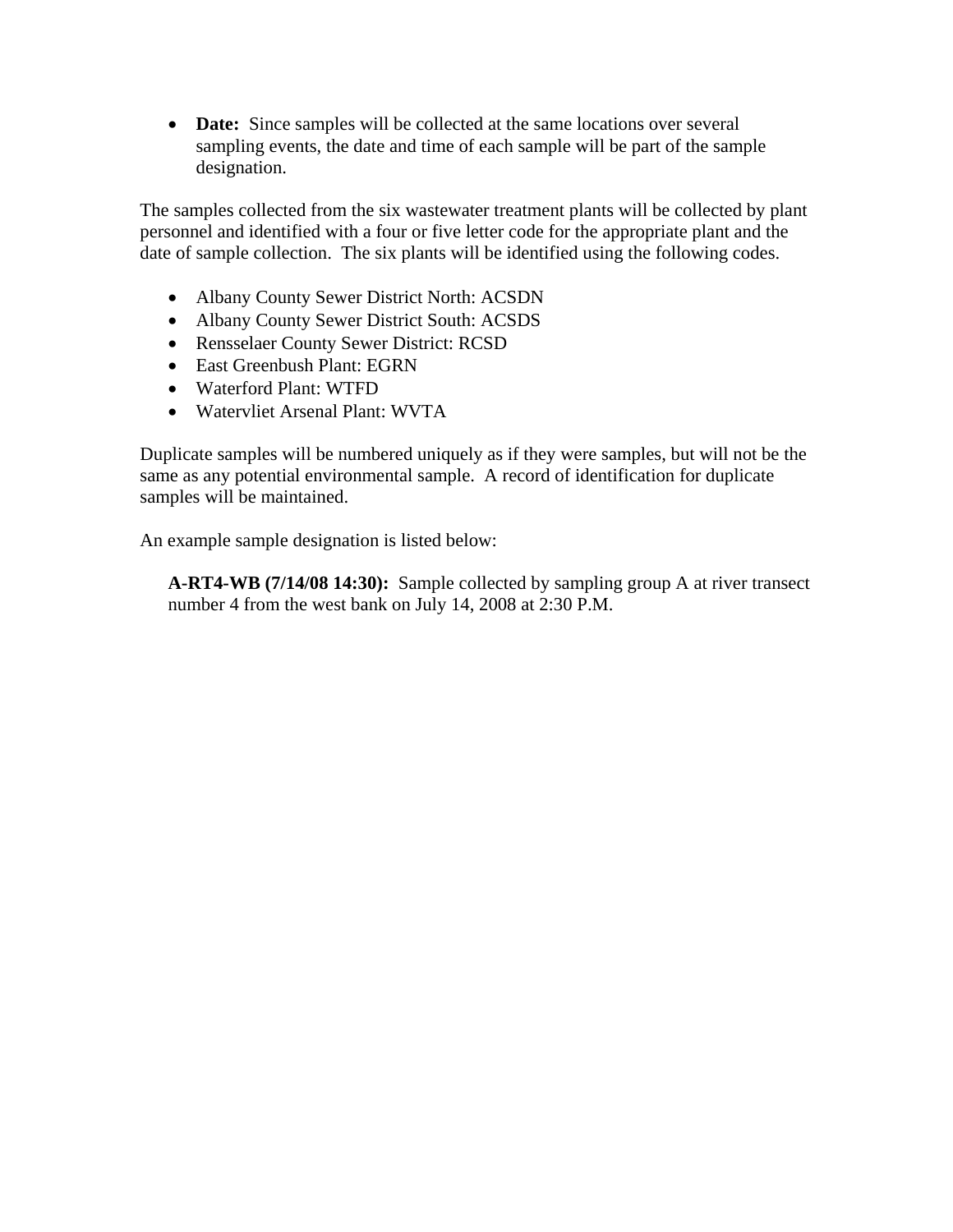## **ATTACHMENT 4**

Sampling Equipment Decontamination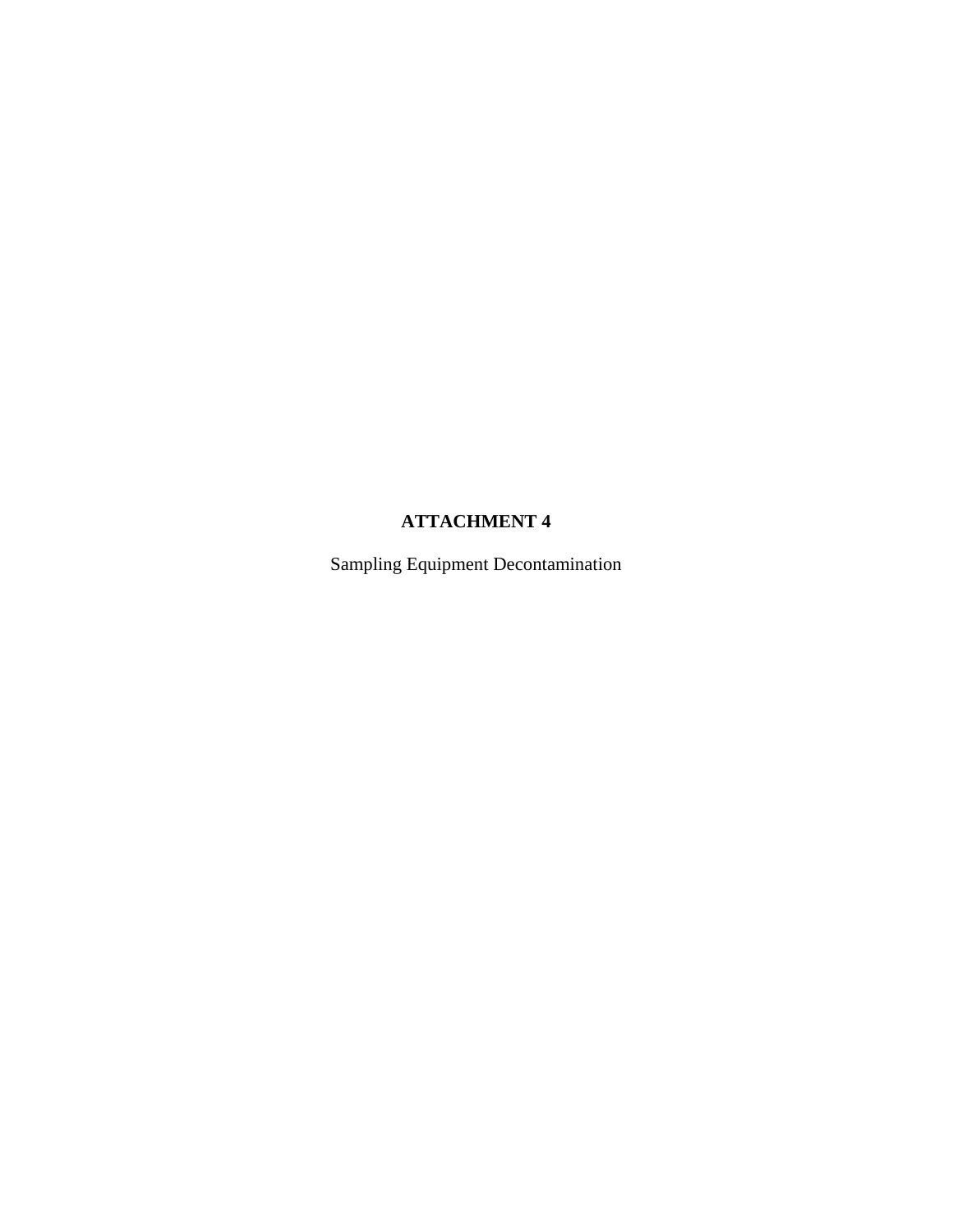### **Attachment 4 – Sampling Equipment Decontamination**

### **1.0 INTRODUCTION**

This guideline presents a method for the decontamination of sampling equipment used in the collection of environmental samples.

### **2.0 HEALTH AND SAFETY**

Nitric acid is a strong oxidizing agent as well as being extremely corrosive to the skin and eyes. Solvents such as acetone, methanol, hexane, and isopropanol are flammable liquids. Limited contact with skin can cause irritation, while prolonged contact may result in dermatitis. Eye contact with the solvents may cause irritation or temporary corneal damage. Safety glasses with protective side shields, neoprene or nitrile gloves, and long-sleeve protective clothing must be worn whenever acids and solvents are being used.

### **3.0 METHODOLOGY**

- All equipment used in sampling must be clean and free from residue of any previous samples. To accomplish this, the following procedures are to be followed:
	- a. wash equipment thoroughly with non-phosphate detergent and tap water $^{(1)}$  using a brush to remove any particulate matter or surface film;
	- b. rinse with tap water<sup>(1)</sup>;
	- c. rinse with a 10% HNO<sub>3</sub> solution<sup>(2)</sup>;
	- d. rinse with tap water<sup>(1)</sup>:
	- e. rinse with pesticide grade acetone<sup>(3)</sup> or methanol<sup>(3)</sup>;
	- f. rinse with pesticide grade-hexane<sup>(3)</sup>;
	- g. rinse with deionized water (demonstrated-analyte-free)<sup>(3)</sup>;
	- h. air dry; and
	- i. wrap in aluminum foil (shiny side out).
- Well evacuation equipment, such as submersible pumps and bailers, which are put into the borehole must be decontaminated following the procedures listed above. All evacuation tubing must be dedicated to individual wells, (i.e., tubing cannot be reused).
- Bailer cord must be cleaned with non-phosphate detergent and demonstrated analyte-free deionized water before use. Cord can be reused; it is not necessary to dedicate it to individual wells. If a ten (10) foot or greater length leader is being used, only the leader need be cleaned (assumes bailer cord is not allowed to contact water).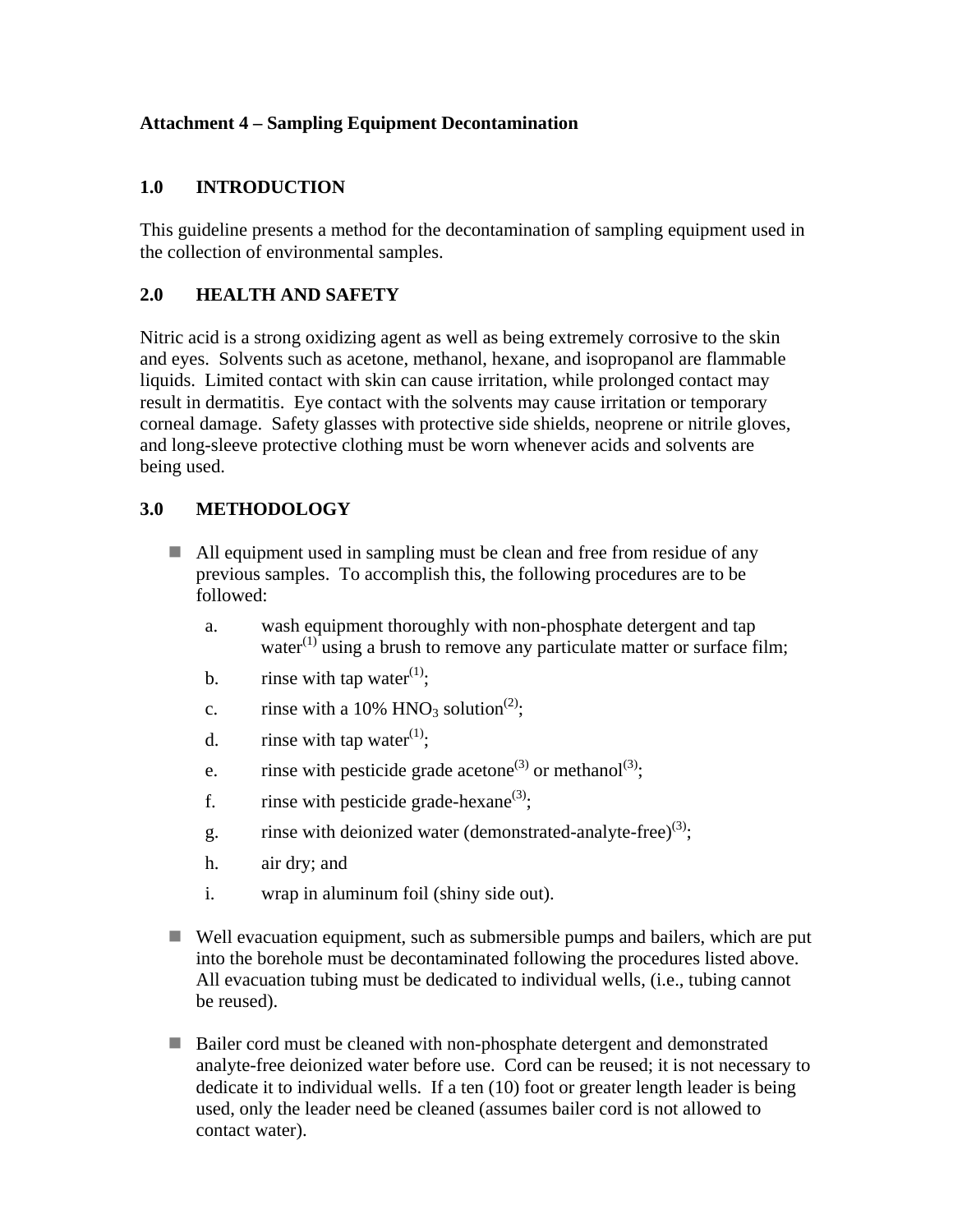All unused sample bottles and sampling equipment must be maintained in such a manner that there is no possibility of casual contamination.

### **4.0 EQUIPMENT REQUIREMENTS**

- Personal protective garment and gear
- Brush, buckets, and wash basins
- Squirt bottles
- Supply of solvents and water
- Aluminum foil

### **5.0 REFERENCES**

New York State Department of Environmental Conservation, Division of Hazardous Substances Regulation, August 1989, RCRA Quality Assurance Project Plan Guidance.

Engineering Support Branch Standard Operating Procedures and Quality Assurance Manual, April 1, 1986. USEPA Region IV.

### **NOTES**

- (1) Tap water may be used from any municipal water treatment system. The use of an untreated potable water supply is not an acceptable substitute.
- (2) Omit this step if metals are not being analyzed. For carbon steel split spoon samplers, a  $1\%$  rather than  $10\%$  HNO<sub>3</sub> solution should be used.
- (3) This solvent rinse can be omitted if organics are not being analyzed. Alternatively, if approval from NYSDEC has been granted, use pesticide grade isopropanol as the cleaning solvent. Isopropanol is better suited as a cleaning solvent than acetone, methanol and hexane for the following reasons:
	- Acetone is a parameter analyzed for on the Target Compound List (TCL); therefore the detection of acetone in samples collected using acetone rinsed equipment is suspect;
	- Almost all grades of methanol contain 2-butanone (MEK) contamination. As for acetone, 2-butanone is a TCL compound. Thus, the detection of 2-butanone in samples collected using methanol rinsed equipment is suspect. In addition, methanol is much more hazardous than either isopropanol or acetone.
	- Hexane is not miscible with water (hydrophobic) and therefore, is not an effective rinsing agent unless the sampling equipment is dry. Isopropanol is extremely miscible in water (amphoteric), making it an effective rinsing agent on either wet or dry equipment.
- (4) Deionized water must be demonstrated to be analyte-free water. The criteria for analyte-free water are the Method Detection Limits (MDLs) for the analytes. Specifically for the common laboratory contaminants listed below, the allowable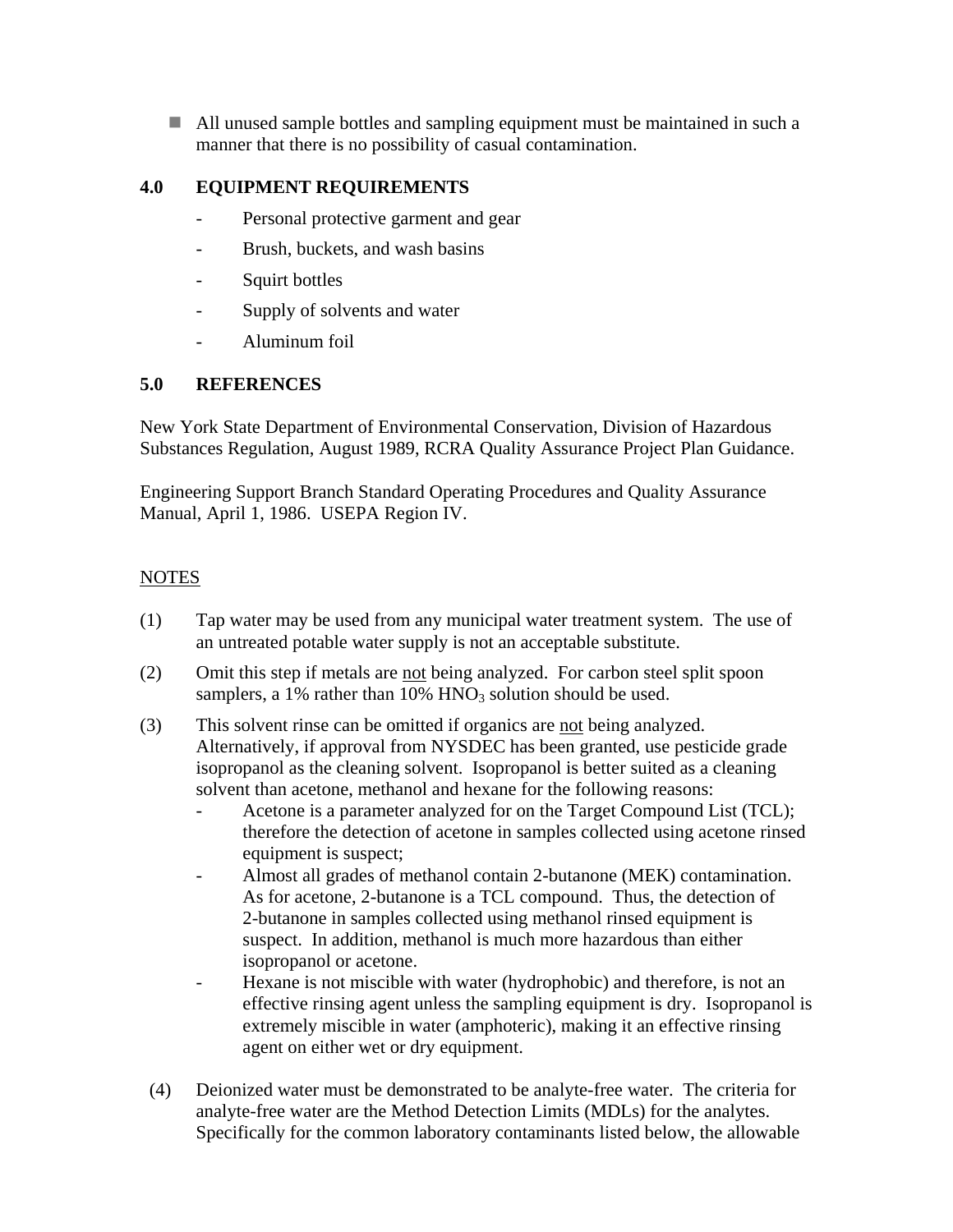limits are set at three times the respective MDLs determined by the most sensitive analytical method:

- 1. Methylene Chloride
- 2. Acetone
- 3. Toluene
- 4. 2-Butanone
- 5. Phthalates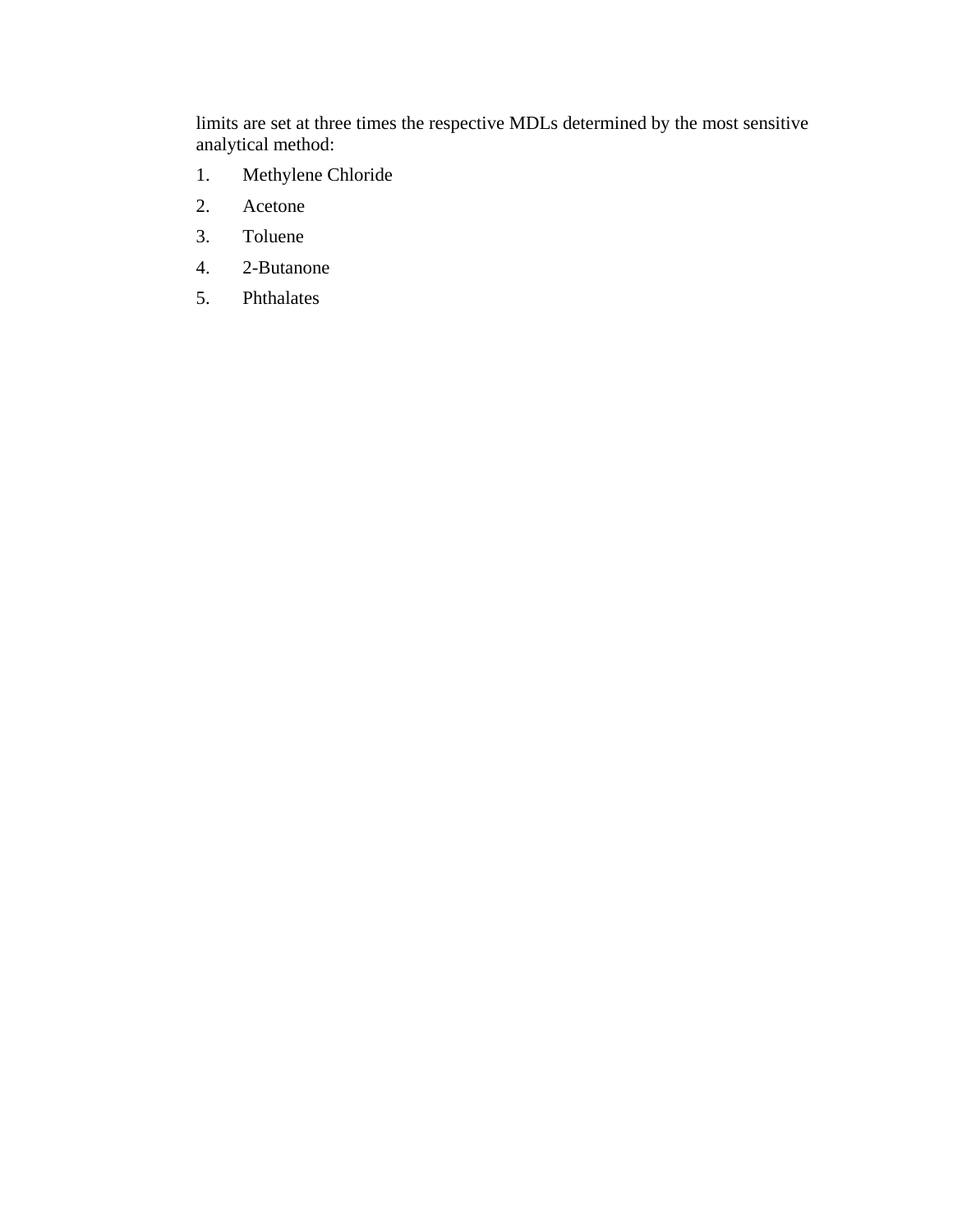## **ATTACHMENT 5**

Chain-of-Custody Form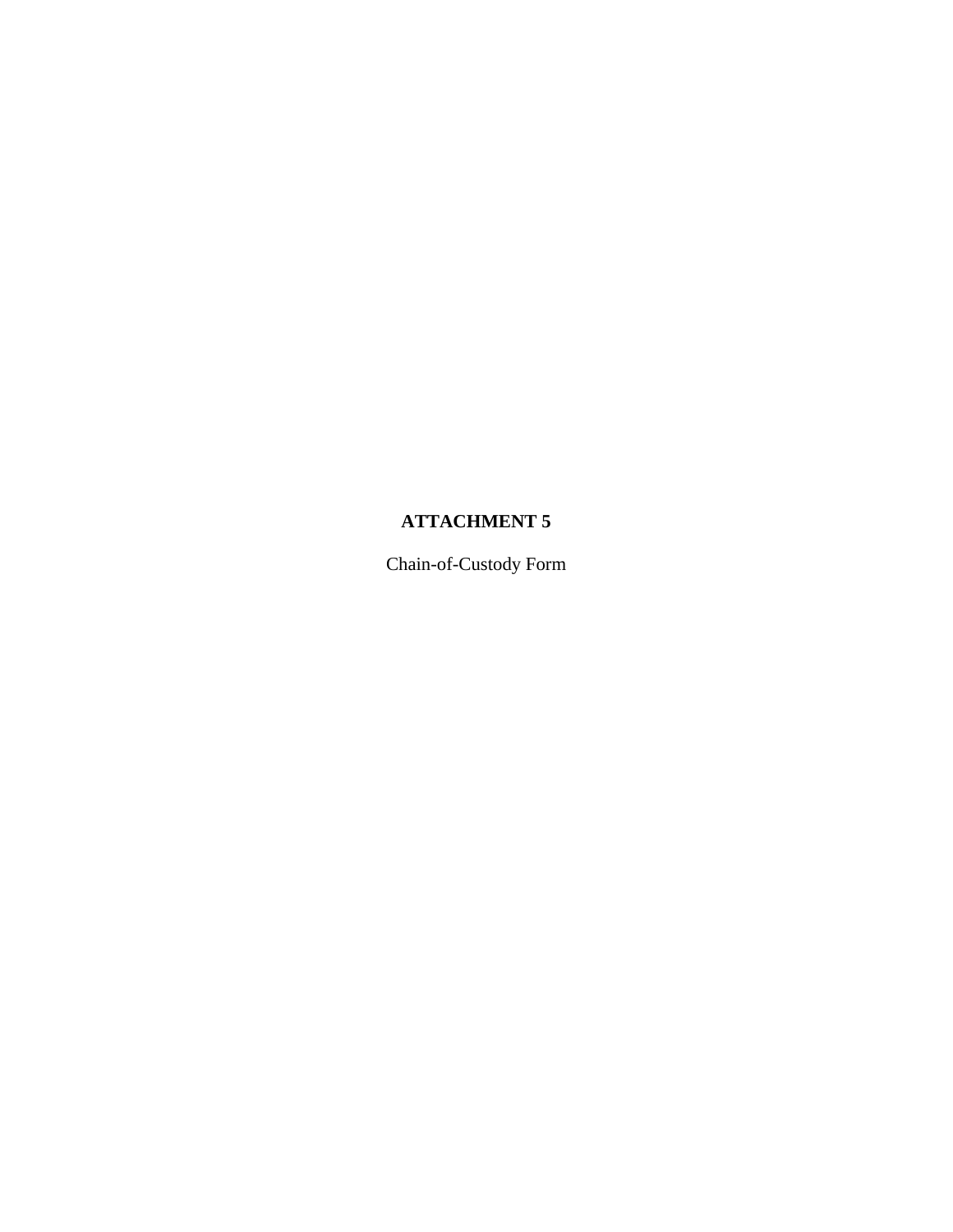### **CHAIN OF CUSTODY RECORD**

| CLIENT:                                                                | Page $\rule{1em}{0.15mm}$ of $\rule{1em}{0.15mm}$                                  |                                                                        |                          |                                                                                          |                          |        | 518-782-2100<br>fax: 518-782-0500                                                                                                                                           | MALCOLM PIRNIE, INC.<br>43 British American Blvd<br>LATHAM, NEW YORK 12110<br>http://www.pirnie.com |  |
|------------------------------------------------------------------------|------------------------------------------------------------------------------------|------------------------------------------------------------------------|--------------------------|------------------------------------------------------------------------------------------|--------------------------|--------|-----------------------------------------------------------------------------------------------------------------------------------------------------------------------------|-----------------------------------------------------------------------------------------------------|--|
| PROJECT:<br>PROJECT NUMBER:<br>LABORATORY:<br>LAB CONTACT:             |                                                                                    | $\mathbf 0$                                                            |                          |                                                                                          |                          |        | SPECIAL INSTRUCTIONS: Bill and Results To:<br>Malcolm Pirnie, Inc.<br>Daria Navon<br>104 Corporate Park Drive<br><b>Box 751</b><br>White Plains, NY 10602<br>(914) 641-2160 |                                                                                                     |  |
| LAB ID                                                                 | SAMPLE ID/ DESCRIPTION                                                             | <b>DATE</b>                                                            | <b>TIME</b>              | <b>MATRIX</b>                                                                            | GRAB/<br>COMPOSITE Cont. | No. of | <b>ANALYSIS REQUIRED</b>                                                                                                                                                    | NOTES / PRESERVATIVE                                                                                |  |
|                                                                        |                                                                                    |                                                                        |                          |                                                                                          |                          |        |                                                                                                                                                                             |                                                                                                     |  |
|                                                                        |                                                                                    |                                                                        |                          |                                                                                          |                          |        |                                                                                                                                                                             |                                                                                                     |  |
|                                                                        |                                                                                    |                                                                        |                          |                                                                                          |                          |        |                                                                                                                                                                             |                                                                                                     |  |
|                                                                        |                                                                                    |                                                                        |                          |                                                                                          |                          |        |                                                                                                                                                                             |                                                                                                     |  |
|                                                                        |                                                                                    |                                                                        |                          |                                                                                          |                          |        |                                                                                                                                                                             |                                                                                                     |  |
|                                                                        |                                                                                    |                                                                        |                          |                                                                                          |                          |        |                                                                                                                                                                             |                                                                                                     |  |
|                                                                        |                                                                                    |                                                                        |                          |                                                                                          |                          |        |                                                                                                                                                                             |                                                                                                     |  |
|                                                                        |                                                                                    |                                                                        |                          |                                                                                          |                          |        |                                                                                                                                                                             |                                                                                                     |  |
|                                                                        |                                                                                    |                                                                        |                          |                                                                                          |                          |        |                                                                                                                                                                             |                                                                                                     |  |
|                                                                        |                                                                                    |                                                                        |                          |                                                                                          |                          |        |                                                                                                                                                                             |                                                                                                     |  |
| Matrix Identification:<br>S - SOIL<br><b>SE-SEDIMENT</b><br>SO - SOLID | SL - SLUDGE<br><b>DW - DRINKING WATER</b><br><b>GW - GROUND WATER</b><br>$O - OIL$ | <b>SW - SURFACE WATER</b><br><b>L - LEACHATE</b><br>A - AIR<br>WI-WIPE |                          | <b>DS - DRUM SOLID</b><br><b>DL - DRUM LIQUIDS</b><br>X - OTHER<br><b>WW-WASTE WATER</b> |                          |        | <b>LAB USE ONLY</b>                                                                                                                                                         |                                                                                                     |  |
| SAMPLED BY (SINGATURE):                                                |                                                                                    | DATE/TIME                                                              |                          |                                                                                          | RECEIVED BY (SIGNATURE): |        |                                                                                                                                                                             | DATE/TIME:                                                                                          |  |
| RELINQUISHED BY (SIGNATURE):                                           |                                                                                    | DATE/TIME                                                              | RECEIVED BY (SIGNATURE): |                                                                                          |                          |        |                                                                                                                                                                             | DATE/TIME:                                                                                          |  |
| RELINQUISHED BY (SIGNATURE):                                           |                                                                                    | DATE/TIME                                                              | RECEIVED BY (SIGNATURE): |                                                                                          |                          |        | DATE/TIME:                                                                                                                                                                  |                                                                                                     |  |
| <b>METHOD OF SHIPMENT:</b>                                             |                                                                                    | DATE/TIME                                                              |                          |                                                                                          |                          |        | LAB USE ONLY:                                                                                                                                                               |                                                                                                     |  |
| RECEIVED AT LABORATORY:                                                |                                                                                    | DATE/TIME                                                              |                          |                                                                                          |                          |        |                                                                                                                                                                             |                                                                                                     |  |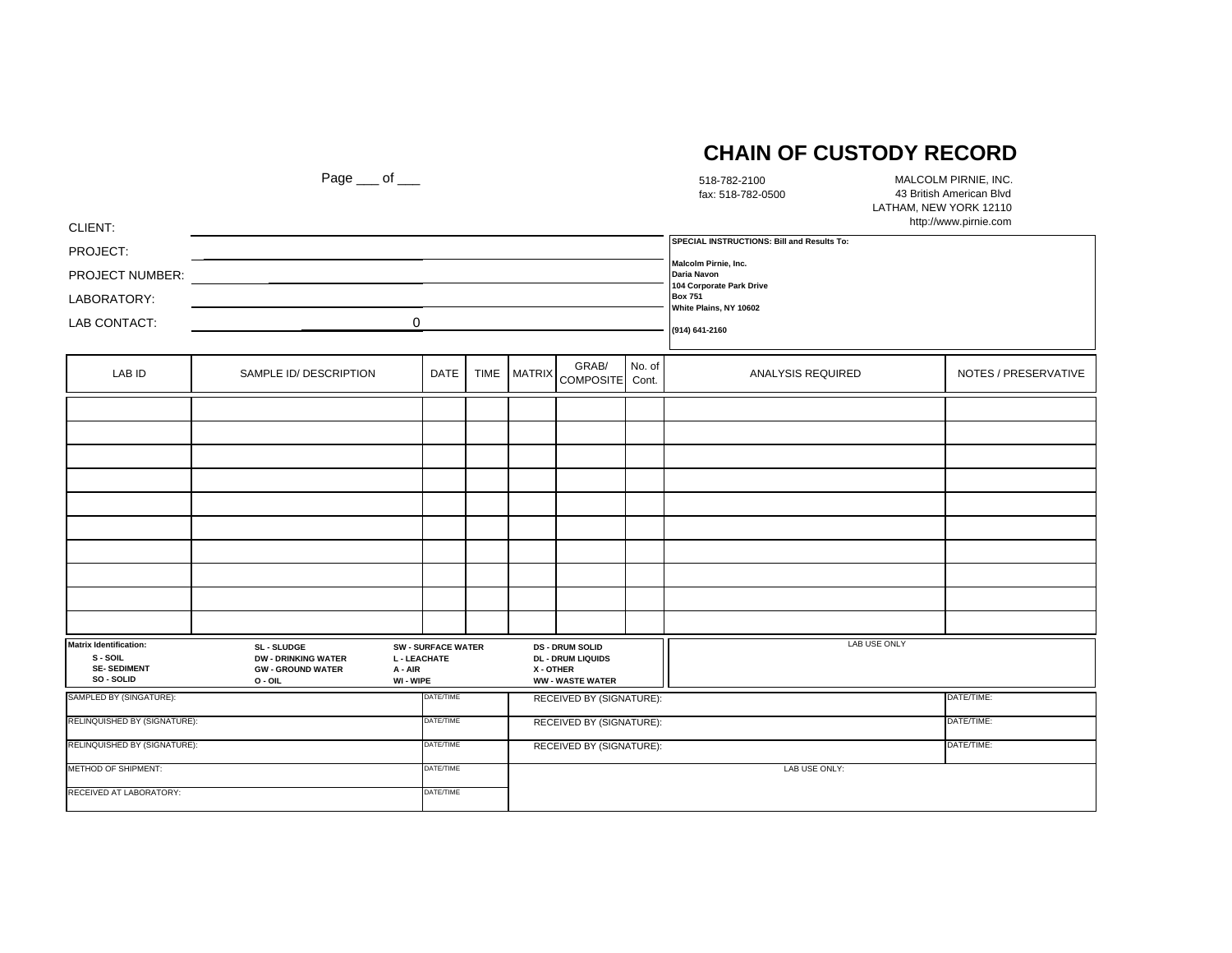## **ATTACHMENT 6**

APJVT Contact Details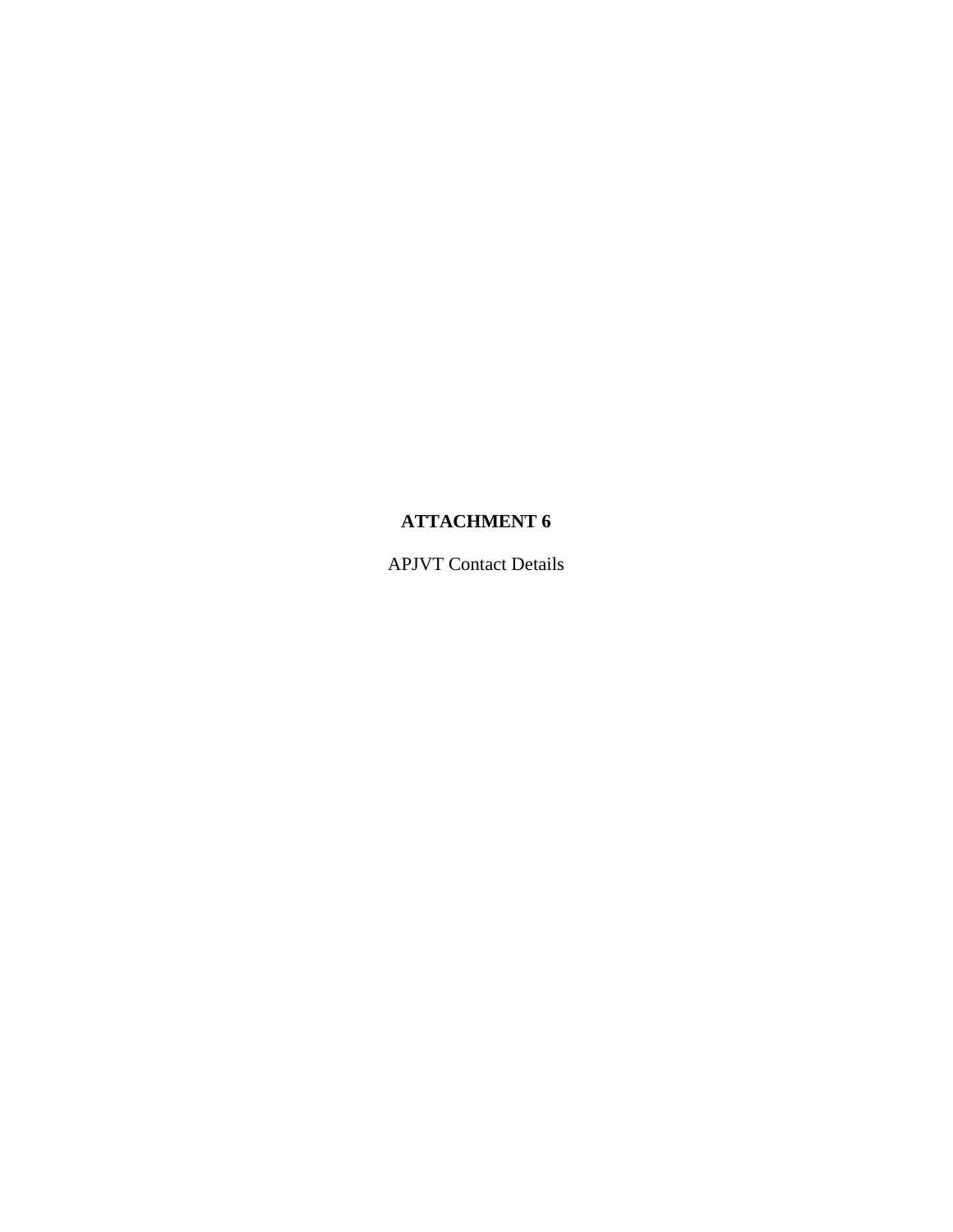#### **Attachment 6 - Albany Pool Joint Venture Team Contact Details**

Malcolm Pirnie, Inc. 43 British American Boulevard Latham, NY 12110 Phone: (518) 782-2100 Fax: (518) 782-0500

| <b>Receiving Water Project Manager:</b> | <b>Greg Daviero</b><br>Phone: (518) 782-2136<br>Email: gdaviero@pirnie.com |
|-----------------------------------------|----------------------------------------------------------------------------|
| <b>Sampling Coordinator:</b>            | Laura Zima<br>Phone: (518) 782-2158<br>Email: lzima@pirnie.com             |
| Team Leader:                            | Mike Traynor<br>Phone: (518) 782-2121<br>Email: mtraynor@pirnie.com        |

Camp Dresser & McKee 15 British American Boulevard Latham, NY 12110 Phone: (518) 782-4500 Fax: (518) 786-3810

Team Leader: To be determined

Team Leader: To be determined

Clough Harbour & Associates III Winners Circle P.O. Box 5269 Albany, NY 12205-0269 Phone: (518) 453-4500 Fax: (518) 458-1735

Team Leader: To be determined Team Leader: To be determined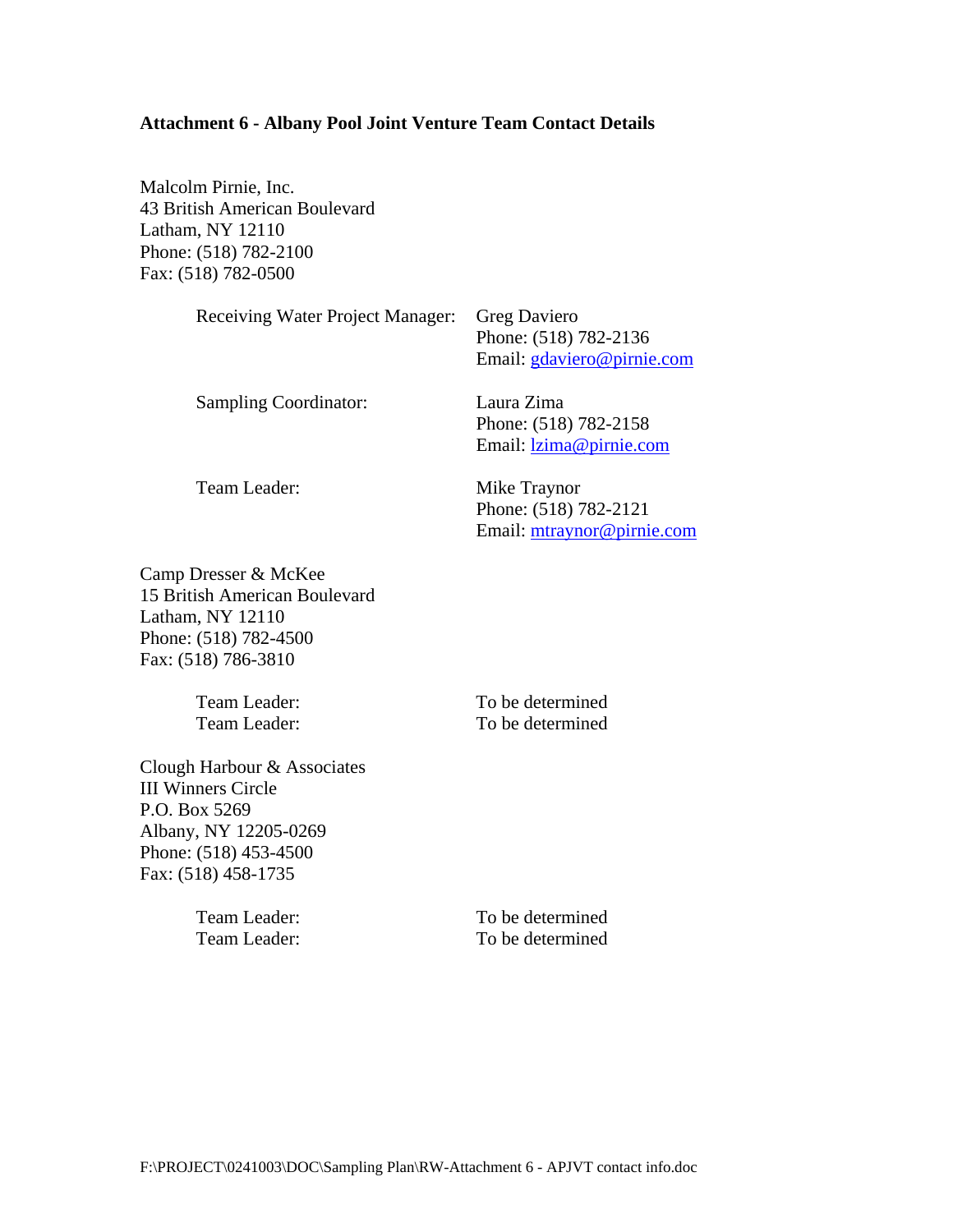# New York State Department of Environmental Conservation

**Division of Water** Bureau of Water Permits, 4th Floor 625 Broadway, Albany, New York 12233-3505 Phone: (518) 402-8111 · FAX: (518) 402-9029 Website: www.dec.state.ny.us

Alexander B. Grannis Commissioner Nni CAPITAL DISTRIC Regional Planning Commission

VIA E-MAIL AND REGULAR MAIL

October 31, 2007

Rocco Ferraro **Executive Director** Capital District Regional Planning Commission Park Place Albany, New York 12205

> Re: Albany Pool Combined Sewer Overflow Long-Term Control Plan Development: Receiving Water Ouality Sampling Plan for the Cities of Albany, Rensselaer, Troy, Watervliet, and Cohoes, and the Village of Green Island. SPDES numbers: NY0025747. NY0026026, NY0099309, NY0030899, NY0031046, and NY0033031, respectively.

#### Dear Mr. Ferraro:

The Department has reviewed the Receiving Water Ouality Sampling Plan, October 2007 (WO Sampling Plan) submitted on September 28, 2007. The WO Sampling Plan is hereby approved.

The WQ Sampling Plan was submitted in accordance with the Department's March 16, 2007 letter approving the Scope of Work and Combined Sewer System Monitoring and Modeling Plan. February 2007 contingent upon receipt of 3 detailed reports. The WQ Sampling Plan is the second of the three required reports.

In an October 30, 2007 meeting between Albany Pool consultants and the Department, to discuss the WQ Sampling Plan, it was agreed that:

- Both dry and wet weather monitoring will include the parameters turbidity and floatables: .
- Presence and type of floatables will be monitored by taking digital photos at each sampling location and collating all the photos into a photo log on compact disk;
- Monitoring stations near the shore will be as close to shore as possible, taking safety concerns into account;
- The Albany Pool will submit an addendum to the WO Sampling Plan to the Department by April 1.2008
	- 1- Identifying the contracted laboratories that will perform sample analyses:
	- 2- Detailing laboratory procedures put in place to provide consistency in sampling results, and;
	- 3- Any changes to sampling locations.